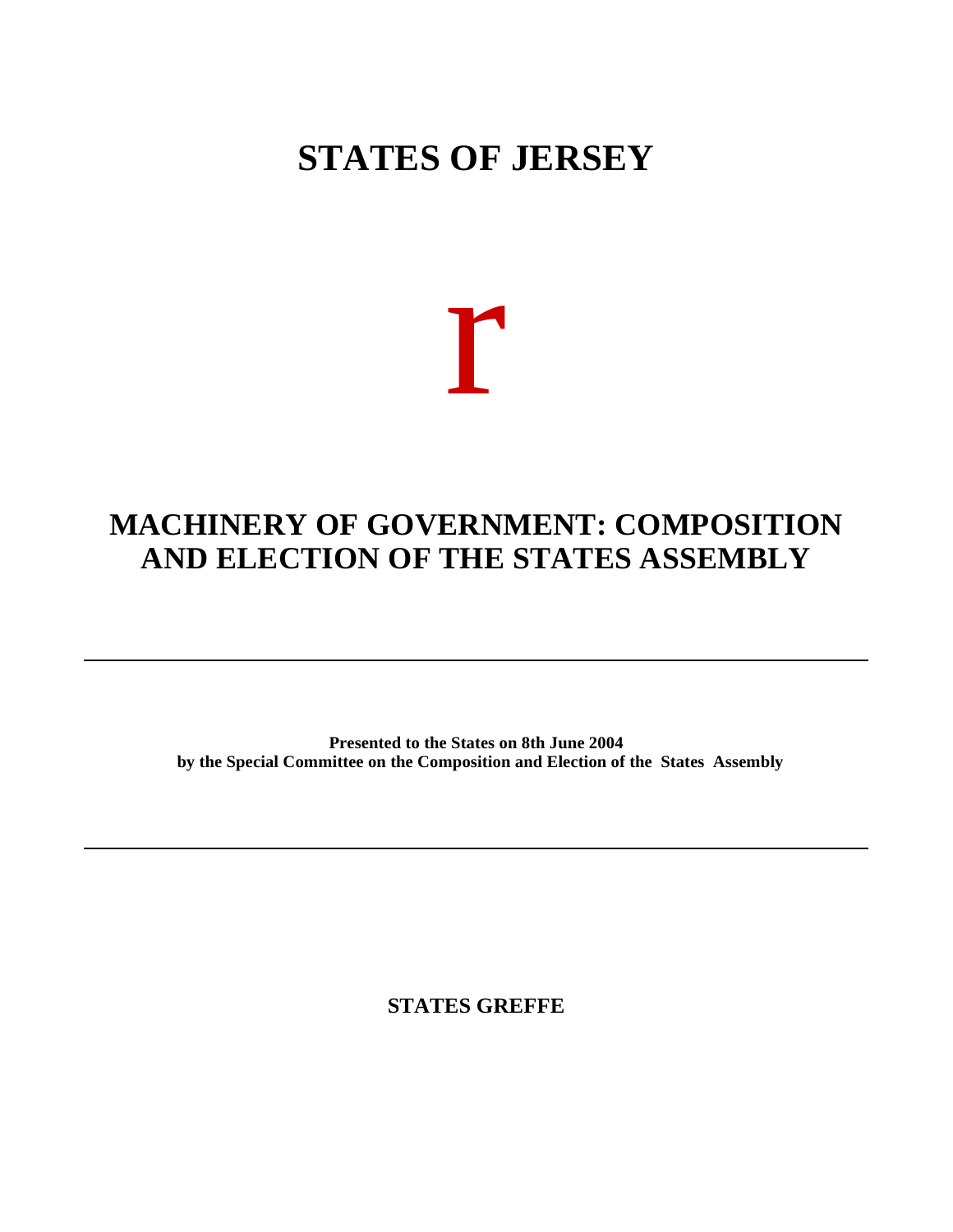#### **REPORT**

#### **MACHINERY OF GOVERNMENT: FUTURE COMPOSITION AND ELECTION OF THE STATES ASSEMBLY**

#### **Foreword**

As those who attended the public meetings of the Special Committee will know, it has been difficult to find common ground on how to move ahead on the matter of reform of the composition of the States.

In particular discussion and debate has focussed on the following issues –

- 1. Should the all-Island mandate be retained?
- 2. Should the Connétables remain in the States by virtue of their office?
- 3. Should representation in the States be based on the parish as the constituency or a variation thereof?
- 4. Is it possible to structure a system which is a combination of all-Island and parish based representation?

The Committee was also aware that, in attempting to resolve these issues, it had to keep in the forefront of its mind the fundamental issues that have driven reform, namely –

- 1. The perception that the system is no longer fully representative or, some argue, legitimate, as reflected in declining turnout figures;
- 2. Gross disparities between the representation afforded to different parish constituencies;
- 3. The changing rôle of States members, with a much greater focus on strategic and all-Island issues;
- 4. An inability to bring about a change of government;
- 5. Confusion as to how members derive their political mandates;
- 6. Voters' confusion as to the division of rôles between municipal and States' functions.

The challenge that faced the Clothier Panel, and subsequent Special Committees, was that of devising a system which purported to deal with all, or most, of these major issues.

It has been strongly represented to the Special Committee that it should simply have put forward the Clothier proposals without amendment. The Committee was reluctant to do that. Firstly there were serious doubts as to the proposed size of constituencies as proposed by Clothier. Secondly it was important that the Committee, and indeed the public, should work through the issues so that there was ownership of them and it was not seen as an imposed report.

**Deputy R.G. Le Hérissier of St. Saviour President**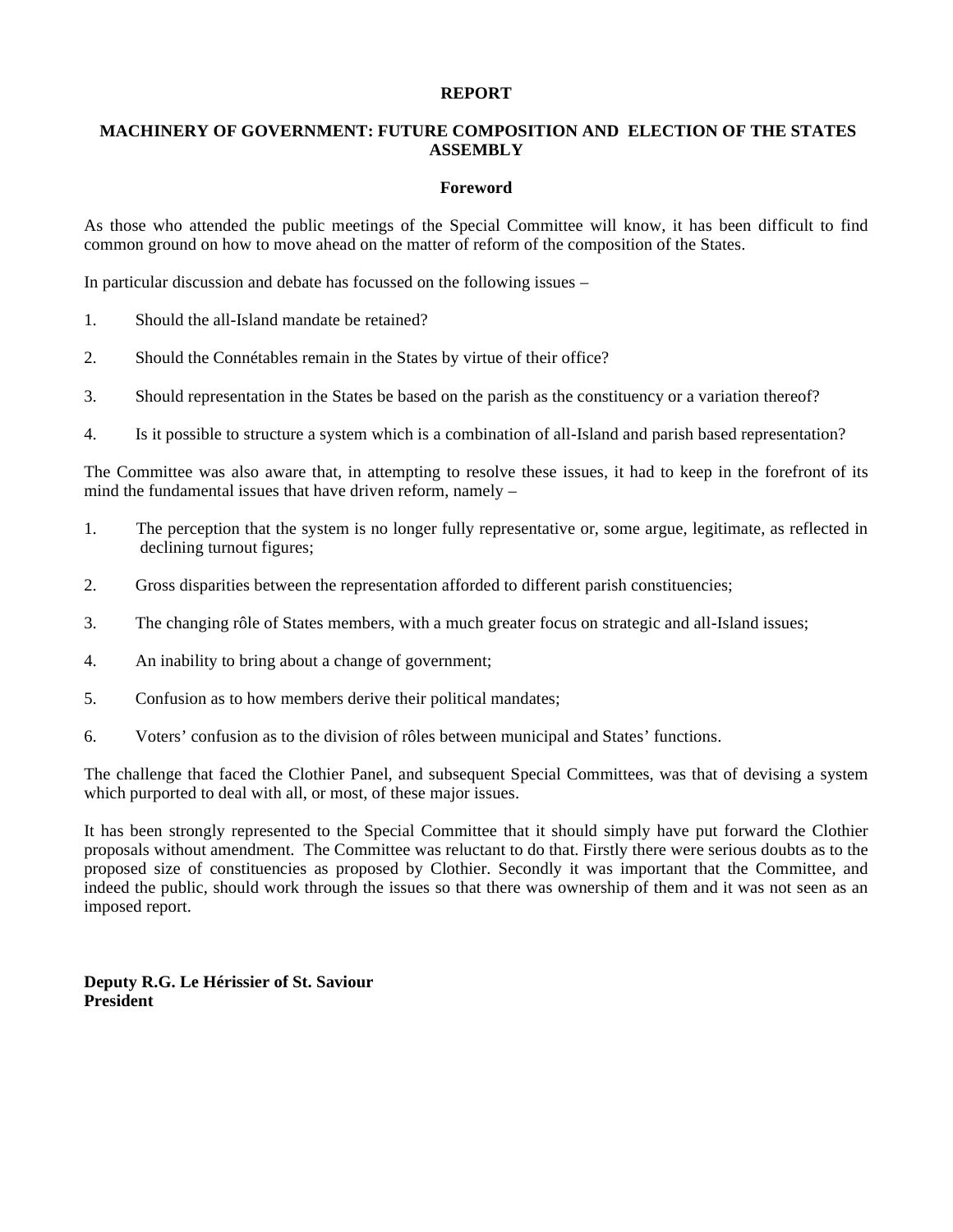#### **Chronology and proposed way forward**

Since the publication of the Clothier Report in January 2001 there has been on-going discussion and consultation about the future composition of the States Assembly. The matter was initially considered by the Policy and Resources Committee and, since March 2002, has been considered by the Special Committee on the Composition and Election of the States Assembly under 3 different Presidents as explained in Section 1 below.

The present Committee, under the presidency of Deputy R.G. Le Hérissier, took office on 18th February 2004 and, having reviewed progress to date, decided that this matter should be brought to a conclusion if possible. The Committee is aware that there is unlikely to be any general consensus on the issues but believes that, by setting out the various options available, members and the public will be able to make choices and decide on the most appropriate way forward. This report is the first stage of that process and the Committee is hopeful that, after a period of consultation, a report and proposition can be lodged to enable initial decisions to be taken before the end of 2004. The Committee is particularly concerned to ensure that appropriate transitional arrangements should be put in place for the 2005 elections to ensure that changes can be finally implemented for 2008. This report sets out areas where the Committee feels it appropriate to make definite recommendations and also draws attention to other issues where the Committee believes that there are various options and where members are not unanimous in their recommendations.

The Privileges and Procedures Committee, which has the same membership as the Special Committee, will be lodging the draft States of Jersey Law 200- 'au Greffe' in the near future so that it can be considered by the States and approved in time to ensure that ministerial government begins on schedule in December 2005. That draft Law currently includes the composition of the States in its present form and it would, of course, be necessary for amendments to be made in due course if a proposition to amend the composition of the Assembly is approved later this year.

The Committee welcomes comments on this report from members of the States and in order to progress this matter in a timely way would be grateful to receive those comments by the **end of June 2004**.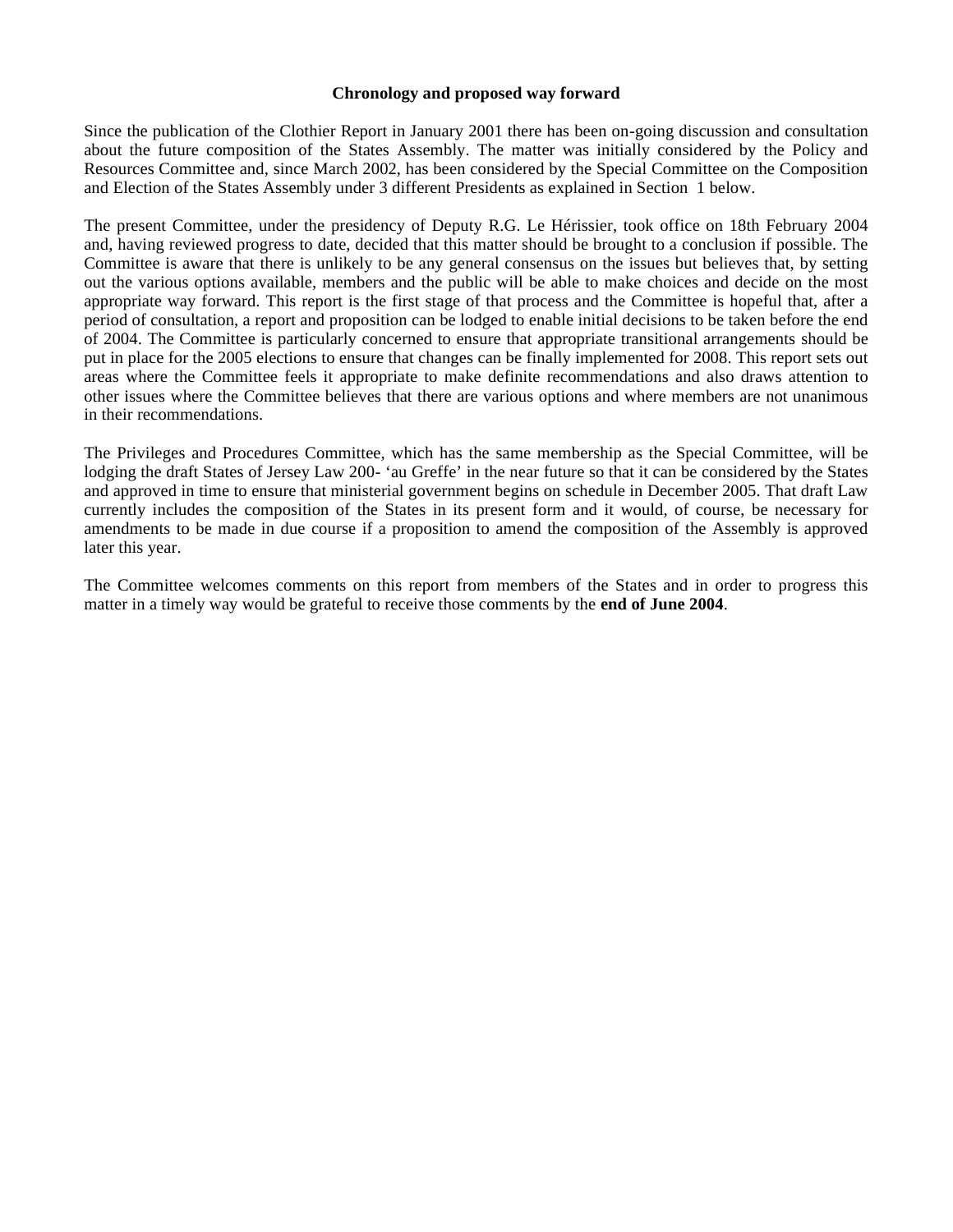#### **1. Introduction**

- 1.1 The Special Committee on the Composition and Election of the States Assembly was established by the States on 26th March 2002 on a proposition of the Policy and Resources Committee (P.26/2002) following that Committee's decision to withdraw its own recommendations for change to the composition and election of the States Assembly (P.179/2001).
- 1.2 The terms of reference for the Special Committee are to consider
	- (a) whether there should be changes to the existing composition of the States Assembly;
	- (b) whether the constituencies of elected members should be amended and, if so, how;
	- (c) whether the term of office of elected members should be amended and, if so, how;
	- (d) how and when members should be elected to the States;
	- (e) whether there should be a maximum level of election expenses for candidates standing for the States;
	- (f) whether all candidates standing for election to the States should be required to produce a policy statement and, if so, how this should be defined and controlled;
	- (g) whether a Chief Electoral Officer should be appointed by the States and, if so, what the duties of such an Officer should be;
	- (h) whether there should be a central register of voters and, if so, how this should be defined and managed.
- 1.3 The Special Committee, as originally constituted under the Presidency of Senator M.E. Vibert, undertook a process of public hearings and consultation in an attempt to get a broad, balanced view of public opinion on changing the composition and election of the States Assembly. It subsequently prepared a report in which it made the comment: '*there is clearly a wide range of strong views held by the public and elected members of the States which are often opposing and rarely consistent'*. Its report contained recommendations for limited change in the current number of States members and the timing of elections but the Committee favoured preserving the current positions of Senators, Deputies and Connétables as members of the States.
- 1.4 The Special Committee lodged its report and proposition (P.186/2002) 'au Greffe' on 8th October 2002, together with a minority report prepared by Senator L. Norman, who called for more radical change base on the recommendations of the Clothier Panel for one class of States member. The proposition was never debated and was subsequently withdrawn.
- 1.5 Following the elections in 2002, the States re-appointed the Special Committee under the Presidency of Senator C.G.P. Lakeman and since that time the Special Committee, under its 2 Presidents, has had the same membership as the Privileges and Procedures Committee.
- 1.6 The initial view of the Special Committee under Senator Lakeman's presidency was that the recommendations proposed by the previous Committee had missed an opportunity to make significant changes to the current composition and election of the States Assembly. The Committee considered that the first Committee had failed to respond to the momentum for change initiated by the Clothier review and taken up in the various decisions already made by the States in moving towards reform of the machinery of government. Following a review of submissions made to the original Committee, the Special Committee confirmed that it wished to put forward alternative recommendations on the reform to the composition and election of the Assembly. It believed that the issues involved were closely linked to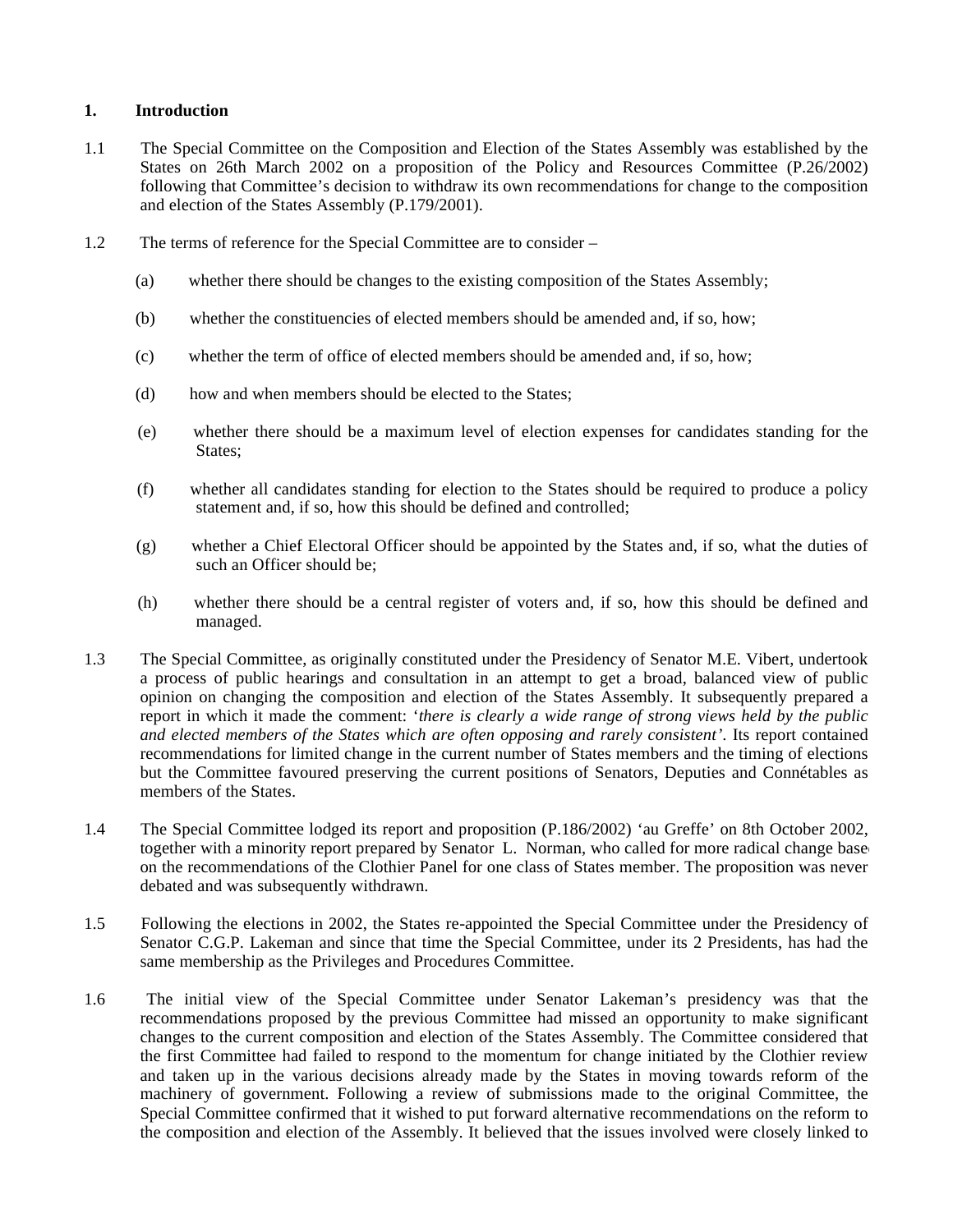- the effectiveness of the new ministerial/scrutiny system of government in Jersey and that it was important for the reform of the Assembly to proceed alongside the reforms to the machinery of government. Unfortunately the Committee under Senator Lakeman's presidency was not able to finalise its proposals before the Committee fell on his resignation.
- 1.7 The Special Committee, reconstituted in February under Deputy Le Hérissier's presidency, has decided that options for change, building on the work of the former Committee, should now be brought forward for discussion and subsequent debate.
- 1.8 The Committee has concluded that the conclusion reached by the original Committee referred to above, namely that *'there is clearly a wide range of strong views held by the public and elected members of the States which are often opposing and rarely consistent'* is undoubtedly accurate. The Committee itself has found it impossible at this stage to reach a unanimous view on the way forward and has therefore decided to set out a range of options in this report. The Committee nevertheless believes that the matter of the composition of the States cannot be left in abeyance indefinitely and it will only be by stimulating a wideranging discussion in the Island that the issue can finally be resolved by the States, having taken account of the views of the public in a referendum as explained below.

#### **2. Why should the present structure be changed?**

2.1 The Committee shares many of the conclusions of the Clothier Panel on the need for change. At a very simple level it is, for example, clear that the present discrepancies in the sizes of the Deputies' constituencies lead to an imbalance which the Committee believes is unsustainable. As a example the Parishes of Grouville and St. Lawrence both had, by coincidence, an identical population in the 2001 census (4,702 inhabitants), yet the former is represented by only one Deputy whereas St. Lawrence has 2. The Deputy of St. Mary represents a Parish with a population of 1,591 in the 2001 census, just over  $\epsilon$ third of the population represented by the Deputy of Grouville. The full breakdown of the present electoral districts for Deputy is as follows –

|               | <b>Population</b>   | <b>Electors</b> | <b>Current</b>  | <b>Residents</b> | <b>Electors</b> |
|---------------|---------------------|-----------------|-----------------|------------------|-----------------|
|               | 2001 Census         | <b>March</b>    | <b>Deputies</b> | per Deputy       | per             |
|               |                     | 2004            |                 |                  | <b>Deputy</b>   |
|               |                     |                 |                 |                  |                 |
| St. Helier    | 28,310              | 13,750          | 10              | 2,831            | 1,375           |
| St. Lawrence  | 4,702               | 3,001           | $\overline{2}$  | 2,351            | 1,501           |
| St. Peter     | 4,293               | 2,538           | 1               | 4,293            | 2,538           |
| St. Brelade   | $\overline{10,134}$ | 6,268           | 3               | 3,378            | 2,089           |
| St. Ouen      | 3,803               | 2,261           | 1               | 3,803            | 2,261           |
| St. Mary      | 1,591               | 1,096           |                 | 1,591            | 1,096           |
| St. John      | 2,618               | 1,664           |                 | 2,618            | 1,664           |
| Trinity       | 2,718               | 1,733           |                 | 2,718            | 1,733           |
| St. Martin    | 3,628               | 2,348           |                 | 3,628            | 2,348           |
| Grouville     | 4,702               | 2,933           | 1               | 4,702            | 2,933           |
| St. Saviour   | 12,491              | 6,548           | 5               | 2,498            | 1,310           |
| St. Clement   | 8,196               | 4,621           | 2               | 4,098            | 2,311           |
| <b>TOTALS</b> | 87,186              | 48,761          | $\overline{29}$ |                  |                 |
| Average       |                     |                 |                 | 3,006            | 1,681           |

Table 2.1

2.2 Although it might be possible to rectify such discrepancies to a certain extent by redefining constituency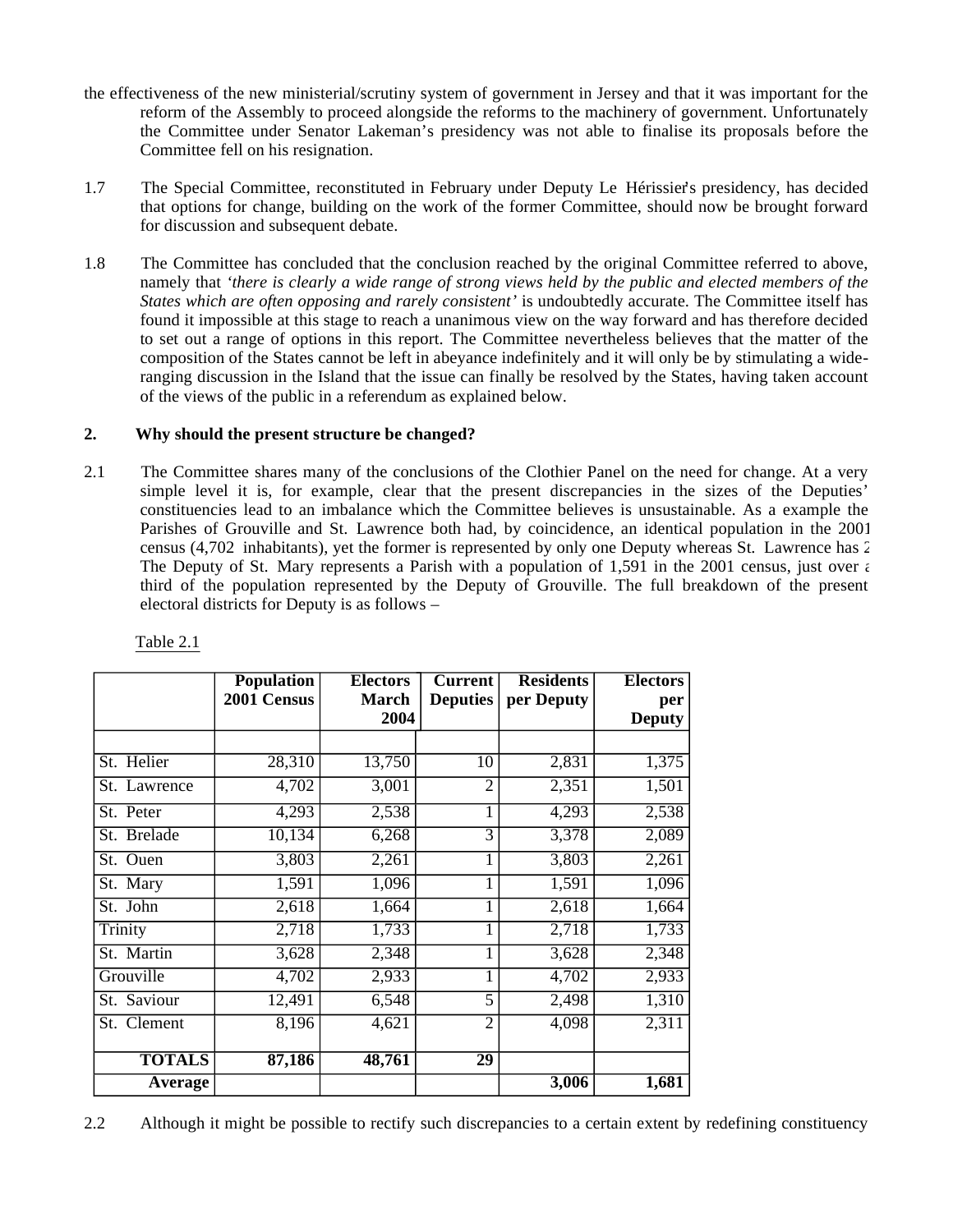- boundaries, the Committee believes that more radical change is required to reinvigorate the electoral process in the Island and to put in place an Assembly that will be more appropriate for the new system of government. In addition the Committee believes that steps must be taken to address the current electoral apathy which it believes is partly due to the current complex election process with elections occurring at different times for the 3 different categories of members.
- 2.3 The issues that have inevitably dominated the work of the 3 Special Committees are
	- Should there be a 'general election' for all members of the States on one day?
	- Should the present 3 year term of office be changed?
	- Should Connétables remain as members of the States by virtue of their office?  $\frac{[1]}{[1]}$
	- Should the Island-wide mandate be retained?
	- Should the position of Deputy remain in its present form?

 It has become clear throughout the Committee's deliberations that it is necessary to consider the relative priority of proposals in relation to the above matters and to consider the feasibility of combinations of those proposals in one overall package. Any proposals will inevitably lead to a trade-off of advantages and disadvantages and the Committee hopes that this report will set out the options to enable members to consider whether there is a pragmatic solution.

2.4 The Committee has concluded that certain proposals, however attractive in isolation, are simply not feasible if combined. As an example the Committee does not believe it would be practical or desirable on a long-term basis to retain the positions of Senator and Deputy in their present form alongside the introduction of a common election day and identical term of office for both positions. In the Committee's view this would devalue the position of Senator, would lead to confusion with the electors, and would detract from the parochial and district campaigns being conducted by prospective Deputies as media and public attention would almost certainly be dominated by the senatorial hustings 'roadshow'. In addition it is not clear whether the position of Senator would continue to be attractive to sitting Deputies as a 'progression' to a more 'senior' position if the advantage of a longer term of office was lost.

#### **3. A single general election day**

- 3.1 The Committee believes that the Island would best be served if all members of the Assembly were elected at a single general election. The Committee notes that this recommendation, which was made by the Clothier Panel, has received widespread support in the various consultation processes undertaken since the publication of that report although there have been concerns about practical implementation.
- 3.2 In the Committee's view the current system of election, where 3 different categories of elected members are elected at different times, and, in the case of the Senators, for a different term of office, is unwieldy, leading to voter apathy and, in addition, frustration for the public who face a prolonged period every 3 years during which States members' attention is divided between electioneering and maintaining the normal business of the States.
- 3.3 The Committee believes that the electorate should be able to make an effective change in the composition of the Assembly should it wish to do so. The present 'general elections' that take place every 3 years do not involve over one third of the members of the Assembly (6 Senators and 12 Connétables) and the electorate are therefore entitled to believe that it is difficult to make any significant change by taking the trouble to vote. This problem is, of course, compounded with individual Connétable's elections that are held at various times throughout the electoral cycle. The Committee is convinced that the ability to renew the entire membership of the Assembly on one day would enhance the significance of the occasion and stimulate renewed interest in the electoral process. At present it would take many elections (2 senatorial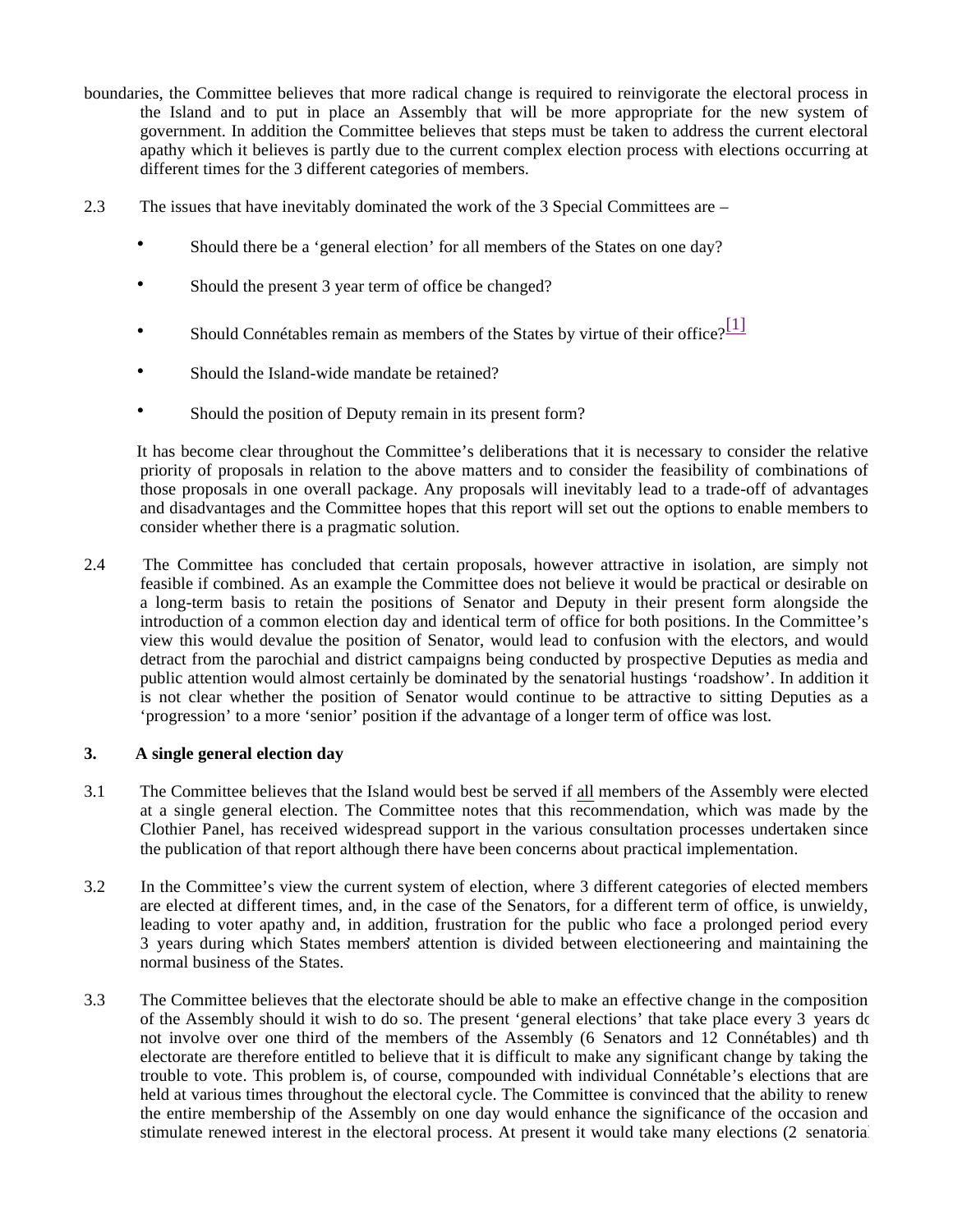- elections, 12 Connétables' elections and the Deputies' elections) to renew the entire membership of the Assembly over a 6-year period.
- 3.4 A further advantage of having a single election date is that it would overcome the difficulties that occur in the present system with Connétables joining the States at different times when Committee membership and, in the future ministerial and scrutiny panel membership positions, have been decided. In addition the Committee believes it would be desirable to ensure that the States did not meet during the election campaign period and this would be more easily achievable with a single election date in the spring than in the present system when the election period runs from September until late November.

#### **The Committee recommends that all members of the States should be elected on a single general election day.**

#### **4**. **Spring Elections**

- 4.1 The Special Committee supports the recommendation to move current autumn elections to the spring when there are longer hours of daylight and the weather is generally more favourable than in October and November. It is mindful that this period, with moveable dates for Easter, a number of Bank Holidays and the potential impact on the budgetary timetable, is not without its difficulties in selecting a suitable date.
- 4.2 Easter Sunday can fall on any date between 22nd March and 25th April and it will therefore be necessary to fix an election date that does not conflict with that date whilst avoiding the school half-term holiday at the end of May. The Committee's view is that a date in the middle of May in every 4th year would be suitable but accepts that further research needs to be undertaken to ensure that no unforeseen problems would be caused by the choice of this date. A schedule of possible election dates from 2008 to 2060 showing the interaction with Easter (on the assumption that elections continue to be held on a Wednesday), is given in Appendix 1.
- 4.3 It will not be possible for the necessary legislative changes to be in place in time for a spring election in 2005 and the Committee therefore recommends that the spring election should be introduced from 2008.

#### **The Committee recommends that the general election should be held in the spring in every 4th year**.

#### **5. Term of Office**

- 5.1 The Clothier Panel recommended that the term of office for all elected members of the States should be between 4 and 5 years, which is the practice in most other jurisdictions. The Committee agrees that the present 3-year term is not long enough to allow proper development of long-term policy within the electoral cycle.
- 5.2 The Committee accepts that a 5-year term of office would give members a significant period of certainty but has concluded that this must be weighed against the need to allow the public to express their views through the ballot box at regular intervals. The Committee has noted that although MPs are elected to the House of Commons for a 5-year term it is almost inevitably the practice of the U.K. Prime Minister to seek a dissolution before that full term and the actual term served is usually therefore between 4 and 5 years. The Committee has therefore concluded that a fixed 4-year term of office for all members would be appropriate for Jersey.

#### **The Committee recommends a fixed 4-year term for States members.**

#### **6. The abolition of the present positions of Senator and Deputy**

6.1 The Special Committee has concluded that the positions of Senator and Deputy in their present form should be abolished and replaced with a new category of States member as described in Section 8 below.

#### **The position of Senator**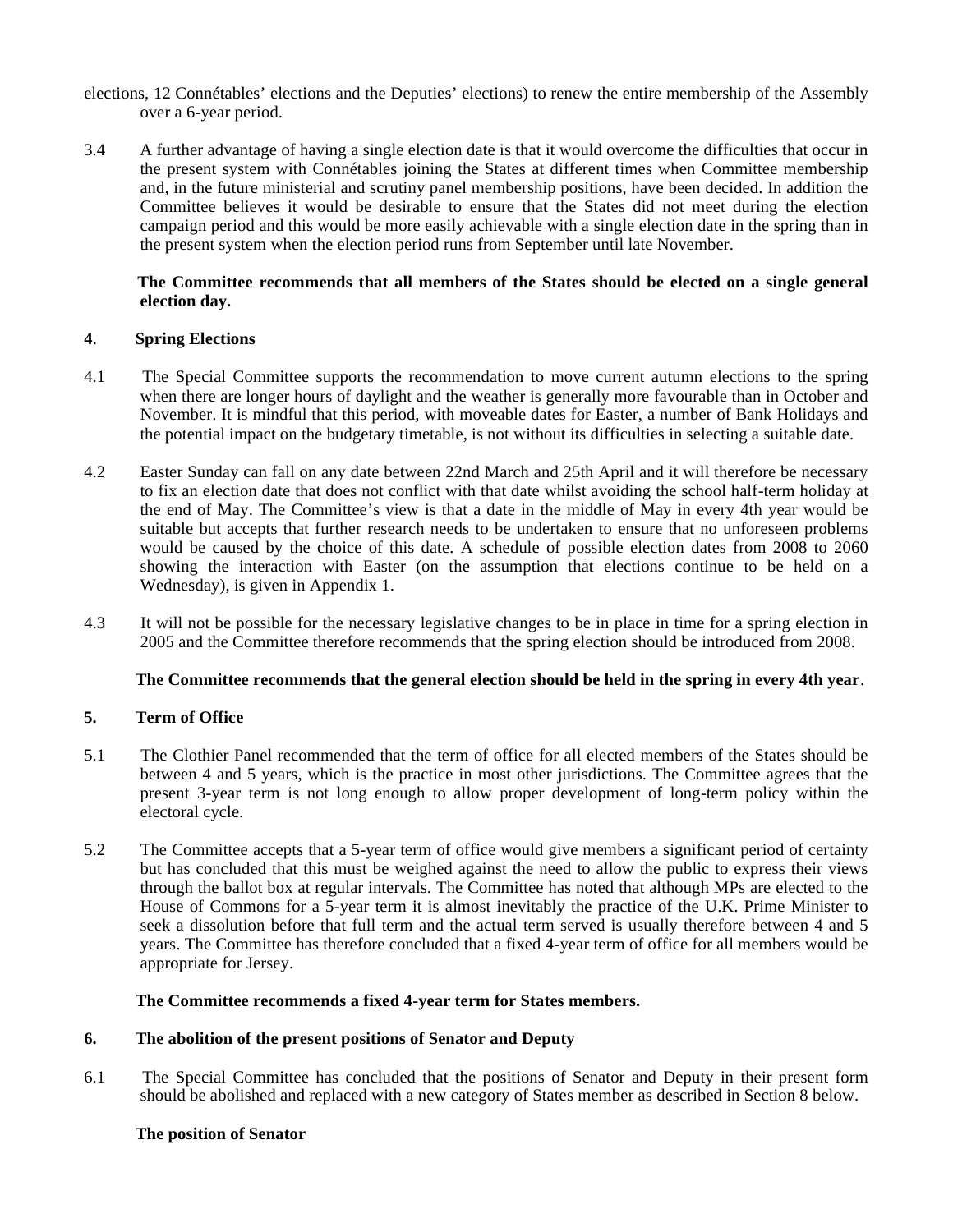- 6.2 The Committee accepts that in the various consultation processes that have taken place since the publication of the Clothier report, which recommended the abolition of the position of Senator, strong views have been expressed by some members of the States and members of the public in favour of retaining the Island-wide mandate.
- 6.3 Although the Policy and Resources Committee recommended that the position of Senator should be abolished this recommendation was, of course, withdrawn following a series of public meetings held in early 2002 which produced nearly unanimous votes in favour of the retention of Senators.
- 6.4 Some of those against retaining the position of Senator have tried to claim that these public meetings were not representative of public opinion as a whole but it has become clear to the Committee during its work that it is very difficult to know with any certainty what the general view of the electorate is on these issues. The Clothier Panel itself commissioned a MORI poll which was conducted in a scientific manner from a sample of 1,000 residents by that polling organisation. The results from that poll on options for removing or reducing States members were –
- *Q21 If it were decided to reduce the number of States members, would you prefer to remove or reduce:*

| Deputies   | 37% Reduce | 5% Remove  |     |
|------------|------------|------------|-----|
|            |            |            |     |
| Constables | 13% Reduce | 17% Remove | 31% |
|            |            |            |     |
| Senators   | 16% Reduce | 3% Remove  | 20% |

On the issue of whether the overall numbers of members should be reduced the results were as follows –

*Q20. There are 53 States members. Do you think that this is too many, too few, or about right?*

| Too many         | 46% |
|------------------|-----|
| Too few          | 3%  |
| About right      | 44% |
| Other/don't know | 80/ |

The issue of a general election gained considerable support in the MORI poll –

*Q22. States members are elected for varying terms of office. Do you think there should be:*

| Single general election for all members | 62% |
|-----------------------------------------|-----|
| Separate elections as at present        | 33% |
| Other/don't know                        | 8%  |

The island-wide mandate was considered in a question about constituencies –

*Q23. At present some members are elected by the whole island, while others are elected on a local basis. Do you think that:*

| All members should be elected on an <i>Island-wide</i> basis | 46% |
|--------------------------------------------------------------|-----|
| The present arrangements should continue                     | 32% |
| All members should be elected on a <i>local</i> basis        | 19% |
| Other/don't know                                             | 3%  |

6.5 An alternative, albeit unscientific, attempt to judge public opinion was conducted by the Jersey Evening Post who published the results of a telephone poll on 21st February 2001. The relevant results of that poll,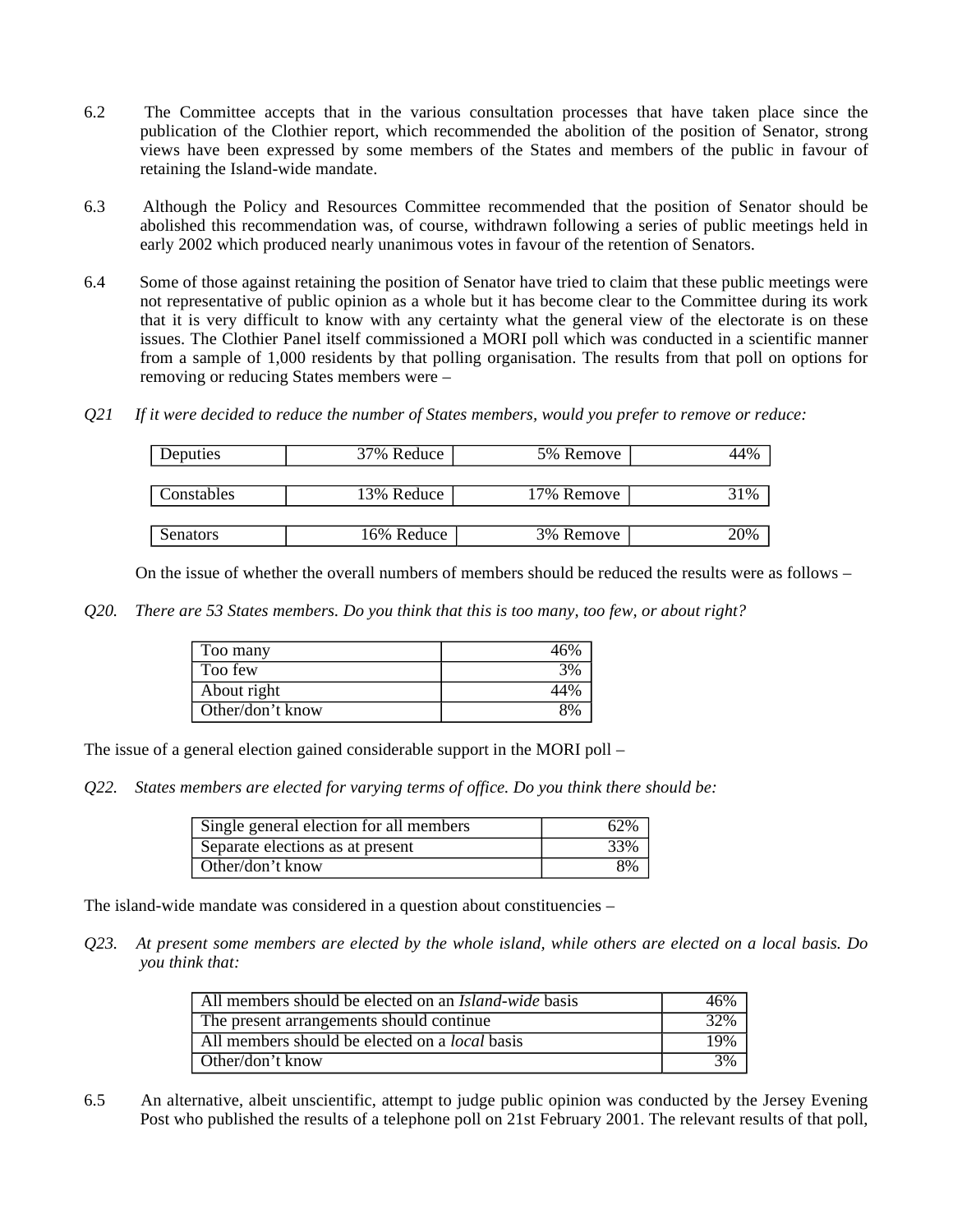which received 1,629 responses, were as follows-

| Should                                                                                                                                                 | YES | NO   |
|--------------------------------------------------------------------------------------------------------------------------------------------------------|-----|------|
| The size of the States be reduced from 53 Members to 42-44?                                                                                            | 89% | 11\% |
| The Constables be removed from the States?                                                                                                             | 68% | 32%  |
| The distinction between Senators and Deputies be removed,<br>with all elections on a parish or constituency basis and none<br>on an Island-wide basis? | 67% | 32%  |
| The titles of Senator and Deputy be scrapped and replaced by<br>that of Member of the States of Jersey?                                                | 60% | 39%  |
| One general election be held on the same day, both for all<br>States Members and the parish Constables?                                                | 76% | 23%  |
| General elections be held at intervals of 4-5 years, instead of<br>the present three?                                                                  | 78% | 22%  |

- 6.6 The Special Committee's conclusion is that there is no accurate way to state what the electorate really think on these issues at the present time and it should not attempt to second-guess public opinion. The Committee believes that the appropriate way to proceed is for proposals which have been debated 'in principle' by the States to be put to the public in a referendum where, after a campaign in which all viewpoints can be expressed, all electors will be entitled to express their views on the proposals before the final decisions are taken by the States. The Committee believes that this will be the only way to assess the public's views in a systematic and accurate way.
- 6.7 A common argument used in favour of retaining the island-wide mandate is that electors appreciate the ability to influence the election of a significant number of members of the Assembly but the Committee does not believe that this feature of the present system is sufficient in itself to retain the position of Senator. Furthermore, while electors speak of their ability to vote for a large number of candidates, they also increasingly speak of their inability to influence the policy these candidates will pursue and their inability (in the absence of a general election) to fundamentally change the composition and therefore, by extension, the policies of the States. In addition, as shown by the recent J.E.P. analysis of the views expressed by senatorial candidates in 2002 on sales tax, there is no guarantee that statements made by candidates on the election platform are carried forward into policy development.
- 6.8 It has been stated that the electors in a small Parish such as St. Mary would be disadvantaged if they lost the ability to vote for several members of the States. The Committee believes that this view must be considered alongside the fact that, in an island-wide election, the total votes from a small Parish have very little, if any, influence on the overall result which is largely dependent on the results from larger Parishes although each single vote cast does, of course, have the same value in the overall total. The analysis of the results of all senatorial 'general' elections since the present 6-year term was introduced in 1966 given in Appendix 2 shows this very clearly. The figures in that Appendix show that no single result of  $\epsilon$ senatorial 'general election' has been affected since 1966 by the total votes in St. Mary although the final order of the 6 successful candidates has been influenced on many occasions by the St. Helier total with the actual result of the 6th placed candidate being affected in 1993.
- 6.9 In the Clothier report it was stated that the Senators no longer occupy the most senior positions in the States. The Committee's research has shown that this was in fact an incorrect assertion although the years 1987, 1990 and 1993 show a low number of Senators in senior Presidencies. Appendix 3 lists the Presidents elected to the 12 most senior presidencies (in the order they were appointed by the States) after each general election since 1966. The Appendix shows that Senators have been appointed to the 'top 2'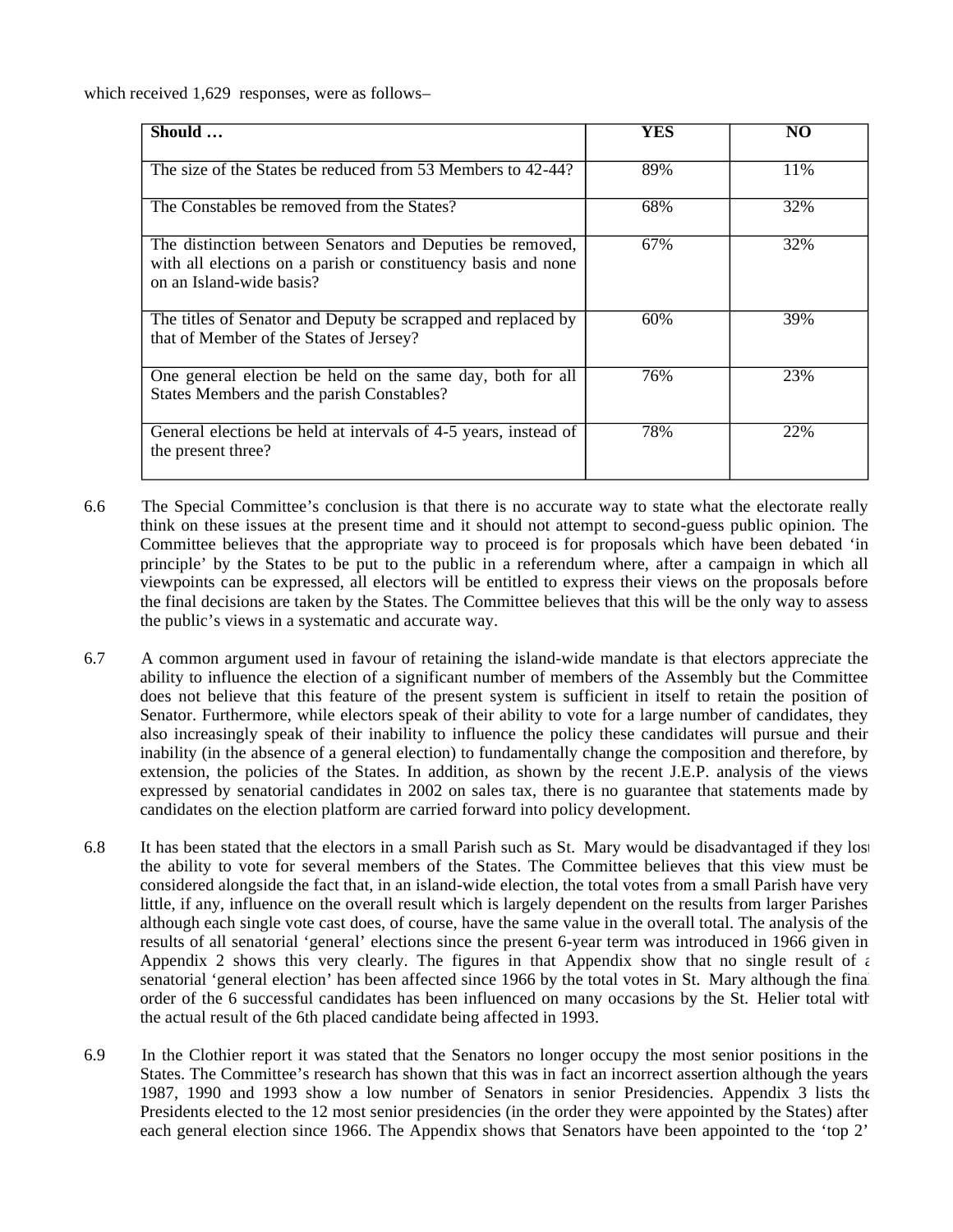Presidencies on every single occasion since 1966 and the breakdown between the 3 categories of members for the top 12 presidencies is as follows –

|       | Senators        | Deputies       | Connétables      |
|-------|-----------------|----------------|------------------|
|       |                 |                |                  |
| 2002  | $\overline{8}$  | 4              | $\overline{0}$   |
| 1999  | 7               | 5              | $\Omega$         |
| 1996  | 7               | 4              |                  |
| 1993  | 4               | 6              | $\overline{2}$   |
| 1990  | 4               | 6              | $\overline{2}$   |
| 1987  | 5               | 6              |                  |
| 1984  | 6               | 5              |                  |
| 1981  | 8               | 4              | $\theta$         |
| 1978  | 9               | $\overline{3}$ | 0                |
| 1975  | $\overline{10}$ | $\overline{2}$ | $\theta$         |
| 1972  | 7               | 5              | $\theta$         |
| 1969  | 6               | 6              | $\Omega$         |
| 1966  | 7               | 5              | 0                |
| Total | 88              | 61             |                  |
| $\%$  | 56.4            | 39.1           | $\overline{4.5}$ |

Table 6.9

6.10 The conclusion to be drawn from the figures is clearly that Senators have been viewed as more 'senior' when appointments have been made to presidencies. The Committee believes that it would nevertheless be incorrect to imply that this seniority comes solely from their island-wide mandate. The 12 Senators have, on average, always had considerably longer periods of office in the States than Deputies and it is not therefore surprising that those members with more years' service are appointed to senior positions by their colleagues. A snapshot at 10-year intervals of the average length of service of all Senators and Deputies in the States on the given date shows the following results –

Table 6.10

| <b>DATE</b>  | <b>Senators</b> | <b>Deputies</b> |
|--------------|-----------------|-----------------|
| January 1974 | 16.6 years      | 5.7 years       |
| January 1984 | 14.6 years      | 5.3 years       |
| January 1994 | 12.8 years      | 4.4 years       |
| January 2004 | $10.9$ years    | 5.3 years       |

6.11 The Committee believes that length of service, and consequential seniority, goes some considerable way towards explaining why a higher proportion of Senators have risen to positions of responsibility. It has always been accepted that Presidents are appointed by the States on the basis of a judgment about the suitability of a member for the position and there are many examples of Senators being appointed to presidencies they had already held as Deputies, for example –

> Deputy Jeune – Education in 1969 – retained as Senator in 1972; Deputy Morvan – Harbours and Airport in 1972 – retained as Senator in 1975; Deputy Le Sueur – (Employment and) Social Security in 1993 and 1996 – retained as Senator in 1999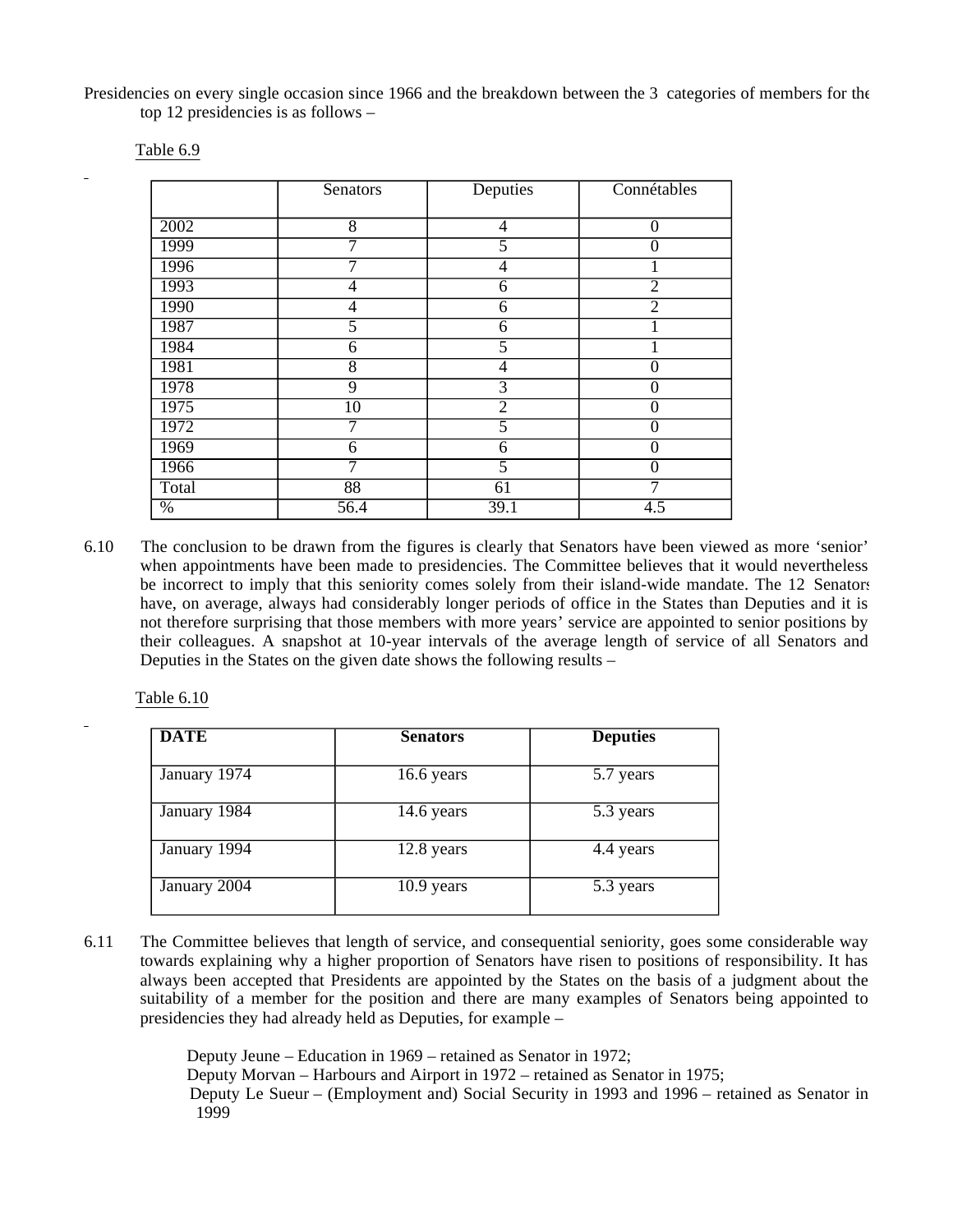and, conversely, well known examples of Deputies regaining presidencies they had held before defeat in a senatorial election –

 Senator Dupré – Tourism in 1966, 1969, 1972, 1975 – retained as Deputy in 1978; Senator Farley – Sewerage Board (RRB) 1966, 1969, 1972 – retained as Deputy in 1975

- 6.12 The Committee's research has shown very clearly that, although Senators have held a higher percentage of Presidencies, there is no direct correlation between success in a senatorial election and appointment as a senior President. Appendix 4 shows the presidencies gained by senatorial candidates immediately after each senatorial 'general election' since 1966. The figures show that of the 13 'poll toppers' in this period only one has ever been appointed to the most senior presidency immediately after his success (Senator Horsfall in 1996) whilst 5 did not receive a single presidency and 2 others gained minor presidencies that do not even figure in the 12 most senior presidencies list shown in Appendix 3. A further difficulty that distances the appointment of Presidents from the election process is that many Senators are appointed or re-appointed as Presidents at the halfway point in their term of office when their 'mandate' from the electorate is already over 3 years old.
- 6.13 Having studied the evidence from the senatorial election results, the Committee has concluded that there is no valid reason to suggest that the island-wide mandate must be retained because it gives a greater 'democratic' mandate to senior Presidents. If this were the case the logical conclusion would be that no Deputy or Connétable should be eligible for a senior position.
- 6.14 The Committee recognises that there are some members who consider that new procedures should be put in place to make a link between electoral success and the appointment to ministerial office in the new system. The Committee does not share this view and does not believe it would be acceptable to a majority of members of the public as the tradition in the States has always been that Presidents are appointed and, if necessary, dismissed on the basis of their experience, ability and conduct. The Committee considers that this should continue in relation to the appointment of the Chief Minister and Ministers in the new system. There have been situations where Senators have clearly won on the basis of popular policies but this does not necessarily guarantee that they possess the executive skills to occupy a ministerial position.
- 6.15 The Committee has heard and considered views from members of the States, and from some members of the public who have attended its meetings on a regular basis, that the island-wide mandate should be retained and that all members of the States should be elected on that basis. This would undoubtedly give Islanders the ability to influence the election of members in a very direct way and it would be clear both in Jersey and outside that members had a mandate from the whole electorate. The Committee can see merits in these arguments but has not been convinced that there is any practical way to run elections in an orderly fashion with the number of candidates that would stand in such an election. As a result the Committee has rejected this option although it believes that its suggested 'super constituency' model could go some considerable way towards ensuring that all members have a wide popular mandate. Under the 'super constituency' model, the mandates of the new members will be considerably larger than those held by the 29 Deputies at present even though the island-wide mandate of 12 members will be lost.
- 6.16 The Committee has concluded that the advantages of holding a general election with one new category of member to replace the present positions of Senators and Deputies outweigh any advantages of retaining the Island-wide mandate.

#### **The position of Deputy**

6.17 As mentioned in paragraph 2.1 above the Committee has serious concerns about the discrepancies that exist between the current Deputies' constituencies and believes that the present system is unsustainable if the Island electoral system is to be truly fair and representative. In addition the Committee believes that the present system, that allows some electors to choose up to 4 Deputies, whereas others only choose one is illogical and unfair. The present system inevitably means that there are considerable differences between the number of votes received by candidates because of the differences in the size of the electoral districts. This has the undesirable result that many unsuccessful candidates in large districts receive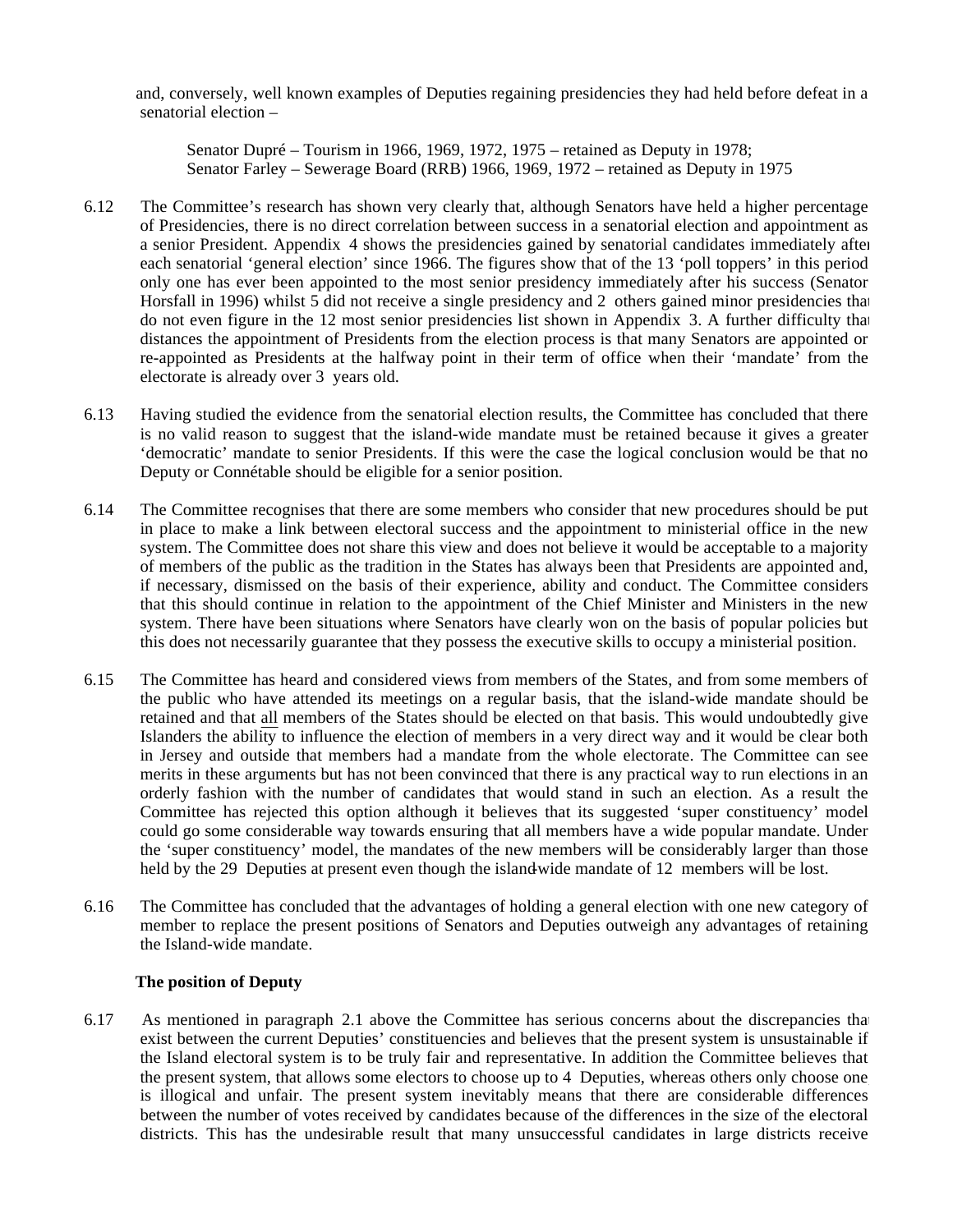considerably more votes than successful candidates in smaller areas as shown from the 2002 results below –

| didate                          | <b>District</b>   |                  | Votes   % of voters | % of registered   |         |
|---------------------------------|-------------------|------------------|---------------------|-------------------|---------|
|                                 |                   |                  | voting              | electors          |         |
| эn                              | St. Helier No. 3  | 1,359            | 62.1                | $\overline{20.8}$ | Elected |
| t                               | St. Helier No. 3  | 1,289            | 58.9                | 19.8              | Elected |
|                                 | St. Helier No. 3  | 1,233            | 56.4                | 18.9              | Elected |
| Faye                            | St. Helier No. 3  | 1,191            | 54.4                | 18.3              | Elected |
| lor                             | St. Clement       | 1,024            | 63.1                | $\overline{22.0}$ | Elected |
| L                               | St. Brelade No. 2 | 961              | 61.2                | 22.7              | Elected |
| sin                             | St. Lawrence      | 877              | 70.9                | 30.3              | Elected |
| dains                           | St. Clement       | 811              | 50.0                | 17.4              | Elected |
| $\overline{ol}$                 | St. Helier No. 3  | 793              | 36.3                | 12.2              |         |
| ge                              | St. Helier No. 2  | 785              | 68.7                | $\overline{22.3}$ | Elected |
| 2y                              | Grouville         | 774              | 65.9                | 27.1              | Elected |
| ras                             | St. Lawrence      | 743              | 60.1                | 25.7              | Elected |
|                                 | St. Martin        | 725              | 57.1                | 32.3              | Elected |
| iolls                           | St. Helier No. 3  | 724              | 33.1                | 11.1              |         |
| n                               | St. Helier No. 1  | $\overline{720}$ | 69.9                | $\overline{20.7}$ | Elected |
|                                 | St. Peter         | 711              | 67.5                | 28.5              | Elected |
| $\overline{\text{tin}}$         | St. Helier No. 1  | 660              | 64.1                | 18.9              | Elected |
| <i><b>Aain</b></i>              | St. Helier No. 2  | 658              | $\overline{57.6}$   | 18.7              | Elected |
| istein                          | St. Brelade No. 2 | 640              | $\overline{40.8}$   | 15.1              | Elected |
| hern                            | St. Helier No. 2  | 609              | 53.3                | 17.3              | Elected |
| teham                           | St. Brelade No. 2 | 599              | 38.2                | 14.1              |         |
| $\bar{1}$                       | St. Ouen          | $\overline{598}$ | 42.9                | $\overline{23.0}$ | Elected |
| Firbhisigh                      | St. Helier No. 2  | $\overline{577}$ | $\overline{50.5}$   | 16.4              |         |
| te                              | St. Clement       | $\overline{561}$ | $\overline{34.6}$   | 12.1              |         |
| bourian                         | St. Lawrence      | $\overline{550}$ | 44.5                | 19.0              |         |
| kstone                          | St. Martin        | 539              | 42.4                | $\overline{24.0}$ |         |
| t Warren                        | St. Saviour No. 1 | 531              | 57.3                | 22.5              | Elected |
| amel                            | St. Saviour No. 1 | $\overline{519}$ | $\overline{56.0}$   | 22.0              | Elected |
| <i><u><b>I</b></u></i> erissier | St. Saviour No. 3 | $\overline{500}$ | 82.8                | 27.4              | Elected |
| uson;                           | St. Brelade No. 1 | 489              | $\overline{51.4}$   | 24.8              | Elected |
| 2y                              | St. Helier No. 1  | 488              | 47.4                | $\overline{14.0}$ | Elected |
| ings                            | St. Helier No. 3  | 486              | 22.2                | $\overline{7.5}$  |         |
| zell                            | St. Brelade No. 1 | 455              | 47.8                | 23.1              |         |
| uet                             | St. Clement       | 425              | 26.2                | 9.1               |         |
| t                               | Grouville         | $\overline{397}$ | 33.8                | 13.9              |         |
| tanche                          | St. Brelade No. 2 | $\overline{397}$ | $\overline{25.3}$   | 9.4               |         |
| $\overline{is}$                 | St. Saviour No. 1 | $\frac{374}{ }$  | 40.3                | 15.9              |         |
| ce                              | St. Helier No. 1  | $\overline{352}$ | 34.2                | 10.1              |         |
| <i>Aaistre</i>                  | St. Ouen          | $\overline{340}$ | 28.1                | 15.1              |         |
| t                               | St. Ouen          | $\overline{340}$ | 28.1                | 15.1              |         |
| ny                              | St. Peter         | 338              | 32.1                | 13.6              |         |

Table 6.17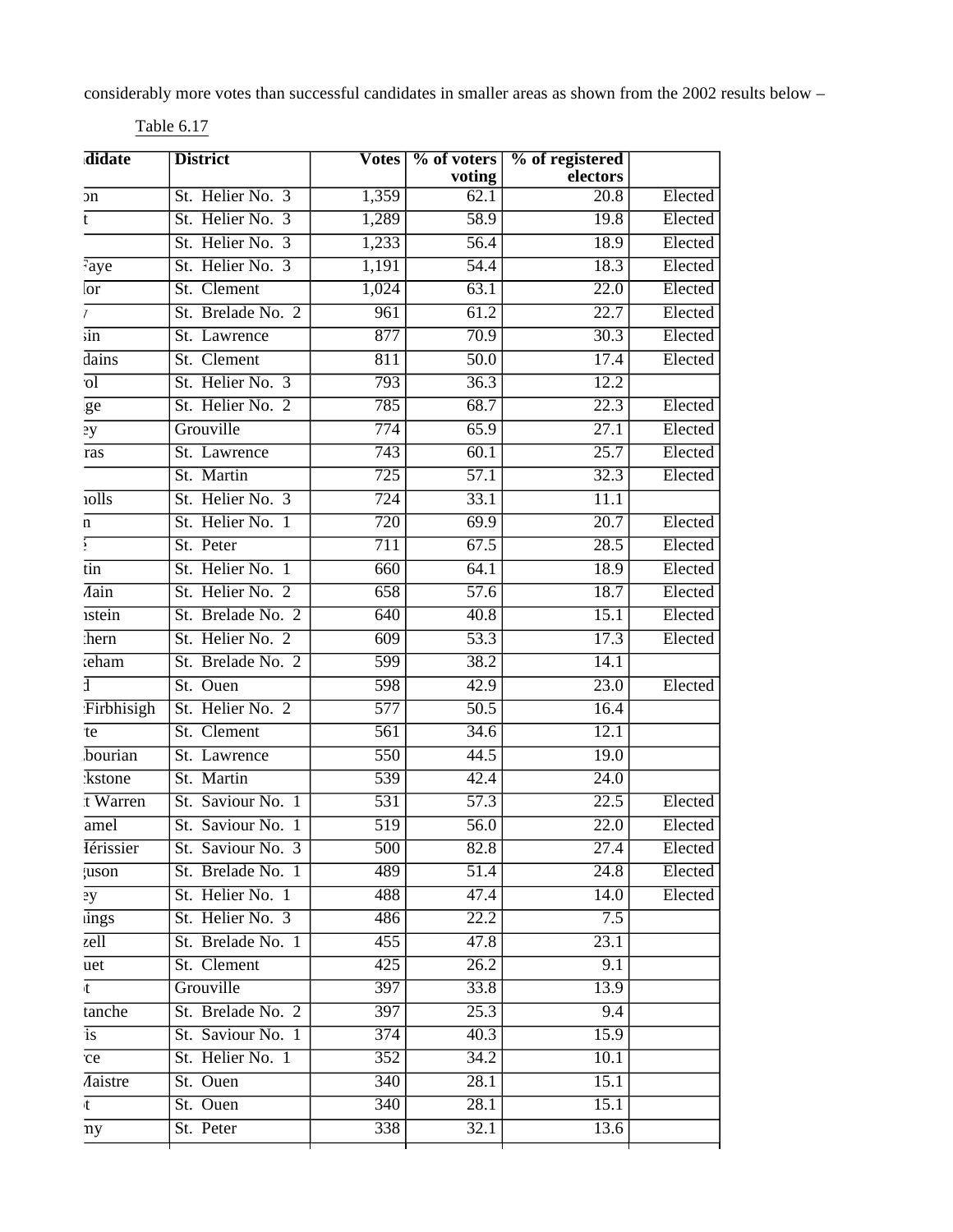| ne               | St. Mary            | 300       | 50.3 | 28.8 | Elected |
|------------------|---------------------|-----------|------|------|---------|
| ichan            | St. Mary            | 296       | 49.6 | 28.5 |         |
| tworth           | St. Helier No. 1    | 252       | 24.5 | 7.2  |         |
| <sub>on</sub>    | St. Saviour No. 1   | 240       | 25.9 | 10.2 |         |
| gh               | St. Brelade No. 2   | 193       | 12.3 | 4.6  |         |
| $\mathbf{m}$     | St. Clement         | 163       | 10.0 | 3.5  |         |
| ens              | St. Saviour No. 3   | 104       | 17.2 | 5.7  |         |
| ridge            | St. Brelade No. 2   | 92        | 5.9  | 2.1  |         |
| <sub>rral</sub>  | St. Lawrence        | 66        | 5.3  | 2.3  |         |
| :kon             | $St.$ Saviour No. 2 | Unopposed |      |      | Elected |
| pel              | Trinity             | Unopposed |      |      | Elected |
| <b>ham</b>       | St. Saviour No. 2   | Unopposed |      |      | Elected |
| $\overline{del}$ | St. John            | Unopposed |      |      | Elected |

- 6.18 The Committee has serious concerns, particularly with the move to the ministerial system, that the mandates of some Deputies are very small. It is well known that in by elections in urban areas Deputies can be elected with very few votes and as can be seen above 3 candidates were elected with 500 votes or less in 2002 and, perhaps of greater concern, 4, through no fault of their own, were elected unopposed although that figure was significantly less than the 9 Deputies elected unopposed in 1999, one of whom had never previously been elected to the Assembly).
- 6.19 The Committee has considered the suggestion made by the Clothier report and put forward by others (including Senator Norman in his minority report to the proposition of the first Special Committee) that the position of Deputy should be retained as the sole class of States member with a reallocation of the number of candidates to correct some of the present anomalies referred to in paragraph 2.1. The Committee does not accept that this system would be adequate if the Island-wide mandate is abolished. In an Island with a population of some 88,000 people and 48,761 registered electors it would be difficult to claim that a person with less than 500 votes could be said to represent the overall interests of the Island when conducting dealings on the international stage. The Committee believes that a sitting Deputy with strong parish connections who was in a senior position in the new system could be re-elected on a regular basis because of those local connections even if his or her policies were unpopular across the Island and this could enable members to 'hide' from the electorate in small districts.
- 6.20 Another argument against the introduction of an 'all Deputies system' on a parish constituency basis is that the discrepancies identified in the table above draw attention to the fact that districts should not be different sizes and the only alternative, to divide the Island into a large number of single member constituencies, (with perhaps 10 to 12 electoral districts in St. Helier) would be extremely confusing.
- 6.21 If the position of Senator is to be abolished as recommended above, the Committee believes that the position of Deputy in its present form should also be abolished, with the creation of a new category of member to replace both positions as described below.

#### **The Committee recommends that the present positions of Senator and Deputy should be abolished.**

#### **7. Number of members**

- 7.1 The Committee has been conscious throughout its deliberations that the view has been frequently expressed that the number of members should be reduced as an Assembly of 53 members is too large for an island the size of Jersey. The Clothier Report recommended an Assembly of between 42 and 44 members.
- 7.2 The Committee considered whether it would be preferable to allow the ministerial system to begin before suggesting any reduction but concluded that the overall changes being proposed represented a 'one-off'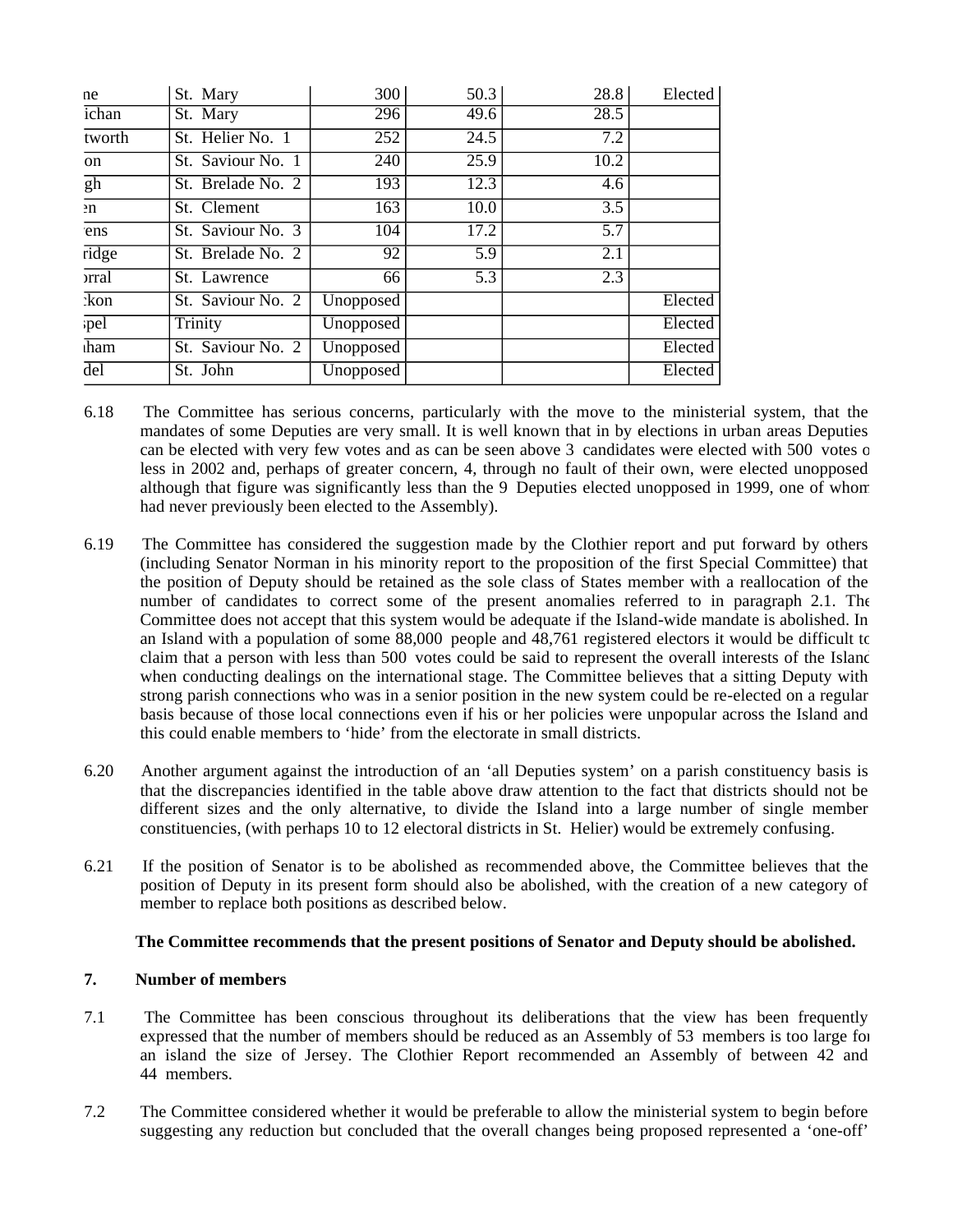- opportunity to make significant changes and, if the number was not reduced at this stage, it would be more difficult to make changes later.
- 7.3 Following the adoption of an amendment of Deputy Troy to the initial machinery of government proposals there will have to be a 'gap', equivalent to 10% of the total number of members, between the number of members in the Executive and those not involved in the Executive. The 'rounding' of the 10% figure to the nearest figure in accordance with the formula agreed by the States shows that the balance between the Executive and the non-Executive members is affected by the overall figure with, somewhat curiously, the actual gap sometimes being larger with a smaller number of members as shown below –

Table 7.3

| <b>TOTAL</b><br><b>MEMBERS</b> | '10% rule'<br>(rounded as<br>required) | Maximum<br>in the<br>Executive | <b>Balance</b><br>(members not<br>in the<br>Executive) | Actual<br>'gap' |
|--------------------------------|----------------------------------------|--------------------------------|--------------------------------------------------------|-----------------|
| 40                             | 4                                      | 18                             | 22                                                     | 4               |
| $\overline{41}$                | 5                                      | $\overline{18}$                | $\overline{23}$                                        | $\overline{5}$  |
| $\overline{42}$                | 5                                      | 18                             | $\overline{24}$                                        | 6               |
| $\overline{43}$                | 5                                      | 19                             | $\overline{24}$                                        | 5               |
| 44                             | 5                                      | $\overline{19}$                | $\overline{25}$                                        | 6               |
| $\overline{45}$                | 5                                      | 20                             | $\overline{25}$                                        | 5               |
| 46                             | 5                                      | 20                             | 26                                                     | 6               |
| $\overline{47}$                | 5                                      | 21                             | 26                                                     | 5               |
| 48                             | $\overline{5}$                         | $\overline{21}$                | $\overline{27}$                                        | 6               |
| 49                             | 5                                      | $\overline{22}$                | $\overline{27}$                                        | 5               |
| $\overline{50}$                | $\overline{5}$                         | $\overline{22}$                | $\overline{28}$                                        | 6               |
| 51                             | 6                                      | $\overline{22}$                | 29                                                     | 7               |
| $\overline{52}$                | 6                                      | $\overline{23}$                | 29                                                     | 6               |
| $\overline{53}$                | $\overline{6}$                         | $\overline{23}$                | $\overline{30}$                                        | 7               |

7.4 In accordance with existing decisions of the States the minimum number of non-Executive members required to fill the positions already agreed is 22, made up as follows –

> 4 Scrutiny Panels  $(x 5 each) = 20$  $Chairman PAC = 1$ President PPC  $= 1$

 With 10 Ministers, Assistant Ministers could be appointed up to the maximum number of the Executive allowed in the table above.

- 7.5 The Committee believes that an appropriate reduction at this stage might be from 53 to 48 and has used this number as the basis for its proposals on the future composition of the Assembly. An Assembly of 48, as shown above, gives a non-Executive majority of at least 27 members, 6 more than the maximum of 21 allowed in the Executive. This would allow the appointment of up to 11 Assistant Ministers and the Committee believes this would be adequate.
- 7.6 The Committee accepts that there are arguments in favour of a greater reduction in numbers and the final number chosen may depend on decisions on other issues such as the number of constituencies.

#### **8. A new category of member elected in new large electoral districts**

8.1 Having concluded that all members should be elected on one day, and having decided that the island-wide mandate should not be retained, the Committee has given careful consideration to the manner in which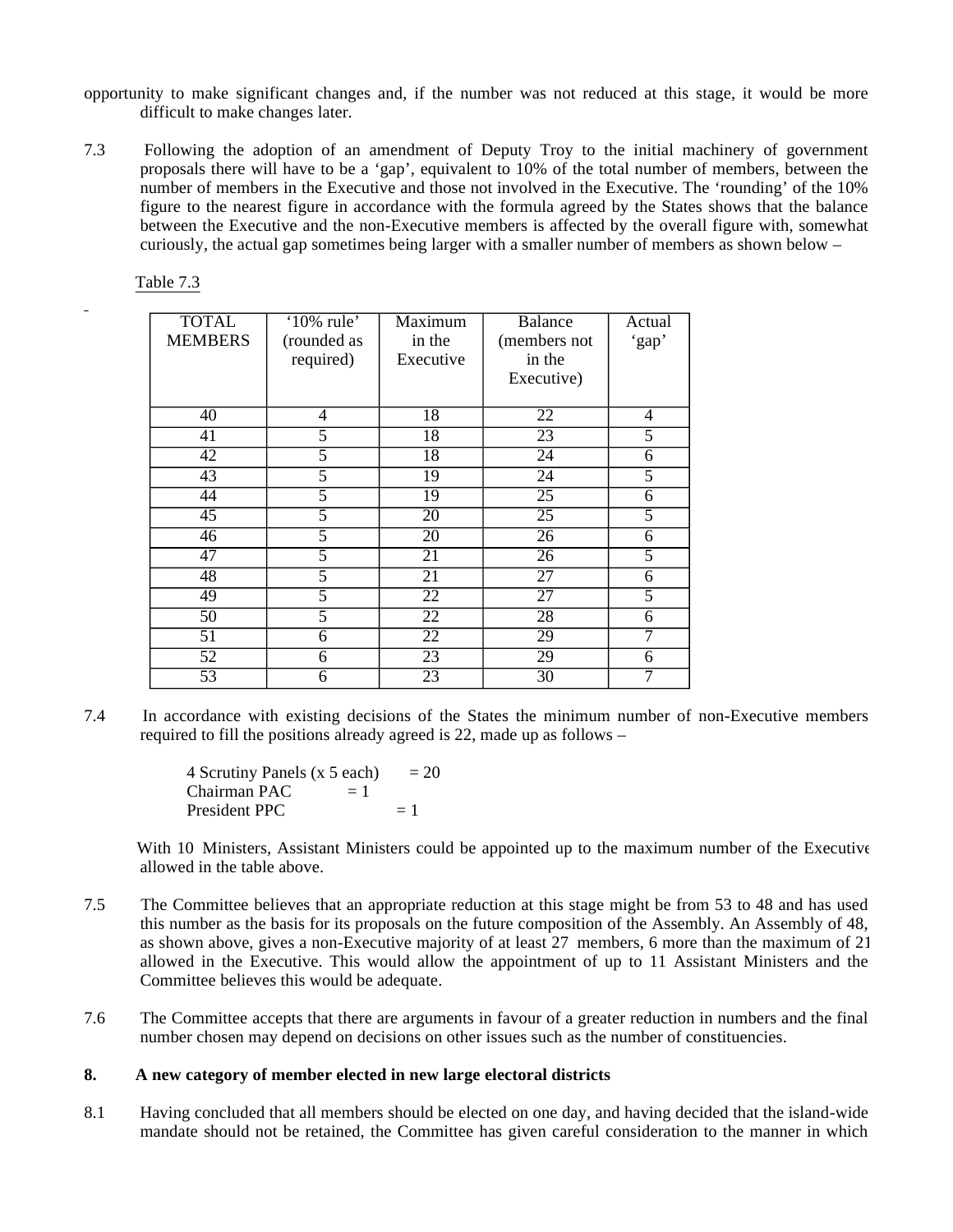States members should be elected in future.

- 8.2 The Committee recognises that many electors value the ability to vote for a number of candidates and believes that there would be considerable merit in retaining this facility in some way if possible. In addition the Committee recognises that candidates will obtain a greater democratic mandate if elected in a larger constituency.
- 8.3 Having taken these 2 matters into account the Committee has concluded that the appropriate way forward is the division of the Island into a small number of electoral districts or 'super-constituencies'. These would, as far as possible, have a similar population and would each elect a similar number of members to the States. The Committee has concluded that it is preferable to base its calculations principally on population figures and not on the number of registered electors as there are significant discrepancies across the Island on the percentage of residents registered and the Committee is hopeful that steps can be taken, as part of overall reform, to address these discrepancies. The following table gives an illustration of the discrepancies (albeit based on total population and not just those eligible to register) –

|               | <b>Population</b> | <b>Electors</b> | % of population |
|---------------|-------------------|-----------------|-----------------|
|               | 2001 Census       | March 2004      | registered      |
|               |                   |                 |                 |
| Grouville     | 4,702             | 2,933           | 62.38           |
| St. Brelade   | 10,134            | 6,268           | 61.85           |
| St. Clement   | 8,196             | 4,621           | 56.38           |
| St. Helier    | 28,310            | 13,750          | 48.57           |
| St. John      | 2,618             | 1,664           | 63.56           |
| St. Lawrence  | 4,702             | 3,001           | 63.82           |
| St. Martin    | 3,628             | 2,348           | 64.72           |
| St. Mary      | 1,591             | 1,096           | 68.89           |
| St. Ouen      | 3,803             | 2,261           | 59.45           |
| St. Peter     | 4,293             | 2,538           | 59.12           |
| St. Saviour   | 12,491            | 6,548           | 52.42           |
| Trinity       | 2,718             | 1,733           | 63.76           |
| <b>TOTALS</b> | 87,186            | 48,761          |                 |
| Average       |                   |                 | 55.93           |

Table 8.3

8.4 Figures calculated by the Statistics Unit of the Policy and Resources Department prior to the 2002 elections show the low level of electoral registration in the Island when compared to an estimation of the number of potential electors (over 18 with at least 2 years' residence) on the basis of the 2001 census figures –

Table 8.4

| Parish      | <b>Estimated</b><br><b>Electoral Roll</b> | <b>Total pop</b> | $%$ of pop | <b>Rounded</b><br>figures |
|-------------|-------------------------------------------|------------------|------------|---------------------------|
| Grouville   | 3,659                                     | 4,702            | 78         | 3,700                     |
| St. Brelade | 7,923                                     | 10,134           | 78         | 7,900                     |
| St. Clement | 6,150                                     | 8,196            | 75         | 6,200                     |
| St. Helier  | 22,650                                    | 28,310           | 80         | 22,700                    |
| St. John    | 1,981                                     | 2,618            | 76         | 2,000                     |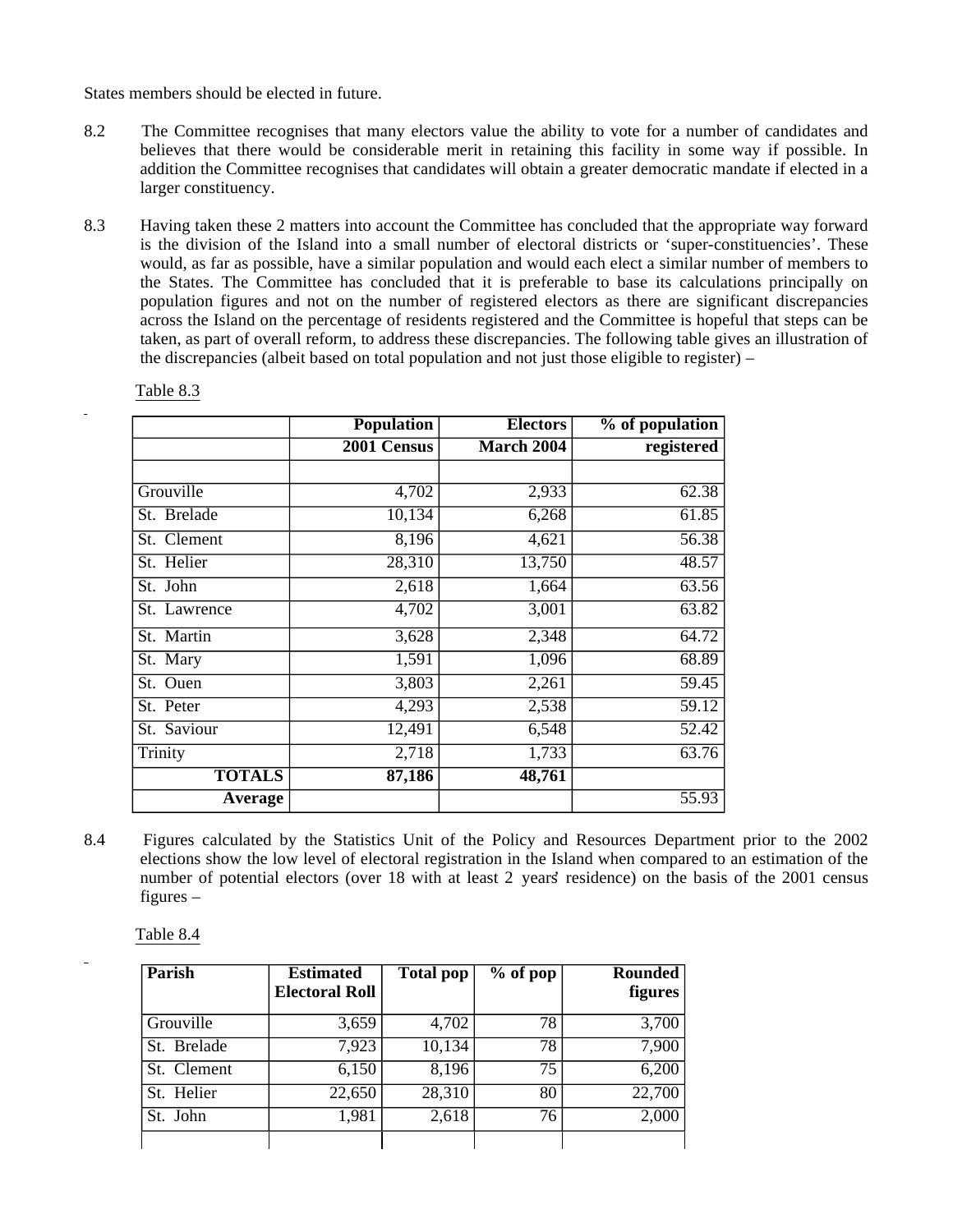| St. Lawrence      | 3,749  | 4,702  | 80 | 3,700  |
|-------------------|--------|--------|----|--------|
| St. Martin        | 2,779  | 3,628  | 77 | 2,800  |
| St. Mary          | 1,212  | 1,591  | 76 | 1,200  |
| St. Ouen          | 2,882  | 3,803  | 76 | 2,900  |
| St. Peter         | 3,366  | 4,293  | 78 | 3,400  |
| St. Saviour       | 9,455  | 12,491 | 76 | 9,500  |
| Trinity           | 2,114  | 2,718  | 78 | 2,100  |
| <b>All Island</b> | 67,920 | 87,186 | 78 | 67,900 |

8.5 There are obviously different ways to divide the Island into the proposed new electoral districts and some members of the Committee favour the division of the Island into electoral 3 districts, with up to 12 members in each, in the following way (although it is accepted that the names of the districts given below may need to be amended to reflect the geography of the Island more accurately) –

Table 8.5

|               | 2001<br><b>Population</b> | 2004 Electors | No of residents    | <b>No of electors</b> |
|---------------|---------------------------|---------------|--------------------|-----------------------|
|               |                           |               | per member<br>(12) | per member<br>(12)    |
| East          |                           |               |                    |                       |
| St. Clement   | 8,196                     | 4,621         |                    |                       |
| Grouville     | 4,702                     | 2,933         |                    |                       |
| St. Martin    | 3,628                     | 2,348         |                    |                       |
| St. Saviour   | 12,491                    | 6,548         |                    |                       |
| <b>TOTALS</b> | 29,017                    | 16,450        | 2,418              | 1,371                 |
| St. Helier    | 28,310                    | 13,750        | 2,359              | 1,146                 |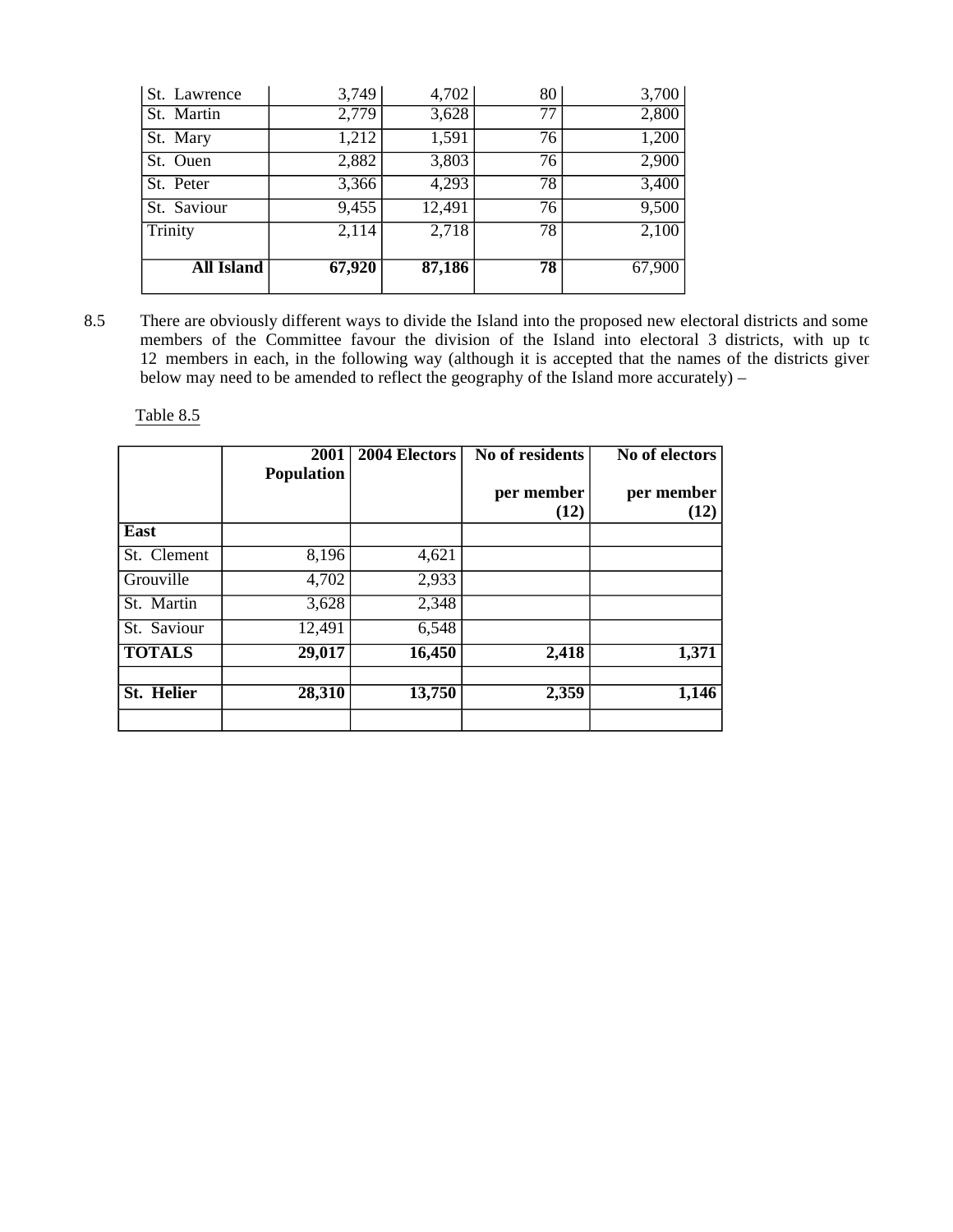| <b>West and</b>                |                    |        |       |       |
|--------------------------------|--------------------|--------|-------|-------|
| <b>Centre</b>                  |                    |        |       |       |
| St. Brelade                    | 10,134             | 6,268  |       |       |
| St. John                       | $\overline{2,618}$ | 1,664  |       |       |
| St. Lawrence                   | 4,702              | 3,001  |       |       |
| St. Mary                       | 1,591              | 1,096  |       |       |
| St. Ouen                       | 3,803              | 2,261  |       |       |
| St. Peter                      | 4,293              | 2,538  |       |       |
| Trinity                        | 2,718              | 1,733  |       |       |
| <b>TOTALS</b>                  | 29,859             | 18,561 | 2,488 | 1,547 |
| <b>Island</b><br><b>Totals</b> | 87,186             | 48,761 |       |       |
| <b>Island</b>                  |                    |        | 2,422 | 1,354 |
| average                        |                    |        |       |       |

- 8.6 Those members of the Committee who favour this model believe that it would offer voters a broad choice of candidates and would hopefully focus elections on island-wide issues thereby creating a viable alternative to the current position of Senator. It would be very unlikely for uncontested elections to take place under these proposals meaning that the public would have a full opportunity to hear the views of all potential members of the States and influence their election through the ballot box. As the work of States members becomes increasingly complex the Committee believes it is important that all members view their role as one representing the Island as a whole and not simply local areas issues and the multi-Parish constituencies would also encourage more cross Parish strategic vision for members.
- 8.7 The Committee believes that members elected in a 'super constituency' would be sufficiently representative of Island interests as a whole. An analysis of the senatorial elections shows that results between Parishes in an island-wide election are remarkably similar and it is probably fair to say that most of those elected in one 'super constituency' would have received a similar level of support in other areas of the Island although there will always, of course, be particular Parish and local influences that can affect results and potentially significant differences between urban and rural constituencies. There would, of course, also be potential for candidates in different parts of the Island to join forces to promote issues across the various constituencies.
- 8.8 Once elected, all members elected on this basis would have an equal status in the Assembly and there would, therefore, be no public expectation, as is possibly the case at present with Senators, that certain members should automatically achieve senior positions within the Assembly. In addition, whilst some will argue that the public is losing 12 members with island-wide mandates, the senatorial results since 1966 show that a Senator can be elected with as few as  $6,684$  votes and the Committee hopes that with  $\epsilon$ general election and re-invigoration of the electoral process the number of votes cast for successful candidates in a new electoral district could be quite substantial in one new constituency alone.
- 8.9 The Committee accepts that some will see the loss of the direct link between Parishes and their Deputy or Deputies as a disadvantage of the new system. The Committee believes that it is likely that informal relationships will develop between members and different parts of their constituency to replace the current formal link between Deputy and the parish especially in the early years of the new system. Members of the public would nevertheless have a number of elected representatives from their constituency to contact and would, of course, retain the ability to contact members from other parts of the Island if they were unable to receive a satisfactory response from any of their constituency representatives. The Committee is also conscious that, at present, any elector living in a single member Deputy constituency who does not wish to contact that Deputy for whatever reason has no other 'area' representative to contact except the Connétable.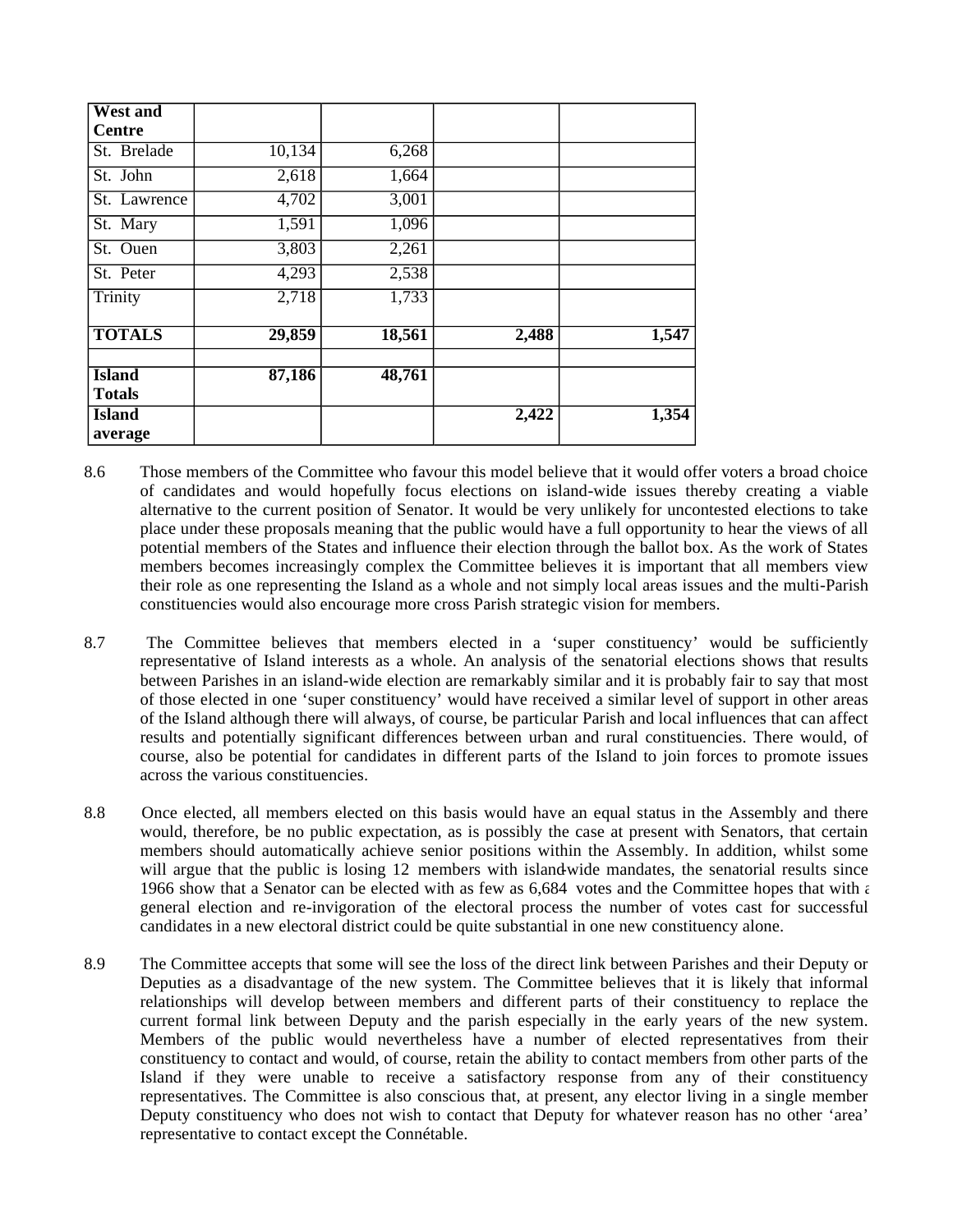- 8.10 The Committee totally refutes the suggestion made by some that its recommendations would 'destroy' the parish system. The proposals would, if adopted, simply change the method of election of members to the States and the Committee would point out that the parish system in the Island is about far more than the election of Deputies. The role of the Connétable, Procureurs du Bien Public, Parish and Ecclesiastical Assemblies, the honorary police, Roads Inspectors and Committees, the rating and welfare system, refuse collections, the branchage and 'Visites Royales', as well as parish social groups, magazines, twinnings with France and all other parish activities would be totally unchanged by the proposals and it is likely that some of the members elected in the new electoral districts would continue to be closely involved in local parish affairs in one or more of the parishes in their area. It would be necessary to consider how the new members could participate in Parish Assemblies to ensure the retention of the present provisions on such participation. The Committee would point out that 11 of the current 29 Deputies, well over a third, do not live in the parish or district they represent and there is no evidence that these members are unable to relate to their electors in a direct and effective way.
- 8.11 The Committee wishes to stress that it considers that the role of being a member of the States is not only about parish or district interests and with the move to ministerial government the need for all members to deal with all Island and international issues will become increasingly important.
- 8.12 The Committee is aware that there is clearly one potential difficulty with the 3 constituency model namely that the election process will be difficult to handle although this could be mitigated if the number of members was reduced beyond the reduction to 48 suggested earlier. The Committee was concerned to learn that there were some 3% of spoilt papers in the 2000 election for People's Deputies in St. Peter Por in 2000 when the electors were required to vote for 12 candidates. It is possible that there could be some 20 or more candidates for the 12 seats in each district and it would be necessary for new and innovative approaches to be taken towards the campaign process. The Committee believes that the potential problems could be overcome to some extent by the publication at public expense of a comprehensive election booklet in each district in which each candidate would be able to publish his or her manifesto and which would also contain practical information about how and where to vote. In addition it would be necessary to reinvigorate the hustings and consider new ways of allowing the public to know the views of the candidates.
- 8.13 Because of the potential logistical problems with the large number of candidates in 3 districts, some members of the Committee are attracted to a division of the Island into 6 or 7 districts. This would have the advantage of making elections considerably more manageable with a much smaller number of candidates for each district and less risk of confusion. This must, of course, be balanced against the smaller electoral mandate if the districts are smaller and the reduction in the number of members that each elector can vote for.
- 8.14 Because the Committee believes that it will be essential to base any new districts on a combination of existing Parishes it is not easy to make a fair division of the Island into 6 or 7 constituencies if the number of members is to be the same in each district. Nevertheless a workable model for 6 constituencies is as follows (bearing in mind that it may be necessary to base the division of St. Helier on Vingtaine boundaries and not on the 50-50 split shown here) –

|              | <b>Population</b> | No. of<br>members | <b>Residents</b><br>per member |
|--------------|-------------------|-------------------|--------------------------------|
|              |                   |                   |                                |
| District 1   |                   |                   |                                |
| St. Helier W | 14,155            | 6                 | 2,359                          |
|              |                   |                   |                                |
| District 2   |                   |                   |                                |
|              |                   |                   |                                |

Table 8.14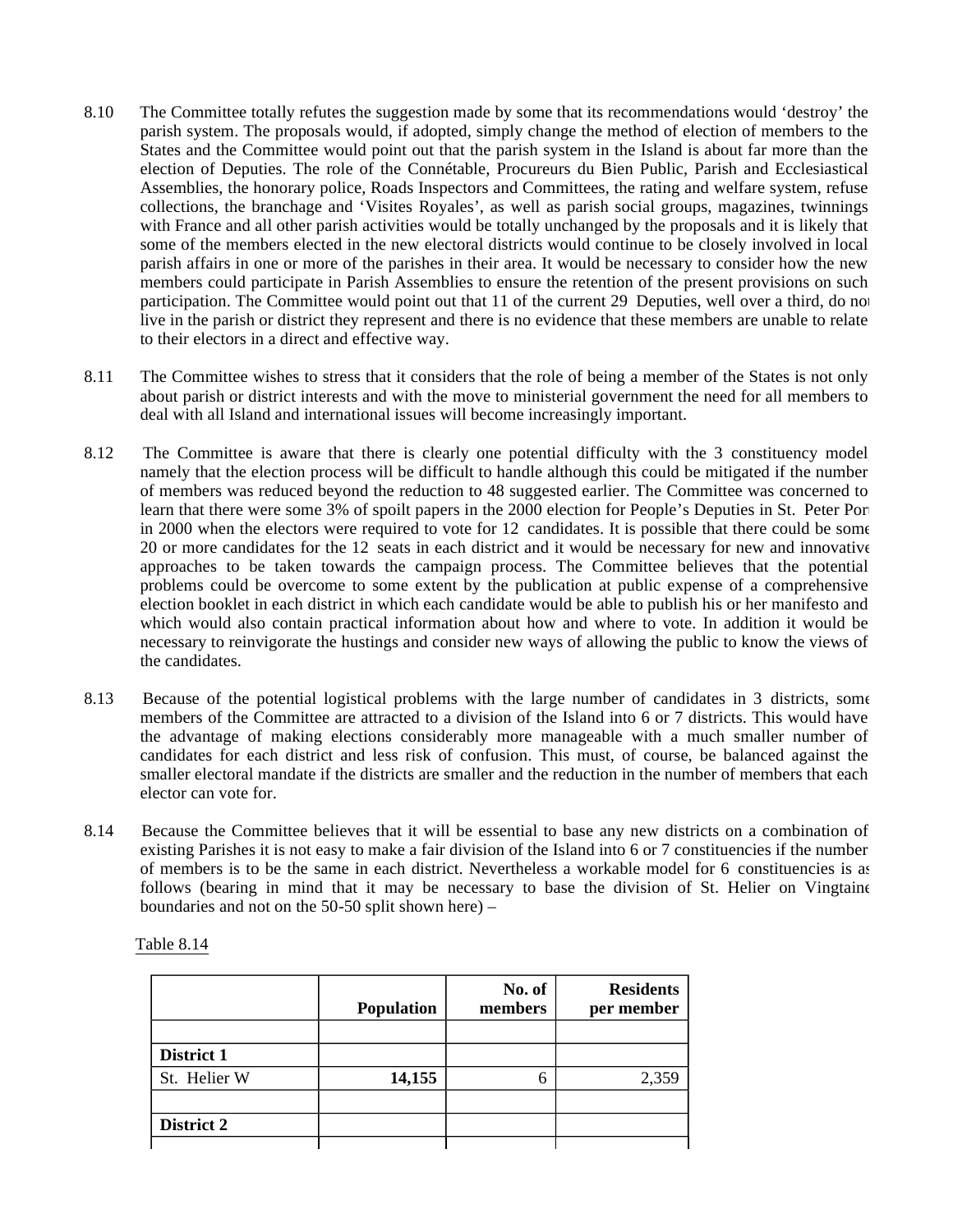| St. Helier E | 14,155 | 6              | 2,359 |
|--------------|--------|----------------|-------|
|              |        |                |       |
| District 3   |        |                |       |
| St. Clement  | 8,196  |                |       |
| Grouville    | 4,702  |                |       |
| <b>Total</b> | 12,898 | 5              | 2,580 |
|              |        |                |       |
| District 4   |        |                |       |
| St. Saviour  | 12,491 |                |       |
| St. Martin   | 3,628  |                |       |
| <b>Total</b> | 16,119 | $\overline{7}$ | 2,303 |
|              |        |                |       |
| District 5   |        |                |       |
| St. Brelade  | 10,134 |                |       |
| St. Peter    | 4,293  |                |       |
| <b>Total</b> | 14,427 | 6              | 2,405 |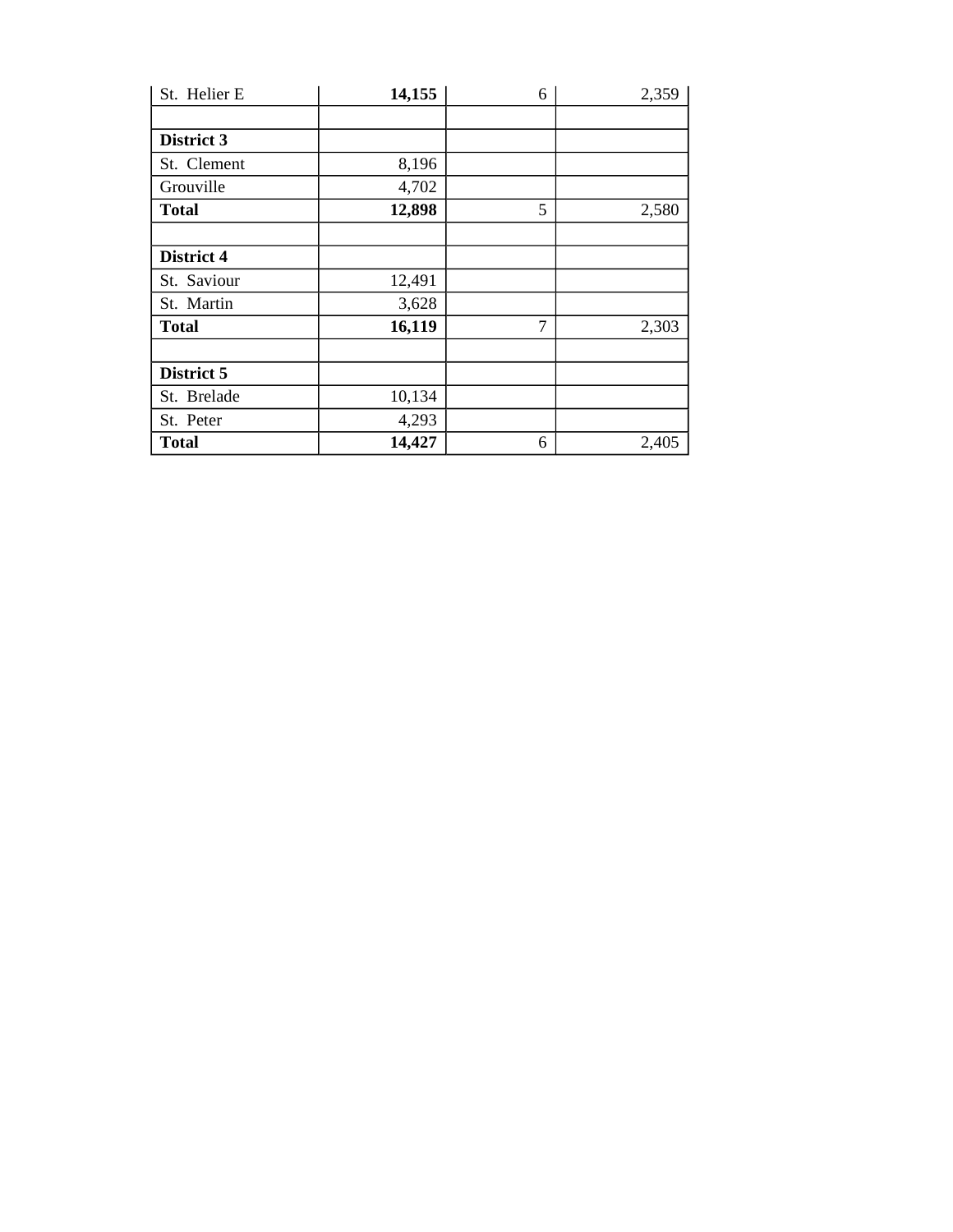| District 6   |        |   |       |
|--------------|--------|---|-------|
| St. Lawrence | 4,702  |   |       |
| St. John     | 2,618  |   |       |
| St. Mary     | 1,591  |   |       |
| Trinity      | 2,718  |   |       |
| St. Ouen     | 3,803  |   |       |
| <b>Total</b> | 15,432 | 6 | 2,572 |

8.15 A possible model for 7 constituencies is as follows –

Table 8.15

|              | <b>Population</b> | No. of<br>members | <b>Residents</b> |
|--------------|-------------------|-------------------|------------------|
|              |                   |                   | per member       |
| District 1   |                   |                   |                  |
| St. Helier W | 14,155            | 6                 | 2,359            |
|              |                   |                   |                  |
| District 2   |                   |                   |                  |
| St. Helier E | 14,155            | 6                 | 2,359            |
|              |                   |                   |                  |
| District 3   |                   |                   |                  |
| St. Clement  | 8,196             |                   |                  |
| Grouville    | 4,702             |                   |                  |
| <b>Total</b> | 12,898            | 5                 | 2,580            |
|              |                   |                   |                  |
| District 4   |                   |                   |                  |
| St. Saviour  | 12,491            | 5                 | 2,498            |
|              |                   |                   |                  |
| District 5   |                   |                   |                  |
| St. Brelade  | 10,134            | $\overline{4}$    | 2,534            |
|              |                   |                   |                  |
| District 6   |                   |                   |                  |
| St. Lawrence | 4,702             |                   |                  |
| St. Ouen     | 3,803             |                   |                  |
| St. Peter    | 4,293             |                   |                  |
| <b>Total</b> | 12,798            | 5                 | 2,560            |
|              |                   |                   |                  |
| District 7   |                   |                   |                  |
| St. Mary     | 1,591             |                   |                  |
| St. John     | 2,618             |                   |                  |
| Trinity      | 2,718             |                   |                  |
| St. Martin   | 3,628             |                   |                  |
| <b>Total</b> | 10,555            | $\overline{4}$    | 2,639            |

8.16 The models for 6 or 7 districts would clearly be more manageable than 3 constituencies although it could be seen as a disadvantage that the constituencies are not of equal size. The Committee is conscious that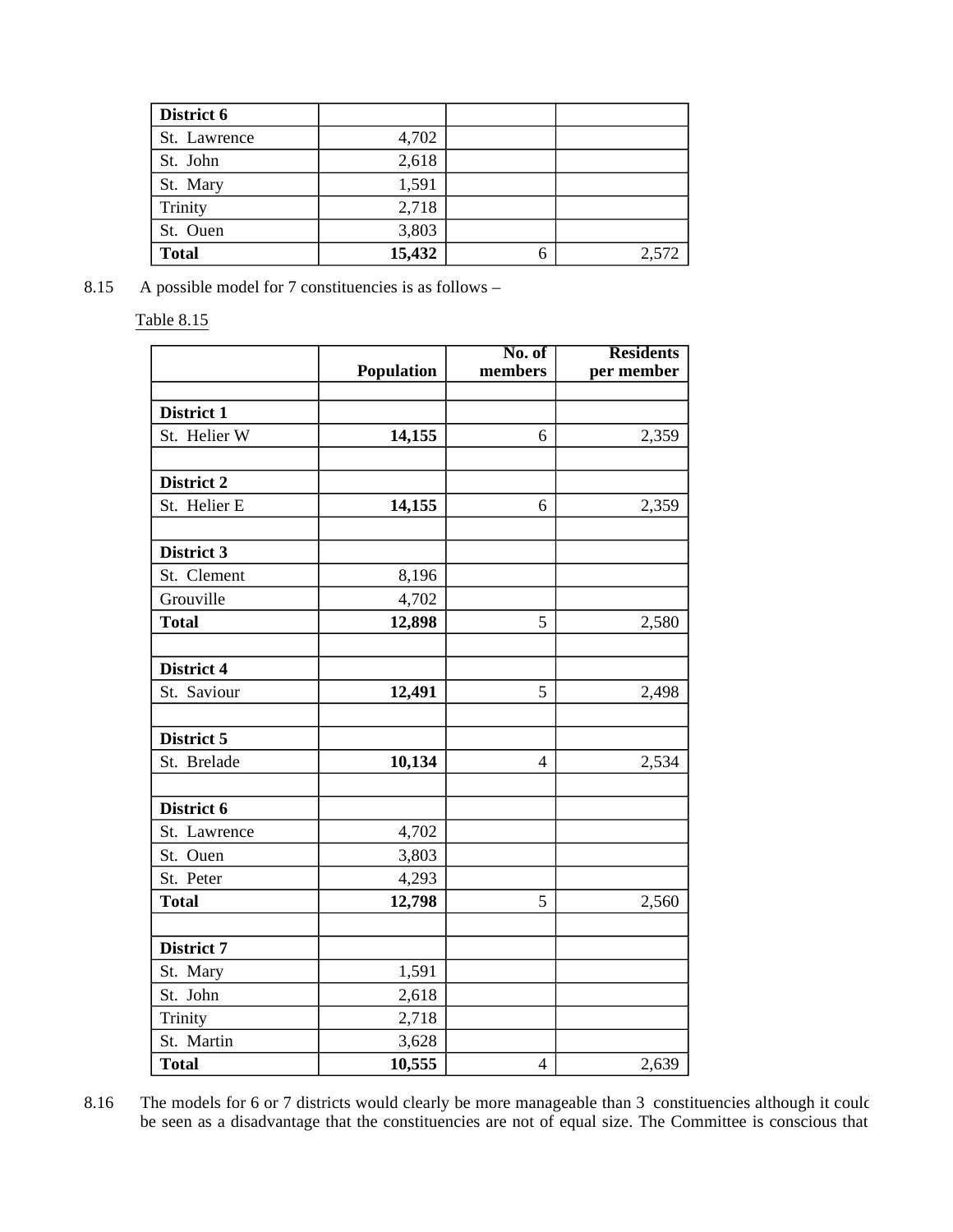- the 3 constituency model would work better if there were fewer States members and thus potentially fewer names to consider on a ballot paper.
- 8.17 Appendix 5 shows the impact of splitting the 2002 senatorial result across the proposed 3, 6 and 7 constituency model. As can be seen there is considerable similarity of results across the Island with the main difference coming in St. Helier.
- 8.18 The Committee has considered what this new category of member should be called. The Committee recognises that the Clothier recommendation that members should be called 'MSJs' has not met with an enthusiastic response. There may be some merit in retaining the title 'Deputy' or even 'Senator' for historic reasons although this could lead to an expectation that the position was similar to those that have been abolished. The Committee would welcome views on this matter.

#### **The Committee recommends a new category of States members should be created and that these members should be elected in a small number of new 'super constituencies' across the Island**

#### **9. Connétables**

- 9.1 The Special Committee is aware of the high regard in which the Connétables are held in the Island. Traditionally, Connétables have represented the particular interests of their parishioners on any topic coming before the States. The suggestion by the Clothier Panel that they should cease to be members of the States by virtue of their office was one of the most controversial of its recommendations and the attempt by the Policy and Resources Committee to push forward this reform as part of its report and proposition (P.179/2001) was considered at the Parish meetings throughout the Island referred to above with a strong movement of support for retaining the right of Connétables to sit in the Assembly.
- 9.2 The original Special Committee recommended that the Connétables should remain in the States to represent the views of their Parish and to reinforce the current Parish system. It felt that '*it was premature at this stage to remove them from the States on the unproven assumption that it was impossible to combine the two roles of States member and head of the Parish'*.
- 9.3 The Committee recognises that Connétables have a significant workload in their Parishes that may impact on their ability to participate fully in the new system in their *ex-officio* capacity as members of the States. Recent experience in relation to the membership of the Shadow Scrutiny Panels has shown that some Connétables have difficulty combining parish duties with active participation in committee work for the States. Table 6.9 above shows how few major Presidencies have been held by Connétables since 1966. It can nevertheless be argued that the Connétables play an important role in the States and provide a direct link between the Assembly and the Parishes that should not be lost. If they are to remain in the States in an *ex-officio* capacity the Committee considers that they must be prepared to justify their membership of the Assembly by participating fully in the Executive or in the scrutiny function in the new system of government. If they do not, the new system will not operate correctly and with due accountability especially if there is a reduced overall membership in the States.
- 9.4 If a decision was taken to abolish the direct link between Deputies and Parishes in some parts of the Island the Connétables could continue to provide that direct link. The Committee believes that this would, in fact, enhance the position of the Connétables as it would clarify the distinction between the Connétable as the person with direct responsibility for the Parish and other members of the States. The Committee believes that some confusion exists in the minds of electors about this distinction at the present time insofar as Parish Deputies are often approached about municipal matters although the Committee accepts that this has traditionally been one part of a Deputy's rôle. In addition the moves to enhance the role of the parishes arising from the decision of the States on 25th May 2004 to adopt the recommendations of the Working Party on the Relationship between the Executive and the Parishes strengthens the argument to keep the Connétables in the States so that they can have input into decisions that affect the parishes and be accountable to the States.
- 9.5 The Committee considers that it would be vital for all the Connétables be elected on the same general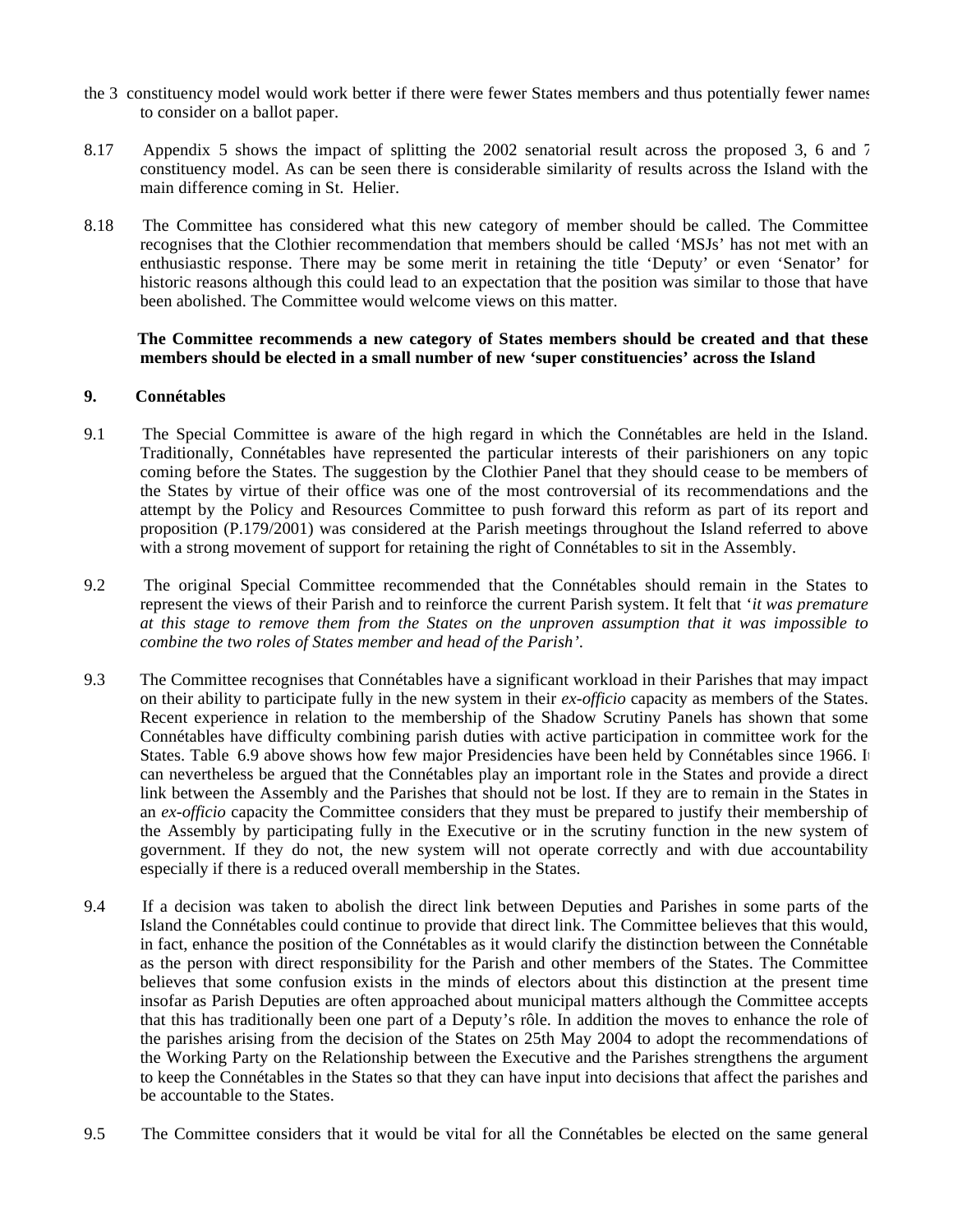- election day as the other members of the States if they remain as *ex officio* members. The current election dates of the 12 Connétables are given in Appendix 6 for information. As stated earlier the ability of electors  $t$ influence the entire composition of the States on one day every 4 years is believed to be essential and holding a separate election for Connétables, even if all 12 were elected on the same day, would detract from this objective. The Committee is aware that some Connétables have queried the practicality of holding the elections all on one day but the Committee cannot believe that the practical problems are insurmountable. If necessary it would be possible for the Jurats, who act as Returning Officers for elections, to enlist help from public sector workers in addition to the Parish staff, honorary police officers and others who traditionally assist on election days. The Committee is aware than in U.K. elections it is common practice for local government employees to be seconded to assist on Election Day. Furthermore it is not unusual for voters in other jurisdictions to vote on the same day in different elections through aids such as colour-coded ballot papers. Nevertheless this matter would have to be thoroughly thought through as it could involve voters going to 'super constituency' polls who would then need to be issued with papers for the Connétable election in their own Parish. The Committee nevertheless believes that these issues are manageable.
- 9.6 The Committee has been almost equally split on the issue of whether Connétables should remain in the States in their present *ex officio* capacity. Several members of the Committee believe that the Connétables should no longer be members of the States by virtue of their office so that there would only be one class of member elected in the new electoral districts. Under this proposal Connétables would, of course, be free to stand alongside other candidates if they wished to sit in the States as a member in one of the new electoral districts.
- 9.7 The arguments used to justify the retention of the Connétables do, of course, contradict some of those used to justify other changes being suggested by the Committee. Connétables in small parishes will inevitably be elected by a small number of electors, sometimes without a contest, and there is, of course, no theoretical reason why the Connétable of a small Parish could not be appointed as Chief Minister or as a Minister and it is possible that one or more Connétables will be appointed as Assistant Ministers.
- 9.8 As mentioned in paragraph 9.3 above, the Committee is concerned that because of the heavy workload of Connétables in their parishes they will not be able to participate fully in the new system of government. This could severely undermine the effectiveness of the future scrutiny system and has influenced some members of the Committee to believe that the Connétables should not sit as *ex officio* members.
- 9.9 In addition it is possible that there are members of the community who would like to stand for the office of Connétable but who have no desire to sit in the States. The removal of the Connétables would give candidates for Connétable the option to decide for themselves whether to seek election as a States member. If the Connétables were removed there would be no necessity to hold the Connétables elections on the same general election day as other members and this would simplify the electoral process even though it would nevertheless be desirable to hold all 12 Connétables elections on one day to increase awareness and interest.
- 9.10 The retention of the Connétables in the new 'super constituency' model would cause a significant imbalance in representation across the 3 districts. This imbalance would, of course, be mitigated in a 6 or 7 constituency model. If the Connétables are added to the totals given in paragraph 8.5 for the 3 constituency model the imbalance would be as follows –

|                   | 2001<br><b>Population</b> | 2004<br><b>Electors</b> | No. of<br>residents | No. of<br>electors per |
|-------------------|---------------------------|-------------------------|---------------------|------------------------|
|                   |                           |                         | per member          | member                 |
| East              | 29,017                    | 16,450                  | 1,814               | 1,028                  |
| $(16$ members)    |                           |                         |                     |                        |
| <b>St. Helier</b> | 28,310                    | 13,750                  | 2,178               | 1,058                  |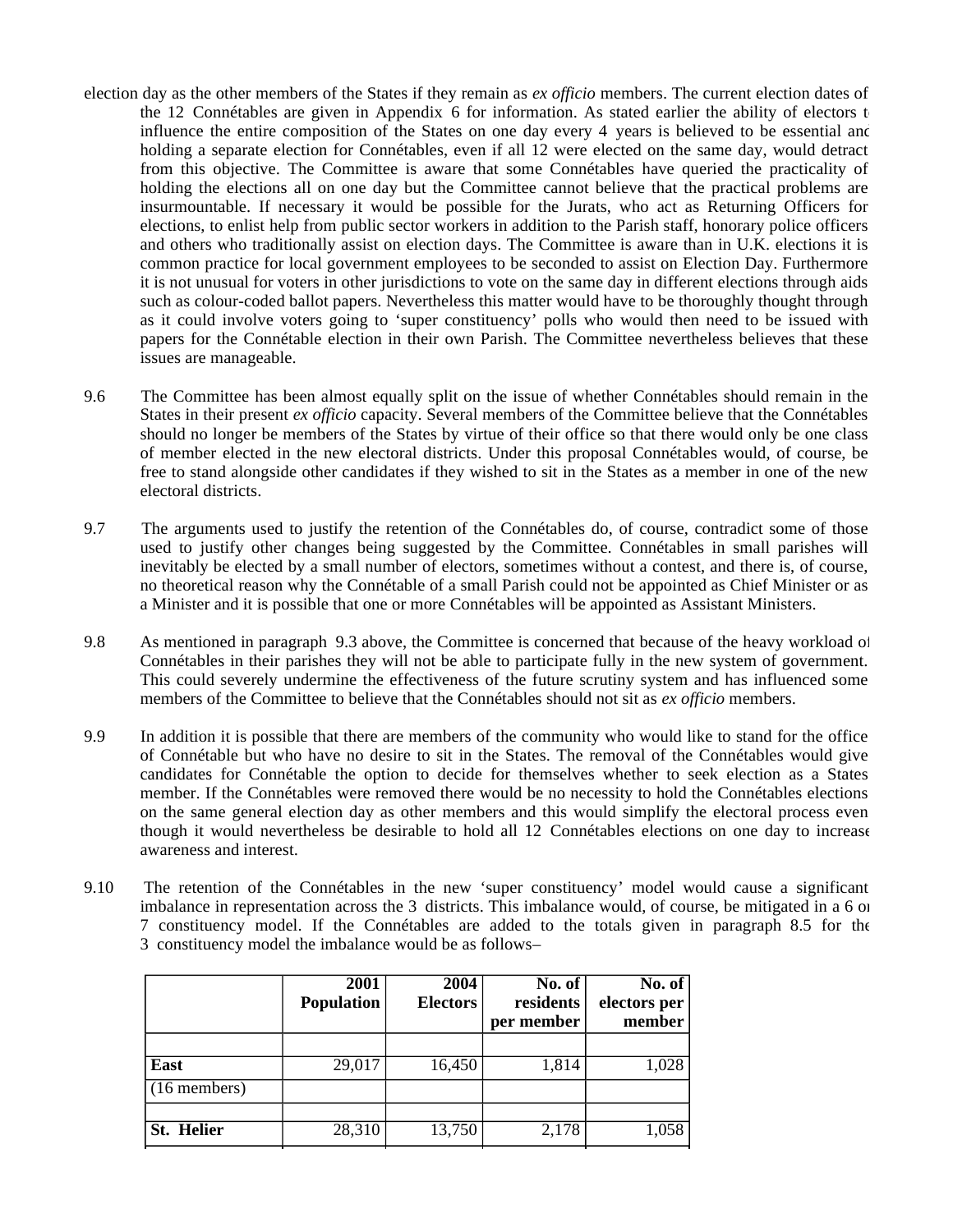| $(13$ members)         |        |        |       |       |
|------------------------|--------|--------|-------|-------|
|                        |        |        |       |       |
| <b>West and Centre</b> | 29,859 | 18,561 | 1,572 | ררב   |
| $(19$ members)         |        |        |       |       |
|                        |        |        |       |       |
| <b>Island Totals</b>   | 87,186 | 48,761 |       |       |
| Average                |        |        | 1,816 | 1,016 |

9.11 It can be seen that there are strong arguments both for and against the retention of the Connétables in the proposed new system and the Committee accepts that this issue will not be simple to resolve.

#### **10. Referendum**

- 10.1 The Committee believes that once firm proposals for reform of the Assembly have been lodged for debate it would be appropriate for members to consider them to test the direction States members are prepared to take. Although it is important for the States to take a lead on the issues involved, and it would not be worthwhile putting forward proposals to the electorate if the proposals had no support from members, it is nevertheless accepted that members have considerable self interest in these issues and it will be necessary for members to set aside personal considerations to allow these issues to go forward to the public.
- 10.2 The Committee believes that, once the States have deliberated on the broad principles of reforming the Assembly, the public should be given the opportunity to express their opinion in the shape of a referendum on whatever recommendations may be agreed by the States. Although the States Assembly itself should take the final decision on reforms it will undoubtedly wish to take due account of the views of the electorate as shown in results of the referendum. It will, of course, be vital to ensure that the wording of the referendum is clear and unambiguous.

#### **The Committee recommends that a referendum should be held before the States take a final decision on reforms to the Assembly**.

#### **11. Implementing the changes**

11.1 Although the Committee was very keen to progress the reforms in time for a first 'general election' in autumn 2005 it accepts that it is unrealistic to achieve that aim as, in practical terms, it is virtually impossible. The Committee believes there would have been considerable merit in achieving a complete renewal of the Assembly before the onset of ministerial government but such a decision would have required the following extremely ambitious timetable to be met –

| States debate on proposition      | <b>July 2004</b>         |
|-----------------------------------|--------------------------|
| States agree detail of referendum | September 2004           |
| Referendum campaign               | September/October 2004   |
| Referendum                        | October 2004             |
| Law changes drafted               | October to December 2004 |
| States debate legislation         | January 2005             |
| Privy Council sanction            | April/May 2005           |
| General election                  | November 2005            |

11.2 The Committee accepts that this timetable would not have allowed time for slippage at any stage. Many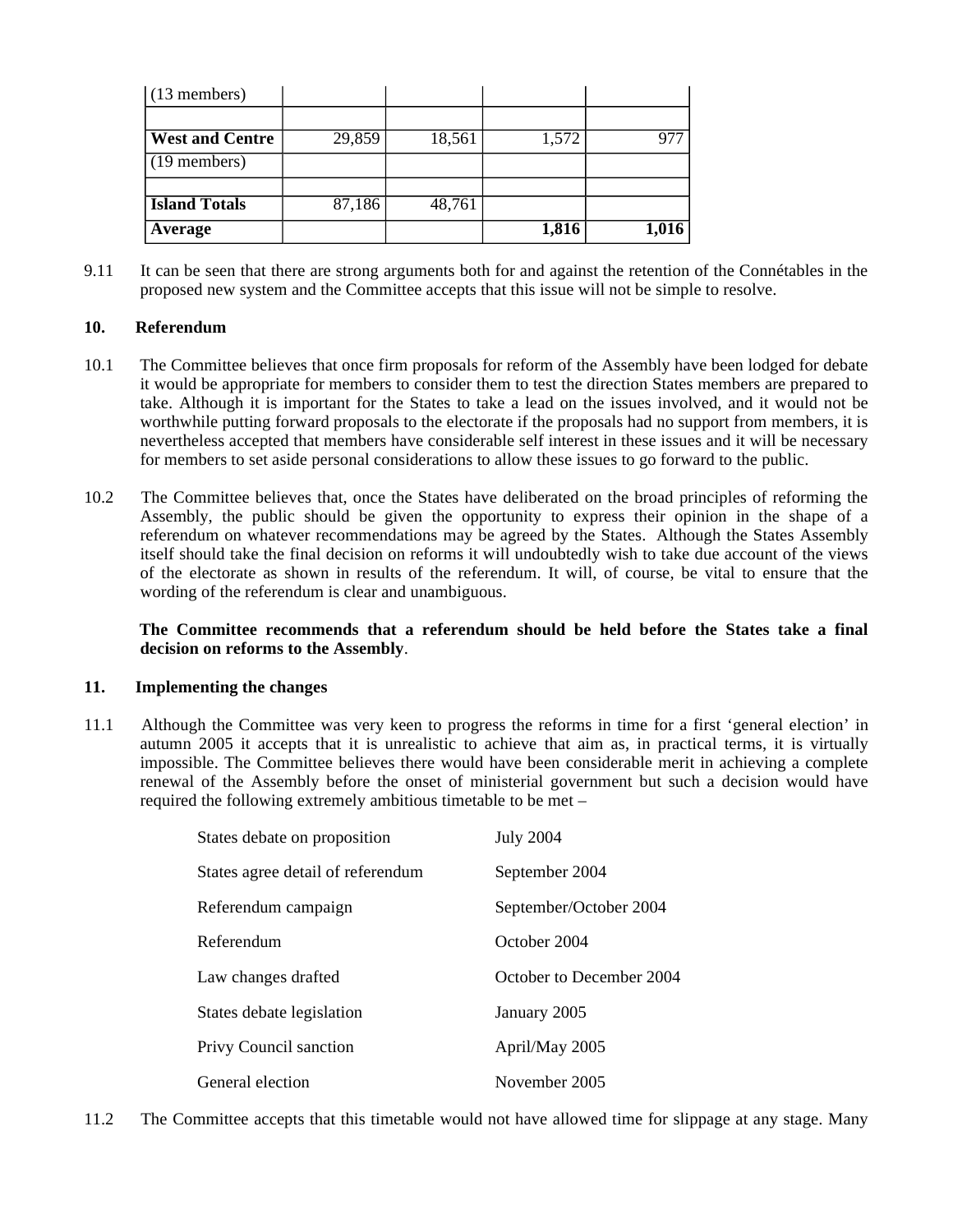- matters could have held up the timetable, not least of which is the extremely far-reaching nature of the proposals which means that any attempt to rush them through would have been quite properly resisted by many members. The Committee has also been conscious of the position of members whose current term of office runs beyond 2005 and it would have possibly been unreasonable to suggest that they should cooperate on a voluntary basis to allow these terms of office to be curtailed to achieve the 2005 deadline.
- 11.3 The Committee believes it would be appropriate to take steps to introduce legislation to allow appropriate transitional arrangements to be made from 2005 onwards. This legislation could, for example, provide that Senators and Deputies elected in autumn 2005 would only serve until a first general election in spring 2008 and would also set out a schedule to arrange the terms of office of all Connétables so that their terms of office terminated on the day of the 2008 election.

#### **12 Other issues**

12.1 This report covers items (a) to (d) of the Committee's terms of reference as set out in paragraph 1.2 above. The Privileges and Procedures Committee has now set up a joint Working Party with the Legislation Committee, which currently has general responsibility for election matters, to address items (e) to (h) of its terms of reference. The Committee believes that changes to the electoral system such as improvements to the postal voting system and the introduction of some form of preferential voting, should be investigated as part of an overall move to enhance the effectiveness of elections in the Island. In addition the Committee is sympathetic to suggestions that candidates should be able to indicate group affiliations, alliances or political party membership on ballot papers.

#### **13. Conclusion**

- 13.1 The Committee has realised through its work that there is little consensus on issues relating to the composition and election of the Assembly and many of the suggestions put forward in this report will undoubtedly be contentious.
- 13.2 The Committee urges members, before jumping to conclusions as to whether or not some, or all, of the proposals are, for example, deleterious to the Parishes or whether they overstate the importance of the island-wide mandate, to consider the background to the impetus for reform. Many electors believe that the States has lost touch with the electorate and many believe that the Assembly is ineffective in crucial areas such as maintaining accountability, attracting high-calibre candidates and focussing on key policy areas. The role of the States has changed enormously in the post-war period and the Assembly faces much greater challenges. No-one pretends there are easy or quick solutions. The Committee is nevertheless convinced that its proposals would help to address the serious issues and questions that the States faces with regard to its own efficacy.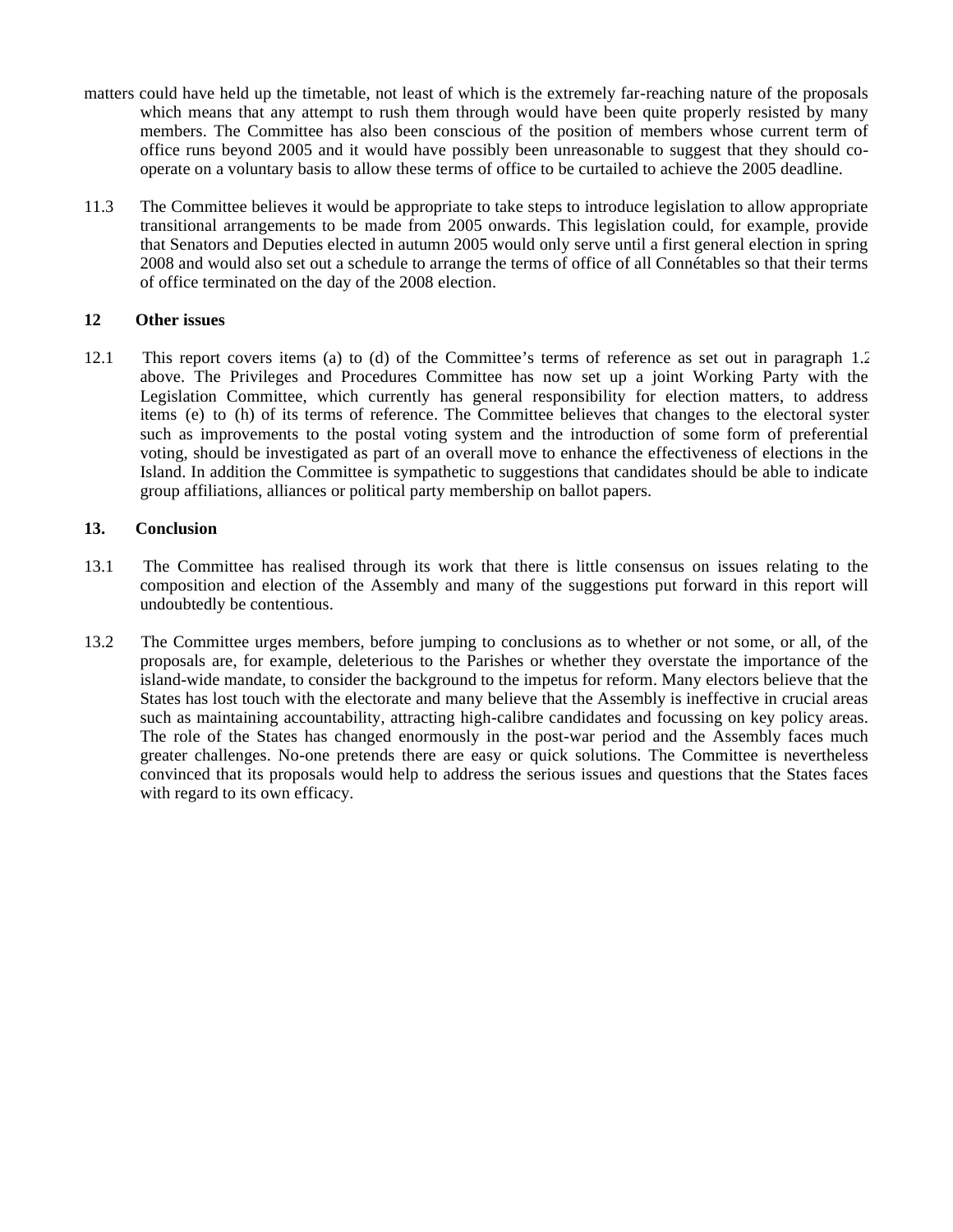| Year | <b>Easter Sunday</b><br>$[2]$ | <b>Election Date</b><br>(3rd Wednesday of | Spring Bank Holiday<br>(Last Monday of |
|------|-------------------------------|-------------------------------------------|----------------------------------------|
|      |                               | May)                                      | May)                                   |
| 2008 | 23rd March                    | 21st May                                  | 26th May                               |
| 2012 | 8th April                     | 16th May                                  | 28th May                               |
| 2016 | 27th March                    | 18th May                                  | 30th May                               |
| 2020 | 12th April                    | 20th May                                  | 25th May                               |
| 2024 | 31st March                    | 15th May                                  | $27th$ May                             |
| 2028 | 16th April                    | 17th May                                  | 29th May                               |
| 2032 | 28th March                    | 19th May                                  | 31st May                               |
| 2036 | 13th April                    | 21st May                                  | 26th May                               |
| 2040 | 1st April                     | 16th May                                  | 28th May                               |
| 2044 | 17th April                    | 18th May                                  | 30th May                               |
| 2048 | 5th April                     | 20th May                                  | 25th May                               |
| 2052 | 21st April                    | 15th May                                  | $27th$ May                             |
| 2056 | 2nd April                     | $17th$ May                                | $\overline{29th May}$                  |
| 2060 | 18th April                    | $\overline{19}$ th May                    | 31st May                               |

## **POSSIBLE SPRING ELECTION DATES 2008 – 2060**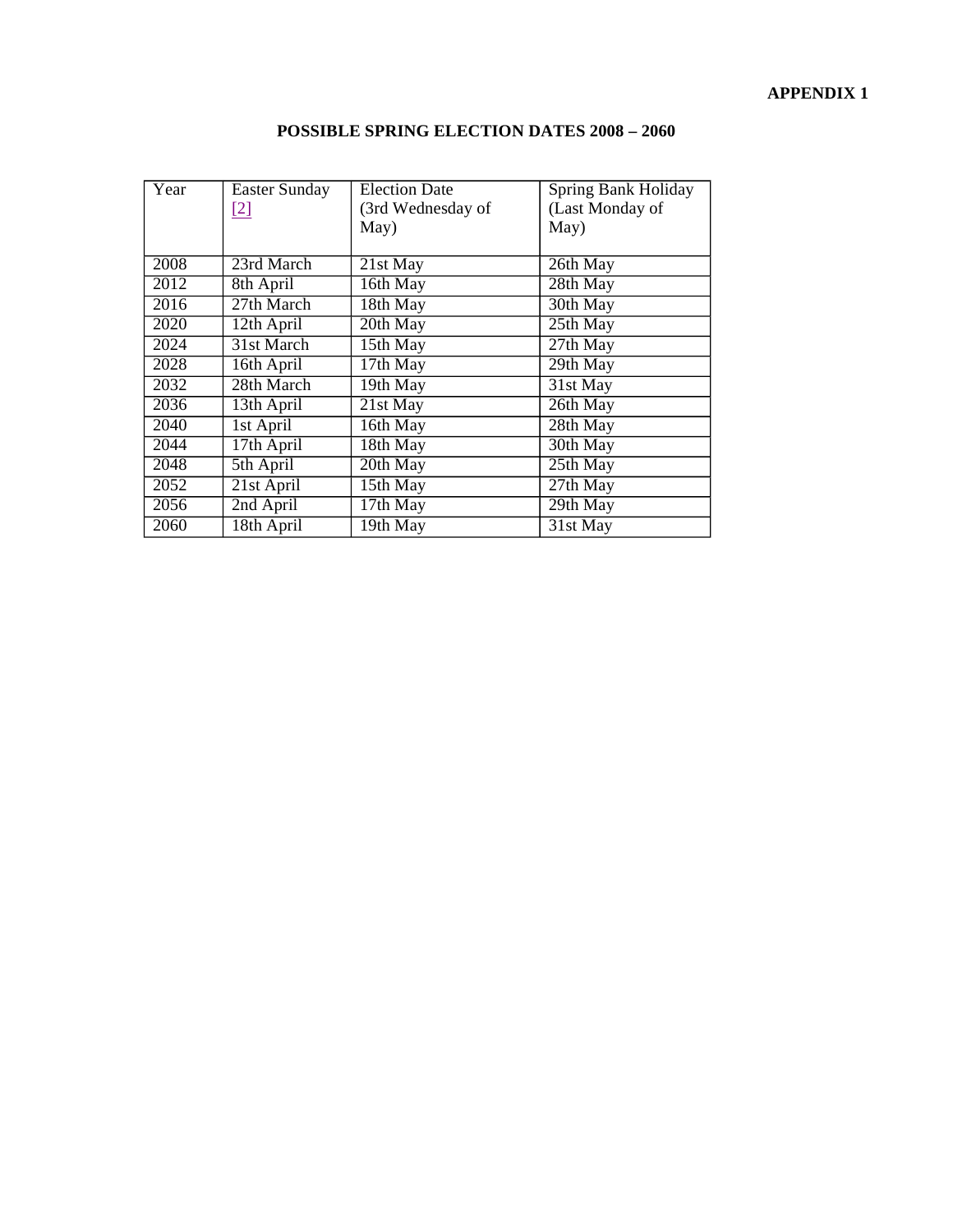## **SENATORIAL ELECTION RESULTS 1966 – 2002**

| 2002                 | <b>TOTAL</b><br><b>VOTES</b> | <b>St. Mary</b><br>votes | St. Helier<br>votes        | 11 without<br>St. Mary | 11 without<br>St. Helier        |
|----------------------|------------------------------|--------------------------|----------------------------|------------------------|---------------------------------|
| Ozouf P.             | 14,442                       | $\overline{362}$         | 3,230                      | 14,080                 | 11,212                          |
| Kinnard W.           | 12,230                       | 344                      | 2,714                      | 11,886                 | 9,516                           |
| Routier P.           | 11,687                       | 294                      | 2,610                      | 11,393                 | 9,077                           |
| Vibert M.            | 10,624                       | 266                      | 2,046                      | 10,358                 | 8,578                           |
| Norman L.            | 10,192                       | $\overline{300}$         | 1,839                      | 9,892                  | 8,353                           |
| Walker <sub>F.</sub> | 9,377                        | $\overline{271}$         | 1,699                      | 9,106                  | 7,678                           |
| de Faye G.           | 7,576                        | 213                      | 1,659                      | 7,363                  | 5,917                           |
| McDonald T.          | 7,488                        | 162                      | 1,833                      | 7,326                  | 5,655                           |
| <b>1999</b>          | <b>TOTAL</b><br><b>VOTES</b> | St. Mary<br>votes        | <b>St. Helier</b><br>votes | 11 without<br>St. Mary | 11 without<br><b>St. Helier</b> |
| Syvret S.            | 15,212                       | $\frac{348}{ }$          | 3,591                      | 14,864                 | 11,621                          |
| Lakeman C.           | 12,806                       | $\overline{315}$         | 2,556                      | 12,491                 | 10,250                          |
| Le Sueur T.          | 10,471                       | $\overline{261}$         | 2,182                      | 10,210                 | 8,289                           |
| Le Claire P.         | 8,287                        | 176                      | 2,309                      | 8,111                  | 5,978                           |
| Le Maistre J.        | 7,796                        | $\overline{233}$         | 1,415                      | 7,563                  | 6,381                           |
| Bailhache A.         | 7,295                        | 172                      | 1,648                      | 7,123                  | 5,647                           |
| Dorey J.             | 6,529                        | $\overline{120}$         | 1,744                      | 6,409                  | 4,785                           |
| Le Hérissier<br>R.   | $\overline{5,206}$           | $\overline{128}$         | $\overline{972}$           | $\frac{5,078}{ }$      | 4,234                           |
|                      |                              |                          |                            |                        |                                 |
| <b>1996</b>          | <b>TOTAL</b><br><b>VOTES</b> | St. Mary<br>votes        | <b>St. Helier</b><br>votes | 11 without<br>St. Mary | 11 without<br><b>St. Helier</b> |
| Horsfall P.          | 14,681                       | $\overline{395}$         | 2,622                      | 14,286                 | 12,059                          |
| Stein C.             | 11,213                       | 269                      | 2,381                      | 10,944                 | 8,832                           |
| Norman L.            | 11,017                       | $\overline{275}$         | 2,018                      | $\frac{10,742}{ }$     | 8,999                           |
| Kinnard W.           | 10,520                       | $\overline{259}$         | 2,325                      | 10,261                 | 8,195                           |
| Walker <sub>F.</sub> | 10,305                       | $\overline{293}$         | 1,933                      | 10,012                 | 8,372                           |
| Querée N.            | 9,761                        | $\overline{246}$         | 2,009                      | 9,515                  | 7,752                           |
| Le Main T.           | 9,578                        | $\overline{217}$         | 2,085                      | 9,361                  | 7,493                           |
| Vibert M.            | 8,709                        | $\overline{220}$         | 1,701                      | 8,489                  | 7,008                           |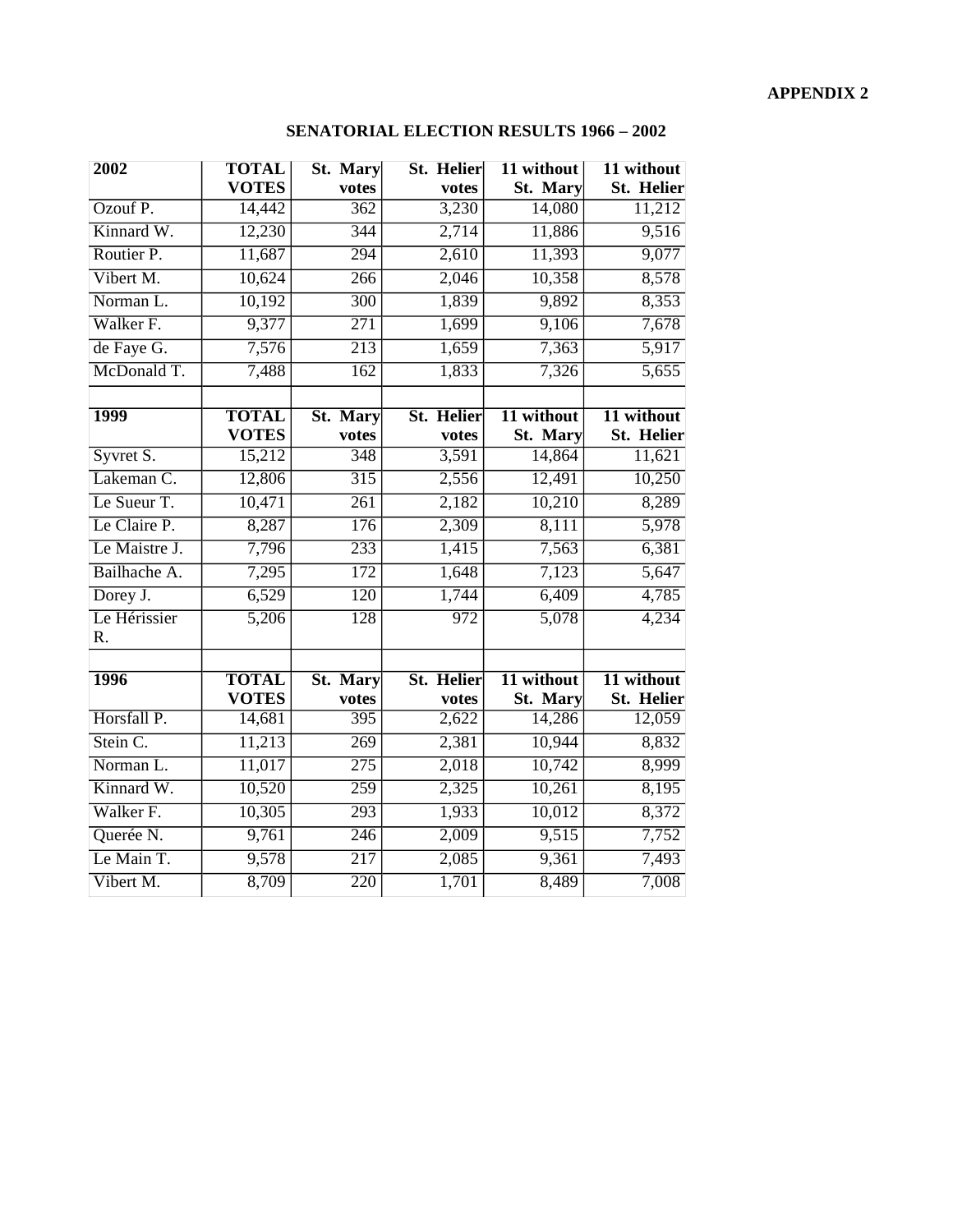| <b>1993</b>                  | <b>TOTAL</b>                 | St. Mary          | St. Helier          | 11 without             | 11 without                               |
|------------------------------|------------------------------|-------------------|---------------------|------------------------|------------------------------------------|
|                              | <b>VOTES</b>                 | votes             | votes               | St. Mary               | <b>St. Helier</b>                        |
| Tomes V.                     | 16,392                       | $\overline{395}$  | 3,728               | 15,997                 | 12,664                                   |
| Syvret S.                    | 14,388                       | 331               | 3,441               | 14,057                 | 10,947                                   |
| Rothwell J.                  | 9,586                        | 288               | 1,938               | 9,298                  | 7,648                                    |
| Bailhache A.                 | 9,020                        | 250               | 1,989               | 8,770                  | 7,031                                    |
| Le Maistre J.                | 8,934                        | 277               | 1,815               | 8,657                  | 7,119                                    |
| Shenton R.                   | 8,755                        | 179               | 2,150               | 8,576                  | 6,605                                    |
| Carter D.                    | 8,453                        | $\overline{218}$  | 1,797               | 8,235                  | 6,656                                    |
| Baudains S.                  | 7,142                        | 138               | 1,853               | 7,004                  | 5,289                                    |
|                              |                              |                   |                     |                        |                                          |
| <b>1990</b>                  | <b>TOTAL</b>                 | St. Mary          | <b>St. Helier</b>   | 11 without             | 11 without                               |
|                              | <b>VOTES</b>                 | votes             | votes               | St. Mary               | <b>St. Helier</b>                        |
| Stein C.                     | 12,643                       | 290               | 2,801               | 12,353                 | 9,842                                    |
| Horsfall P.                  | 11,741                       | $\overline{304}$  | 2,259               | 11,437                 | 9,482                                    |
| Jeune R.                     | 10,457                       | $\overline{261}$  | 2,057               | 10,196                 | 8,400                                    |
| Le Main T.                   | 10,124                       | 218               | 2,538               | 9,906                  | 7,586                                    |
| Querée N.                    | 9,784                        | $\overline{262}$  | 2,125               | 9,522                  | 7,659                                    |
| Chinn A.                     | 9,058                        | $\overline{216}$  | 1,771               | 8,842                  | 7,287                                    |
| Wavell M.                    | 8,675                        | 193               | 2,018               | 8,482                  | 6,657                                    |
| Crespel D.                   | 5,694                        | $\overline{155}$  | 1,160               | 5,539                  | 4,534                                    |
|                              |                              |                   |                     |                        |                                          |
|                              |                              |                   |                     |                        |                                          |
| 1987                         | <b>TOTAL</b><br><b>VOTES</b> | St. Mary<br>votes | St. Helier<br>votes | 11 without<br>St. Mary |                                          |
| Shenton R.                   | 12,838                       | 296               | 3,317               | 12,542                 | 11 without<br><b>St. Helier</b><br>9,521 |
| Baal A.                      | 9,292                        | 248               | 2,262               | 9,044                  | $7,\overline{030}$                       |
| Binnington B.                | 9,025                        | 256               | 1,941               | 8,769                  | 7,084                                    |
| Le Maistre J.                | 8,271                        | $\overline{260}$  | 1,815               | 8,011                  | 6,456                                    |
| Carter D.                    | 8,020                        | $\overline{172}$  | 2,124               | 7,848                  | 5,896                                    |
| Rothwell J.                  | 7,510                        | 194               | 1,660               | 7,316                  | 5,850                                    |
| Vandervliet H.               | 6,742                        | 181               | 1,614               | 6,561                  | 5,128                                    |
| $\overline{\text{(only 7)}}$ |                              |                   |                     |                        |                                          |
|                              |                              |                   |                     |                        |                                          |
| 1984                         | <b>TOTAL</b><br><b>VOTES</b> | St. Mary          | St. Helier<br>votes | 11 without             | 11 without                               |
| Le Main T.                   | 14,022                       | votes<br>351      | 3,393               | St. Mary<br>13,671     | <b>St. Helier</b><br>10,629              |
| Jeune R.                     | 12,585                       | $\overline{332}$  | 2,641               | 12,253                 | 9,944                                    |
| Horsfall P.                  | 11,808                       | $\overline{315}$  | 2,408               | 11,493                 | 9,400                                    |
| Sandeman J.                  | 11,485                       | $\overline{319}$  | 2,708               | 11,166                 | 8,777                                    |
| Manton P.                    | 10,717                       | $\overline{291}$  | 2,425               | 10,426                 | 8,292                                    |
| Ellis J.                     | 10,296                       | 258               | 2,190               | 10,038                 | 8,106                                    |
| Filleul D.                   | 8,484                        | 228               | 1,835               | 8,256                  | 6,649                                    |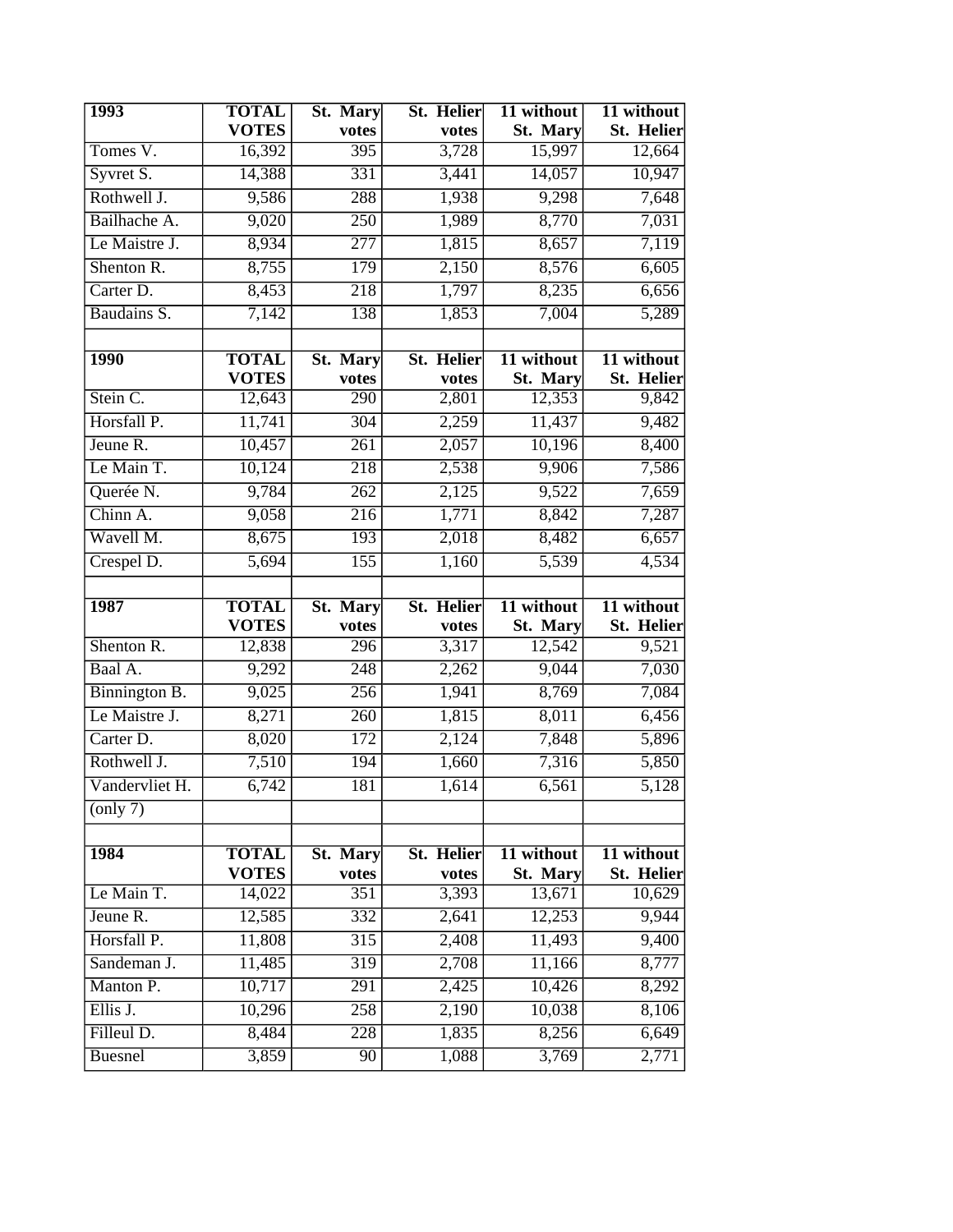| <b>1981</b>    | <b>TOTAL</b> | St. Mary         | <b>St. Helier</b> | 11 without | 11 without        |
|----------------|--------------|------------------|-------------------|------------|-------------------|
|                | <b>VOTES</b> | votes            | votes             | St. Mary   | St. Helier        |
| Shenton R.     | 17,256       | 362              | 4,917             | 16,894     | 12,339            |
| Vibert R.      | 14,206       | 334              | 3,584             | 13,872     | 10,622            |
| Baal A.        | 12,395       | 273              | 3,499             | 12,122     | 8,896             |
| Le Marquand J. | 12,039       | 281              | 3,120             | 11,758     | 8,919             |
| Binnington B.  | 11,343       | 265              | 2,818             | 11,078     | 8,525             |
| Rothwell J.    | 11,165       | 237              | 3,323             | 10,928     | 7,842             |
| Le Main T.     | 10,709       | 211              | 3,186             | 10,498     | 7,523             |
| Buesnel M.     | 3,989        | 99               | 1,210             | 3,890      | 2,779             |
| 1978           | <b>TOTAL</b> | St. Mary         | <b>St. Helier</b> | 11 without | 11 without        |
|                | <b>VOTES</b> | votes            | votes             | St. Mary   | <b>St. Helier</b> |
| De Carteret J. | 16,312       | $\overline{416}$ | 4,412             | 15,896     | 11,900            |
| Sandeman J.    | 14,235       | 258              | 4,382             | 13,977     | 9,853             |
| Le Marquand C. | 12,621       | 326              | 3,320             | 12,295     | 9,301             |
| Morvan W.      | 11,514       | 292              | 3,083             | 11,222     | 8,431             |
| Averty J.      | 10,443       | 264              | 2,751             | 10,179     | 7,692             |
| Jeune R.       | 10,032       | 242              | 2,584             | 9,790      | 7,448             |
| Dupré C.       | 8,741        | 209              | 2,257             | 8,532      | 6,484             |
| Thomas M.      | 8,242        | 160              | 2,280             | 8,082      | 5,962             |
|                |              |                  |                   |            |                   |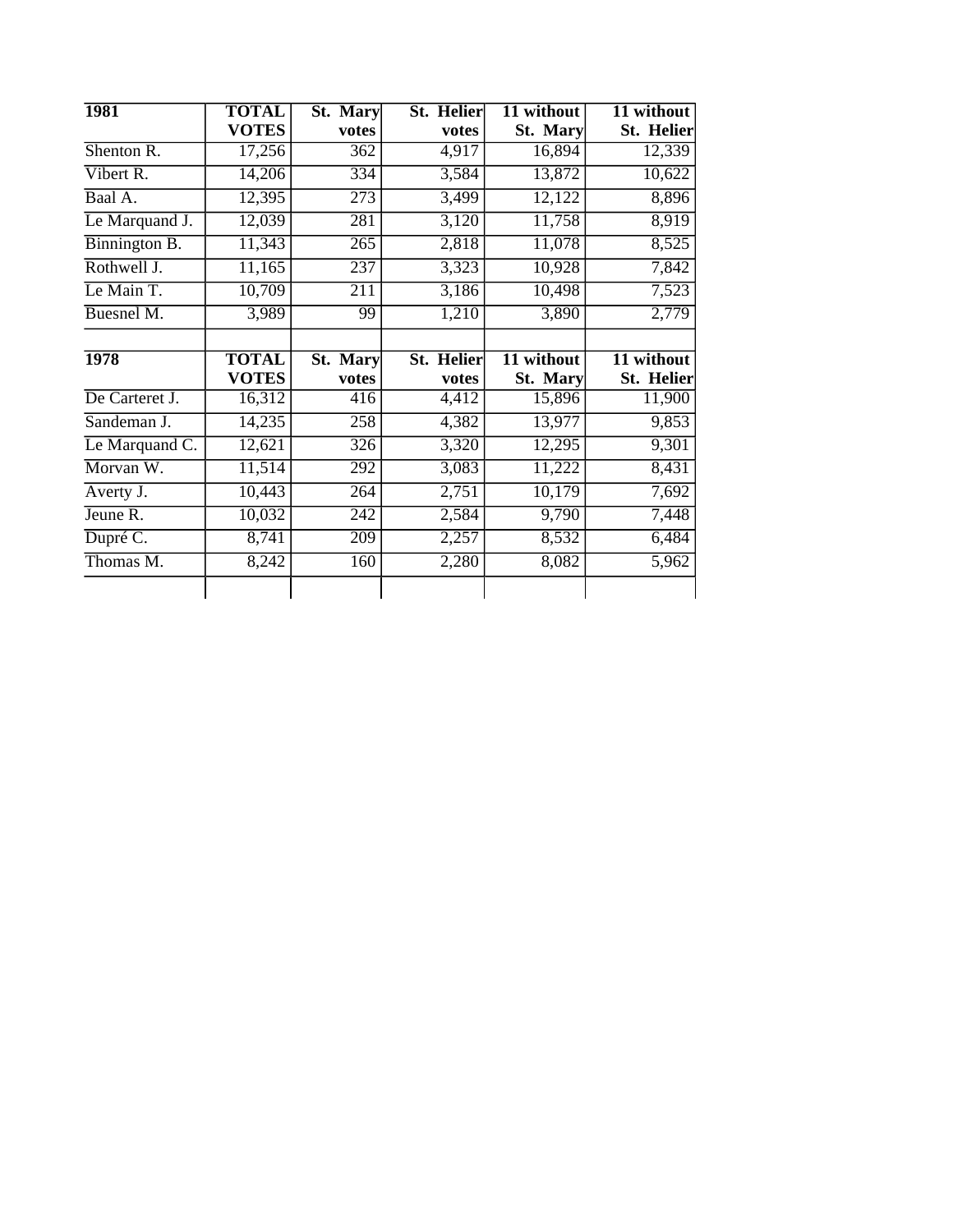| 1975                | <b>TOTAL</b> | St. Mary         | St. Helier | 11 without | 11 without                          |
|---------------------|--------------|------------------|------------|------------|-------------------------------------|
|                     | <b>VOTES</b> | votes            | votes      | St. Mary   | <b>St. Helier</b>                   |
| Shenton R.          | 17,221       | 320              | 5,022      | 16,901     | 12,199                              |
| Vibert R.           | 14,574       | 346              | 3,781      | 14,228     | 10,793                              |
| Binnington B.       | 12,818       | $\overline{307}$ | 3,199      | 12,511     | 9,619                               |
| Le Marquand J.      | 12,035       | 278              | 3,247      | 11,757     | 8,788                               |
| Huelin G.           | 11,897       | 258              | 3,064      | 11,639     | 8,833                               |
| Riley J.            | 9,937        | 218              | 2,599      | 9,719      | 7,338                               |
| Farley C.           | 9,904        | 210              | 2,732      | 9,694      | 7,172                               |
| Sandeman J.         | 9,040        | 154              | 3,063      | 8,886      | 5,977                               |
| 1972                | <b>TOTAL</b> | St. Mary         | St. Helier | 11 without | 11 without                          |
|                     |              |                  |            |            |                                     |
|                     | <b>VOTES</b> | votes            | votes      | St. Mary   |                                     |
| Averty J.           | 12,645       | 279              | 3,653      | 12,366     |                                     |
| Le Marquand<br>J.J. | 11,824       | 286              | 3,298      | 11,538     | <b>St. Helier</b><br>8,992<br>8,526 |
| Le Marquand C.      | 10,562       | 252              | 2,882      | 10,310     |                                     |
| Jeune R.            | 8,576        | 199              | 2,333      | 8,377      |                                     |
| Dupré C.            | 7,868        | $\overline{174}$ | 2,105      | 7,694      | $\overline{5,763}$                  |
| Scriven A.          | 6,832        | 148              | 1,914      | 6,684      |                                     |
| Romeril P.          | 6,375        | $\overline{142}$ | 1,613      | 6,233      | 7,680<br>6,243<br>4,918<br>4,762    |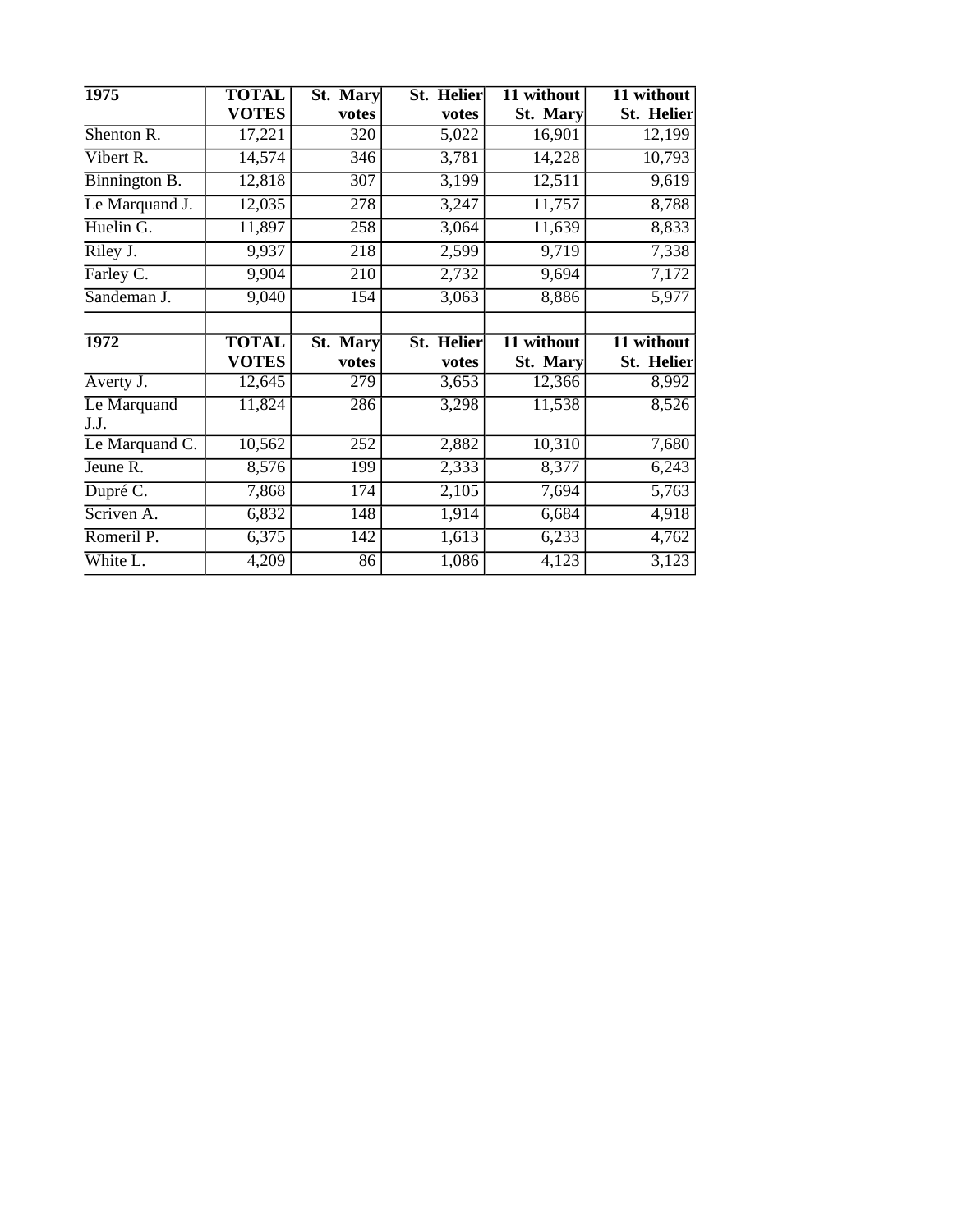| 1969                        | <b>TOTAL</b> | St. Mary | St. Helier | 11 without | 11 without        |
|-----------------------------|--------------|----------|------------|------------|-------------------|
|                             | <b>VOTES</b> | votes    | votes      | St. Mary   | <b>St. Helier</b> |
| Shenton R.                  | 13,220       | 230      | 4,121      | 12,990     | 9,099             |
| Vibert R.                   | 11,587       | 179      | 3,396      | 11,408     | 8,191             |
| Huelin G.                   | 11,574       | 168      | 3,333      | 11,406     | 8,241             |
| Le Marquand J.              | 10,635       | 178      | 3,137      | 10,457     | 7,498             |
| Krichefski W.               | 10,553       | 156      | 3,234      | 10,397     | 7,319             |
| Farley C.                   | 9,342        | 146      | 2,804      | 9,196      | 6,538             |
| Venables S.                 | 6,973        | 88       | 2,513      | 6,885      | 4,460             |
| Liron R.                    | 3,432        | 22       | 1,482      | 3,410      | 1,950             |
|                             |              |          |            |            |                   |
| 1966                        | <b>TOTAL</b> | St. Mary | St. Helier | 11 without | 11 without        |
|                             | <b>VOTES</b> | votes    | votes      | St. Mary   | <b>St. Helier</b> |
| Le Marquand<br>J.J.         | 9,321        | 235      | 2,594      | 9,086      | 6,727             |
| Le Marquand C.              | 7,824        | 139      | 2,239      | 7,685      | 5,585             |
| Vibert R. $(3 \text{ yrs})$ | 6,698        | 114      | 1,917      | 6,584      | 4,781             |
| Huelin G. $(3)$             | 6,598        | 112      | 1,753      | 6,486      | 4,845             |
| yrs)                        |              |          |            |            |                   |
| Gaudin J.                   | 4,843        | 97       | 1,214      | 4,746      | 3,629             |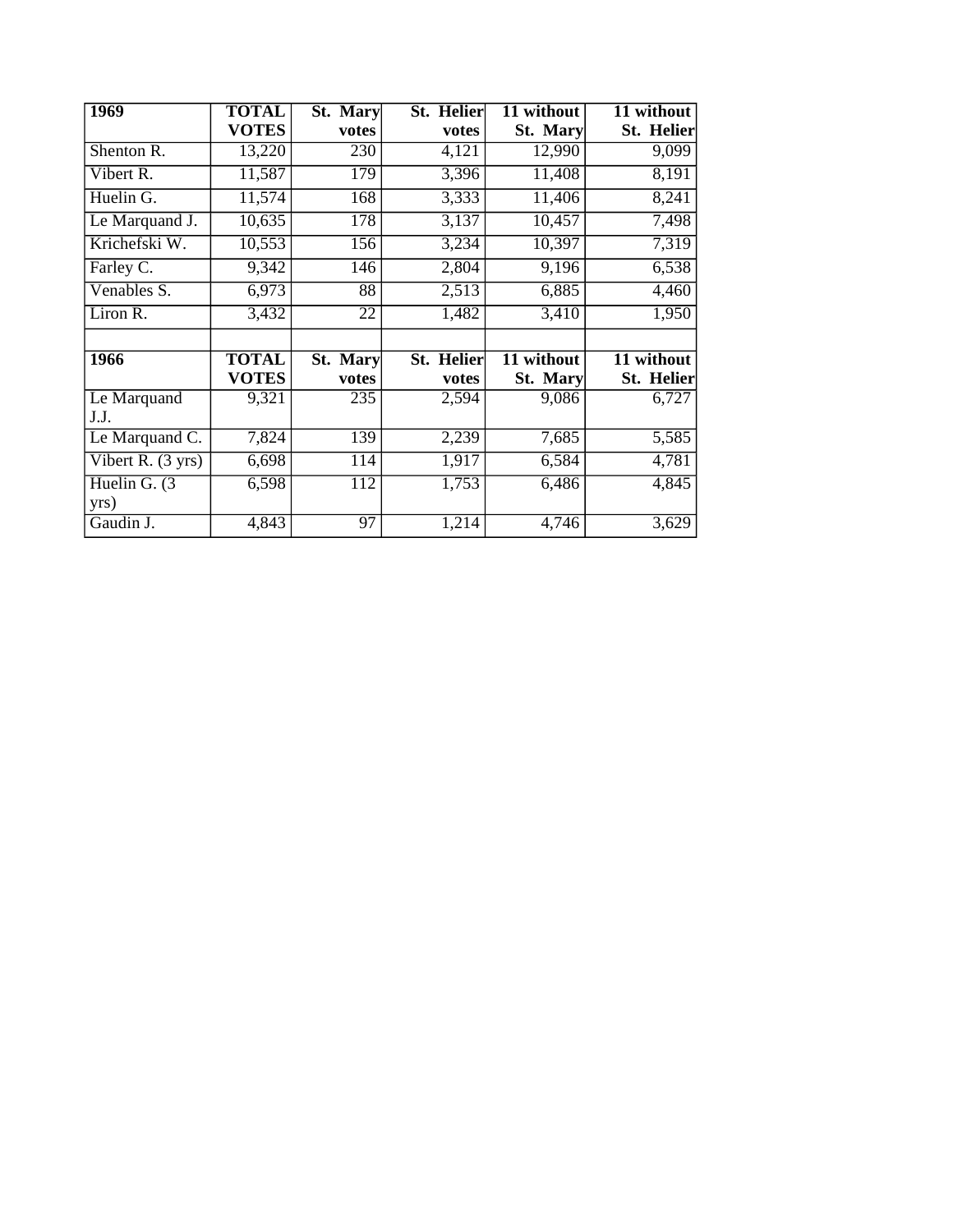## **MOST SENIOR PRESIDENCIES AFTER EACH ELECTION**

## **2002**

| <b>Committee</b>                       | <b>President</b>    | <b>Election result for</b>   |
|----------------------------------------|---------------------|------------------------------|
|                                        |                     | <b>Senators</b>              |
| Policy and Resources                   | Senator F. Walker   | 6th in election              |
| Privileges and Procedures              | Senator C. Lakeman  | 2nd in 1999 election         |
| <b>Finance and Economics</b>           | Senator T. Le Sueur | 3rd in 1999 election         |
| <b>Environment and Public Services</b> | Deputy M. Dubras    |                              |
| Economic Development                   | Deputy G. Voisin    |                              |
| <b>Health and Social Services</b>      | Senator S. Syvret   | 1st in 1999 election         |
| Education, Sport and Culture           | Senator M. Vibert   | $\overline{4th}$ in election |
| <b>Home Affairs</b>                    | Senator W. Kinnard  | 2nd in election              |
| <b>Employment and Social Security</b>  | Senator P. Routier  | 3rd in election              |
| Housing                                | Deputy T. Le Main   |                              |
| Harbours and Airport                   | Senator L. Norman   | $\overline{5th}$ in election |
| <b>Postal Administration</b>           | Deputy P. Ryan      |                              |

| <b>Committee</b>                      | <b>President</b>      | <b>Election result for</b>        |
|---------------------------------------|-----------------------|-----------------------------------|
|                                       |                       | <b>Senators</b>                   |
| Policy and Resources                  | Senator P. Horsfall   | 1st in 1996 election              |
| <b>Finance and Economics</b>          | Senator F. Walker     | $\overline{5th}$ in 1996 election |
| <b>Human Resources</b>                | Deputy D. Crespel     |                                   |
| Planning and Environment              | Senator N. Querée     | 6th in 1996 election              |
| Industries                            | Deputy M. Dubras      |                                   |
| <b>Health and Social Services</b>     | Senator S. Syvret     | 1st in election                   |
| Education                             | Senator L. Norman     | 3rd in 1996 election              |
| <b>Public Services</b>                | Deputy S. Crowcroft   |                                   |
| <b>Agriculture and Fisheries</b>      | Senator J. Le Maistre | 5th in election                   |
| Tourism                               | Deputy I. Nicholls    |                                   |
| Home Affairs                          | Deputy A. Layzell     |                                   |
| <b>Employment and Social Security</b> | Senator T. Le Sueur   | 3rd in election                   |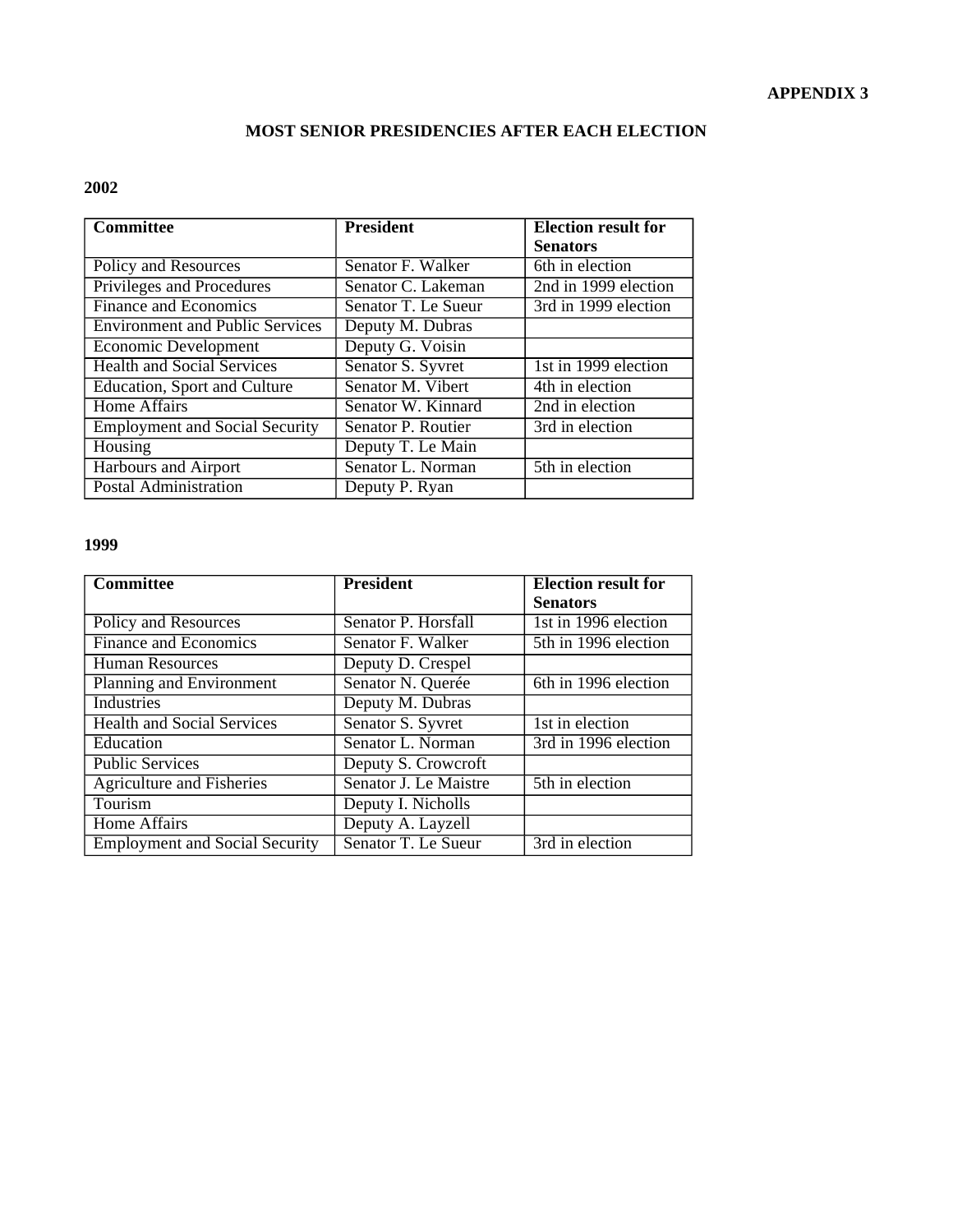| <b>Committee</b>                      | <b>President</b>    | <b>Election result for</b>    |
|---------------------------------------|---------------------|-------------------------------|
|                                       |                     | <b>Senators</b>               |
| Policy and Resources                  | Senator P. Horsfall | 1st in election               |
| <b>Finance and Economics</b>          | Senator F. Walker   | $\overline{5}$ th in election |
| Establishment                         | Deputy D. Crespel   |                               |
| Planning and Environment              | Senator N. Querée   | 6th in election               |
| <b>Health and Social Services</b>     | Connétable J. Roche |                               |
| Education                             | Senator L. Norman   | 3rd in election               |
| <b>Public Services</b>                | Senator V. Tomes    | 1st in 1993 election          |
| <b>Agriculture and Fisheries</b>      | Deputy J. Dorey     |                               |
| Tourism                               | Senator J. Rothwell | 3rd in 1993 election          |
| Defence                               | Deputy M. Wavell    |                               |
| <b>Employment and Social Security</b> | Deputy T. Le Sueur  |                               |
| Housing                               | Senator C. Stein    | 2nd in election               |

| <b>Committee</b>                 | <b>President</b>        | <b>Election result for</b> |
|----------------------------------|-------------------------|----------------------------|
|                                  |                         | <b>Senators</b>            |
| Policy and Resources             | Senator R. Jeune        | 3rd in 1990 election       |
| <b>Finance and Economics</b>     | Senator P. Horsfall     | 2nd in 1990 election       |
| Defence                          | Deputy M. Wavell        |                            |
| <b>Harbours and Airport</b>      | Deputy J. Le Fondré     |                            |
| <b>Public Services</b>           | Deputy D. Carter        |                            |
| Education                        | Connétable I. Le Feuvre |                            |
| Public Health                    | Connétable J. Roche     |                            |
| <b>Agriculture and Fisheries</b> | Senator J. Rothwell     | 3rd in election            |
| Tourism                          | Senator R. Shenton      | 6th in election            |
| Social Security                  | Deputy T. Le Sueur      |                            |
| <b>Island Development</b>        | Deputy C. Hinault       |                            |
| Housing                          | Deputy L. Norman        |                            |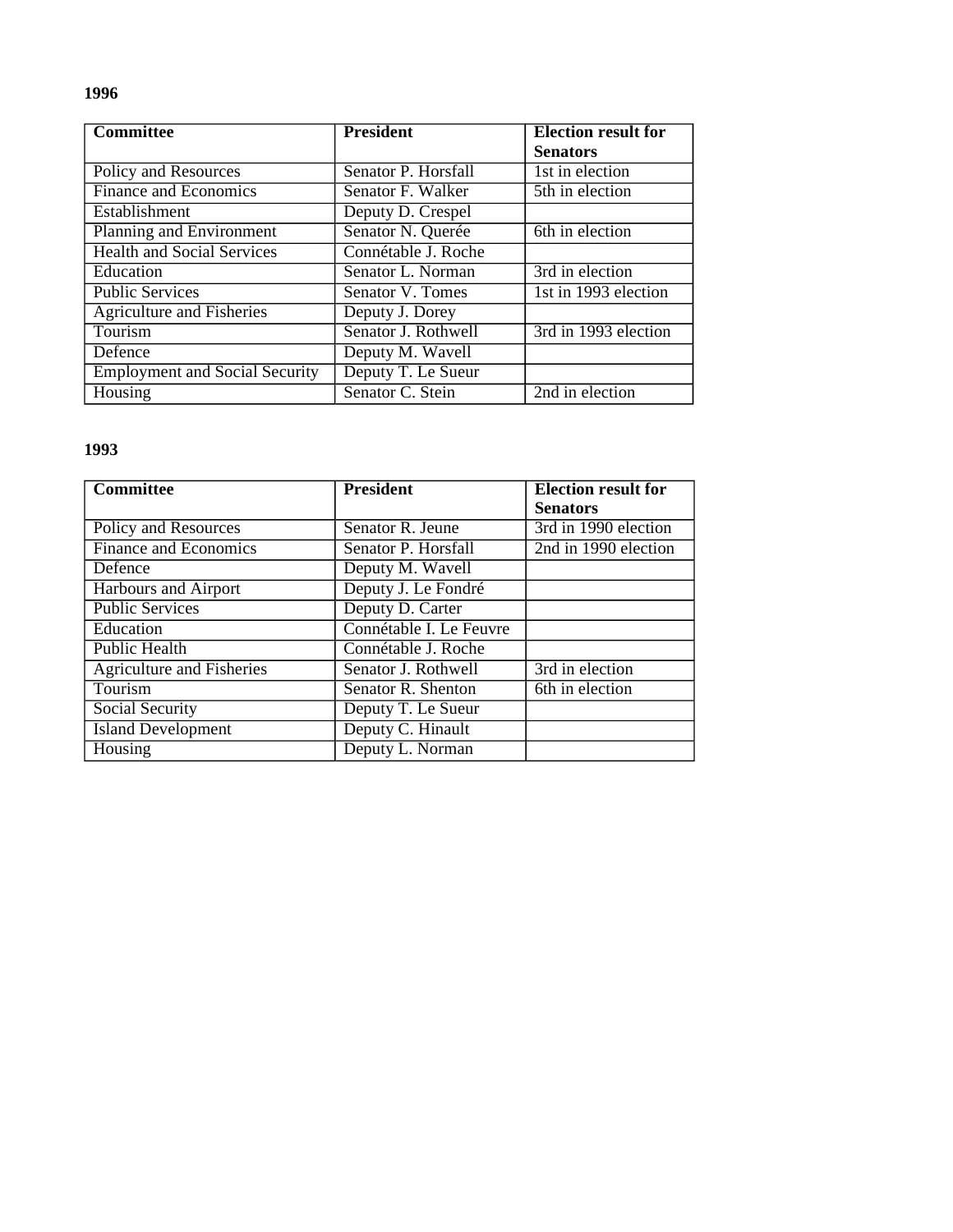| <b>Committee</b>                 | <b>President</b>        | <b>Election result for</b> |
|----------------------------------|-------------------------|----------------------------|
|                                  |                         | <b>Senators</b>            |
| Policy and Resources             | Senator R. Jeune        | 3rd in election            |
| <b>Finance and Economics</b>     | Senator P. Horsfall     | 2nd in election            |
| Defence                          | Deputy M. Wavell        |                            |
| Harbours and Airport             | Deputy J. Le Fondré     |                            |
| <b>Public Services</b>           | Deputy D. Carter        |                            |
| Education                        | Connétable I. Le Feuvre |                            |
| Public Health                    | Connétable J. Roche     |                            |
| <b>Agriculture and Fisheries</b> | Senator J. Rothwell     | 6th in 1987 election       |
| Tourism                          | Senator R. Shenton      | 1st in 1987 election       |
| Social Security                  | Deputy T. Le Sueur      |                            |
| Housing                          | Deputy L. Norman        |                            |
| Telecommunications               | Deputy R. Rumboll       |                            |

| <b>Committee</b>                 | <b>President</b>       | <b>Election result for</b> |
|----------------------------------|------------------------|----------------------------|
|                                  |                        | <b>Senators</b>            |
| <b>Finance and Economics</b>     | Senator R. Jeune       | 2nd in 1984 election       |
| Defence                          | Senator R. Shenton     | 1st in election            |
| <b>Harbours and Airport</b>      | Senator B. Binnington  | 3rd in election            |
| <b>Public Works</b>              | Deputy J. Le Gallais   |                            |
| Education                        | Deputy R. Rumboll      |                            |
| Public Health                    | Deputy J. Roche        |                            |
| <b>Agriculture and Fisheries</b> | Senator P. Horsfall    | 3rd in 1984 election       |
| Tourism                          | Senator J. Rothwell    | 6th in election            |
| Social Security                  | Deputy L. Norman       |                            |
| <b>Island Development</b>        | Connétable J. Le Sueur |                            |
| <b>Housing</b>                   | Deputy H. Vandervliet  |                            |
| <b>Resources Recovery</b>        | Deputy D. de la Haye   |                            |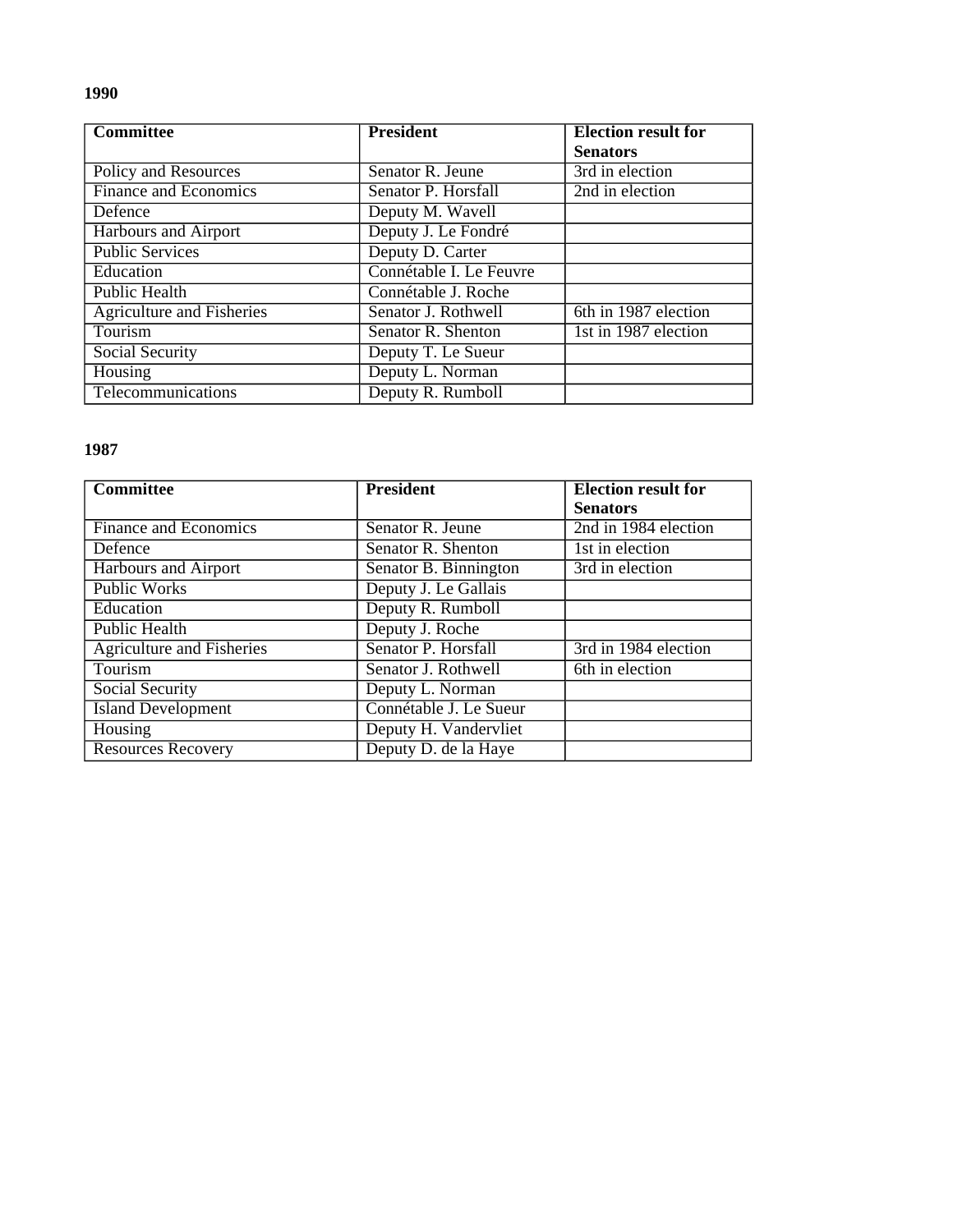| <b>Committee</b>                 | <b>President</b>       | <b>Election result for</b> |
|----------------------------------|------------------------|----------------------------|
|                                  |                        | <b>Senators</b>            |
| Finance and Economics            | Senator R. Jeune       | 2nd in election            |
| Defence                          | Senator J. Ellis       | 6th in election            |
| Harbours and Airport             | Senator B. Binnington  | 5th in 1981 election       |
| Public Works                     | Deputy D. Filleul      |                            |
| Education                        | Deputy P. Mourant      |                            |
| <b>Public Health</b>             | Senator J. Le Marquand | 4th in 1981 election       |
| <b>Agriculture and Fisheries</b> | Senator P. Horsfall    | 3rd in election            |
| <b>Tourism</b>                   | Senator J. Rothwell    | 6th in 1981 election       |
| Social Security                  | Deputy F. Morel        |                            |
| <b>Island Development</b>        | Connétable J. Le Sueur |                            |
| Housing                          | Deputy H. Vandervliet  |                            |
| <b>Resources Recovery</b>        | Deputy J. Le Gallais   |                            |

| <b>Committee</b>                 | <b>President</b>                 | <b>Election result for</b>        |
|----------------------------------|----------------------------------|-----------------------------------|
|                                  |                                  | <b>Senators</b>                   |
| <b>Finance and Economics</b>     | Senator R. Vibert                | 2nd in election                   |
| Defence                          | Senator J. Ellis                 | By election – June 1981           |
| Harbours and Airport             | Senator B. Binnington            | 5th in election                   |
| <b>Public Works</b>              | Deputy D. Filleul                |                                   |
| Education                        | Senator R. Jeune                 | $\overline{6th}$ in 1978 election |
| Public Health                    | Senator J. Le Marquand           | 4th in election                   |
| <b>Agriculture and Fisheries</b> | Senator $\overline{R}$ . Shenton | 1st in election                   |
| Tourism                          | Senator J. Rothwell              | 6th in election                   |
| Social Security                  | Deputy F. Morel                  |                                   |
| <b>Island Development</b>        | Deputy N. Le Brocq               |                                   |
| <b>Housing</b>                   | Senator J. Sandeman              | 2nd in 1978 election              |
| <b>Resources Recovery</b>        | Deputy J. Le Gallais             |                                   |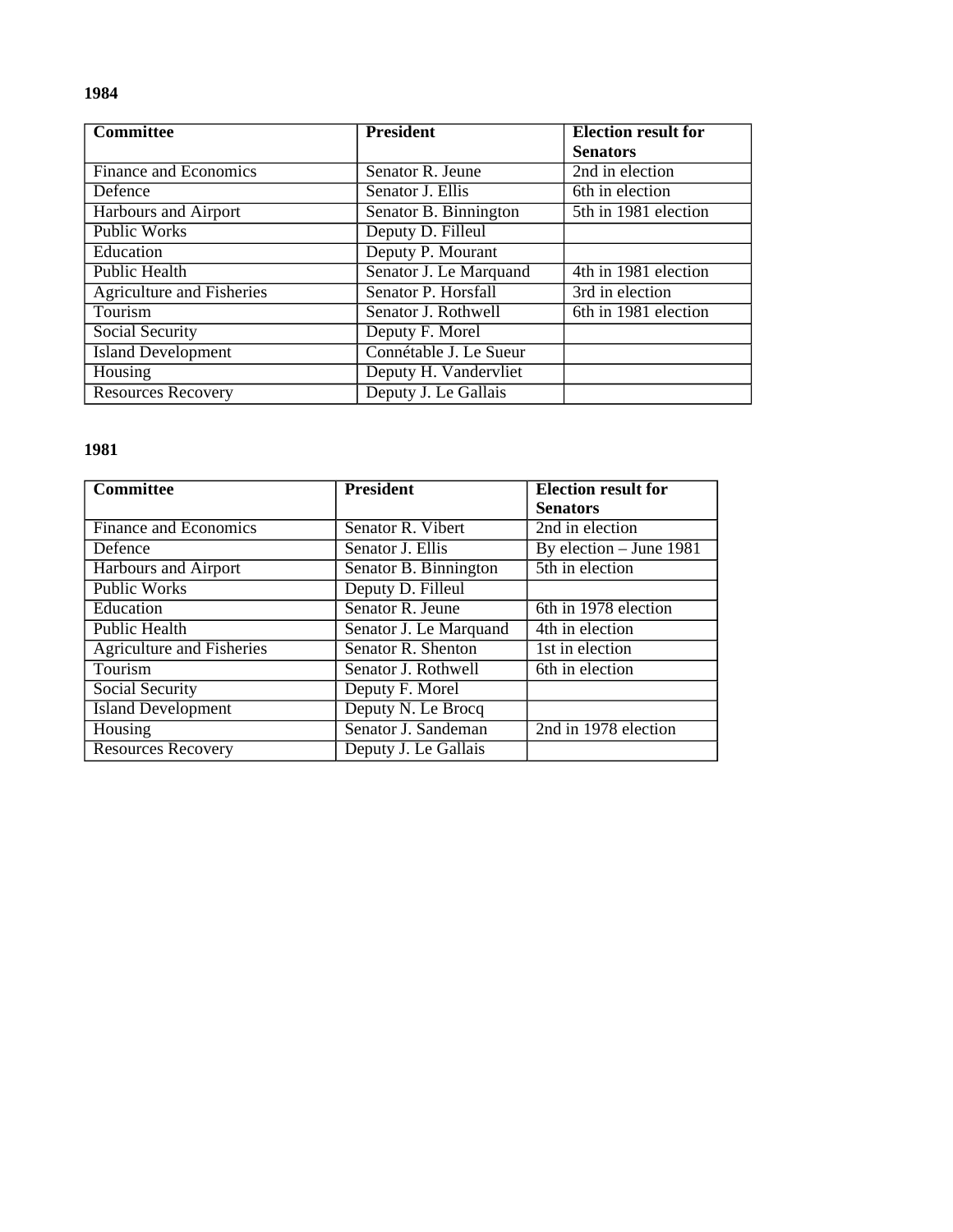| <b>Committee</b>                 | <b>President</b>       | <b>Election result for</b> |
|----------------------------------|------------------------|----------------------------|
|                                  |                        | <b>Senators</b>            |
| <b>Finance and Economics</b>     | Senator C. Le Marquand | 3rd in election            |
| Defence                          | Senator J. Riley       | 6th in 1975 election       |
| Harbours and Airport             | Senator W. Morvan      | 4th in election            |
| <b>Public Health</b>             | Senator G. Huelin      | 5th in 1975 election       |
| <b>Agriculture and Fisheries</b> | Senator B. Binnington  | 3rd in 1975 election       |
| Education                        | Senator R. Jeune       | 6th in election            |
| <b>Public Works</b>              | Senator J. Averty      | 5th in election            |
| Social Security                  | Deputy F. Morel        |                            |
| Tourism                          | Deputy C. Dupré        |                            |
| Housing                          | Senator J. Le Marquand | 4th in 1975 election       |
| <b>Island Development</b>        | Deputy P. Horsfall     |                            |
| <b>Resources Recovery</b>        | Senator R. Shenton     | 1st in 1975 election       |

| <b>Committee</b>             | <b>President</b>       | <b>Election result for</b>          |
|------------------------------|------------------------|-------------------------------------|
|                              |                        | <b>Senators</b>                     |
| <b>Finance and Economics</b> | Senator C. Le Marquand | 3rd in 1972 election                |
| Defence                      | Senator J. Riley       | 6th in election                     |
| <b>Harbours and Airport</b>  | Senator W. Morvan      | $\overline{By}$ election – Sep 1975 |
| <b>Public Health</b>         | Senator G. Huelin      | 5th in election                     |
| Agriculture                  | Senator B. Binnington  | $\overline{3rd}$ in election        |
| Education                    | Senator R. Jeune       | 4th in 1972 election                |
| Public Works                 | Senator J. Le Marquand | 4th in election                     |
| Social Security              | Deputy M. Thomas       |                                     |
| Tourism                      | Senator C. Dupré       | 5th in 1972 election                |
| Housing                      | Senator J. Averty      | 1st in 1972 election                |
| <b>Island Development</b>    | Senator R. Shenton     | 1st in election                     |
| <b>Resources Recovery</b>    | Deputy C. Farley       |                                     |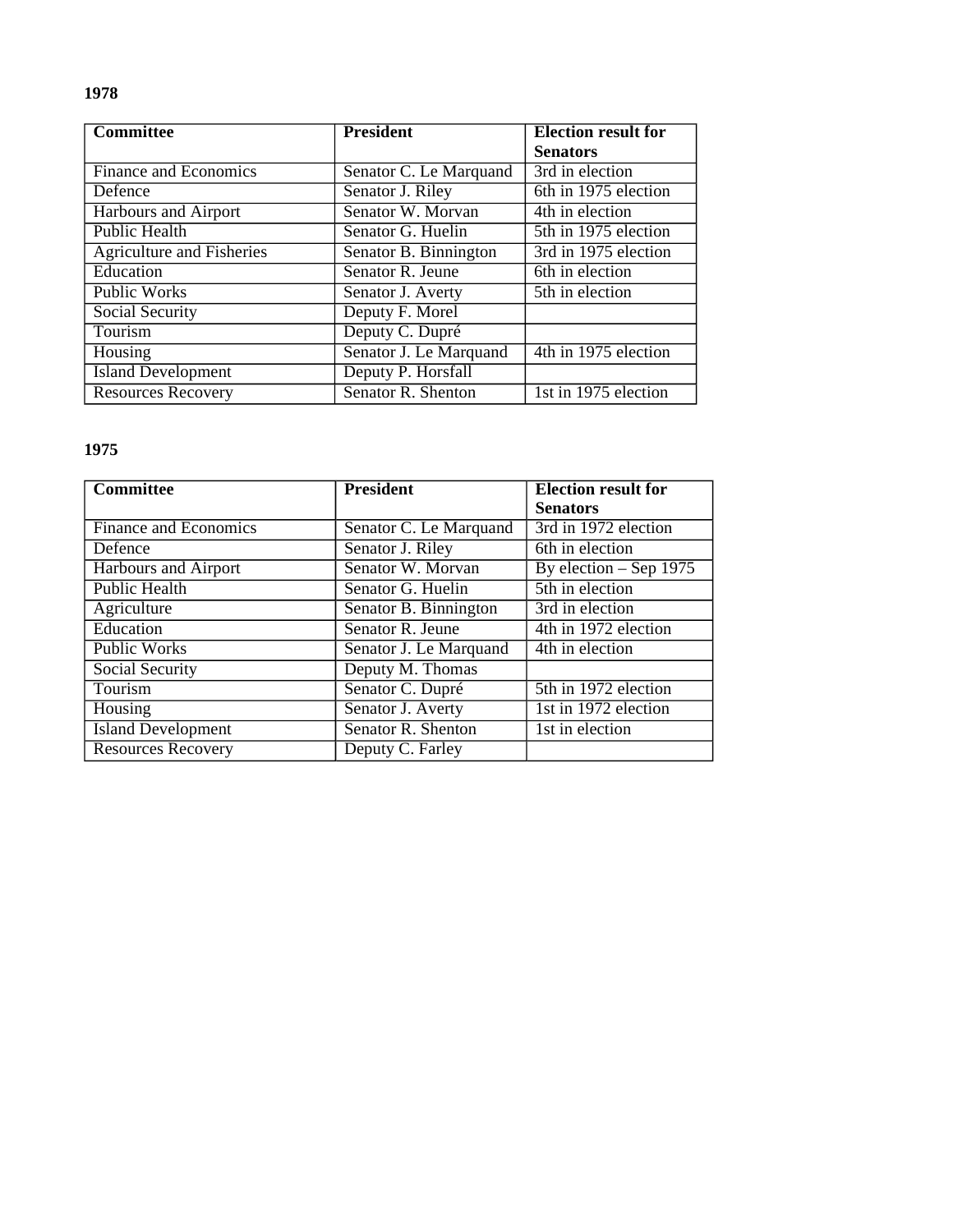| <b>Committee</b>          | <b>President</b>       | <b>Election result for</b> |
|---------------------------|------------------------|----------------------------|
|                           |                        | <b>Senators</b>            |
| Finance and Economics     | Senator C. Le Marquand | 3rd in election            |
| Defence                   | Deputy J. Riley        |                            |
| Harbours and Airport      | Deputy W. Morvan       |                            |
| Public Health             | Senator G. Huelin      | 3rd in 1969 election       |
| Agriculture               | Deputy B. Binnington   |                            |
| Education                 | Senator R. Jeune       | 4th in election            |
| <b>Public Works</b>       | Senator J. Le Marquand | 4th in 1969 election       |
| Social Security           | Deputy M. Thomas       |                            |
| Tourism                   | Senator C. Dupré       | 5th in election            |
| Housing                   | Senator J. Averty      | 1st in election            |
| <b>Island Development</b> | Deputy P. de Veulle    |                            |
| <b>Resources Recovery</b> | Senator C. Farley      | 6th in 1969 election       |

| <b>Committee</b>             | <b>President</b>       | <b>Election result for</b> |
|------------------------------|------------------------|----------------------------|
|                              |                        | <b>Senators</b>            |
| <b>Finance and Economics</b> | Senator C. Le Marquand | 2nd in 1966 election       |
| Defence                      | Senator W. Krichefski  | 5th in election            |
| Harbours and Airport         | Deputy J. Ellis        |                            |
| <b>Public Health</b>         | Senator G. Huelin      | 3rd in election            |
| Agriculture                  | Deputy J. Riley        |                            |
| Education                    | Deputy R. Jeune        |                            |
| Public Works                 | Senator L. White       | By election                |
| Social Security              | Deputy M. Thomas       |                            |
| Tourism                      | Senator C. Dupré       | 1st in 1963 election       |
| Housing                      | Deputy A. Querée       |                            |
| <b>Island Development</b>    | Deputy P. de Veulle    |                            |
| Sewerage Board               | Senator C. Farley      | 6th in election            |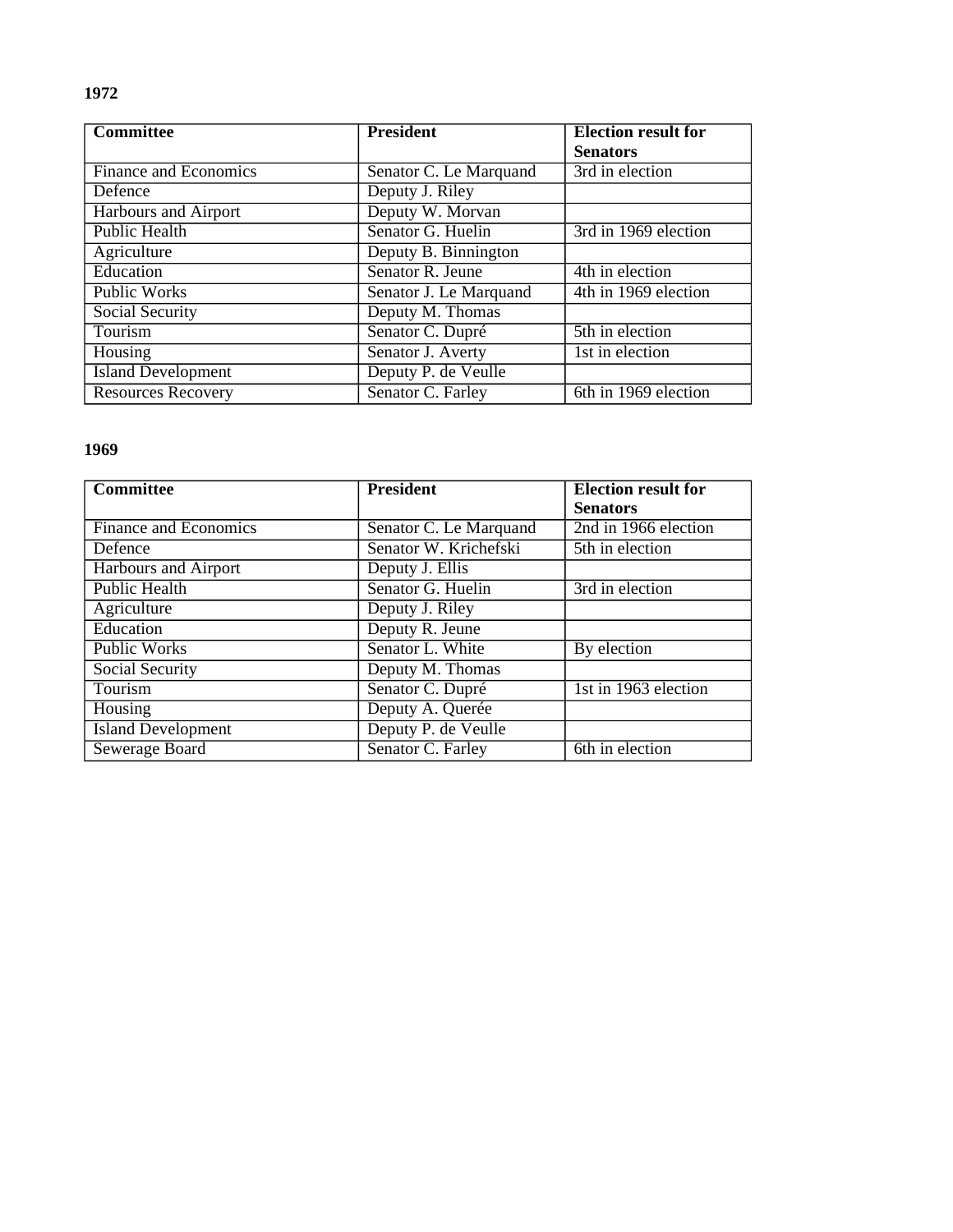| <b>Committee</b>          | <b>President</b>       | <b>Election result for</b> |
|---------------------------|------------------------|----------------------------|
|                           |                        | <b>Senators</b>            |
| Finance                   | Senator C. Le Marquand | 2nd in election            |
| Defence                   | Senator R. Vibert      | 3rd in election            |
| Harbours and Airport      | Senator W. Krichefski  | 3rd in 1960 election       |
| <b>Public Health</b>      | Senator G. Huelin      | 4th in election            |
| Agriculture               | Deputy V. Tomes        |                            |
| Education                 | Senator J. Le Marquand | 1st in 1960 election       |
| <b>Public Works</b>       | Deputy R. Jeune        |                            |
| Social Security           | Deputy A. Clarke       |                            |
| Tourism                   | Senator C. Dupré       | 1st in 1963 election       |
| Housing                   | Deputy J. Gaudin       |                            |
| <b>Island Development</b> | Deputy M. Letto        |                            |
| Sewerage Board            | Senator C. Farley      | 4th in 1960 election       |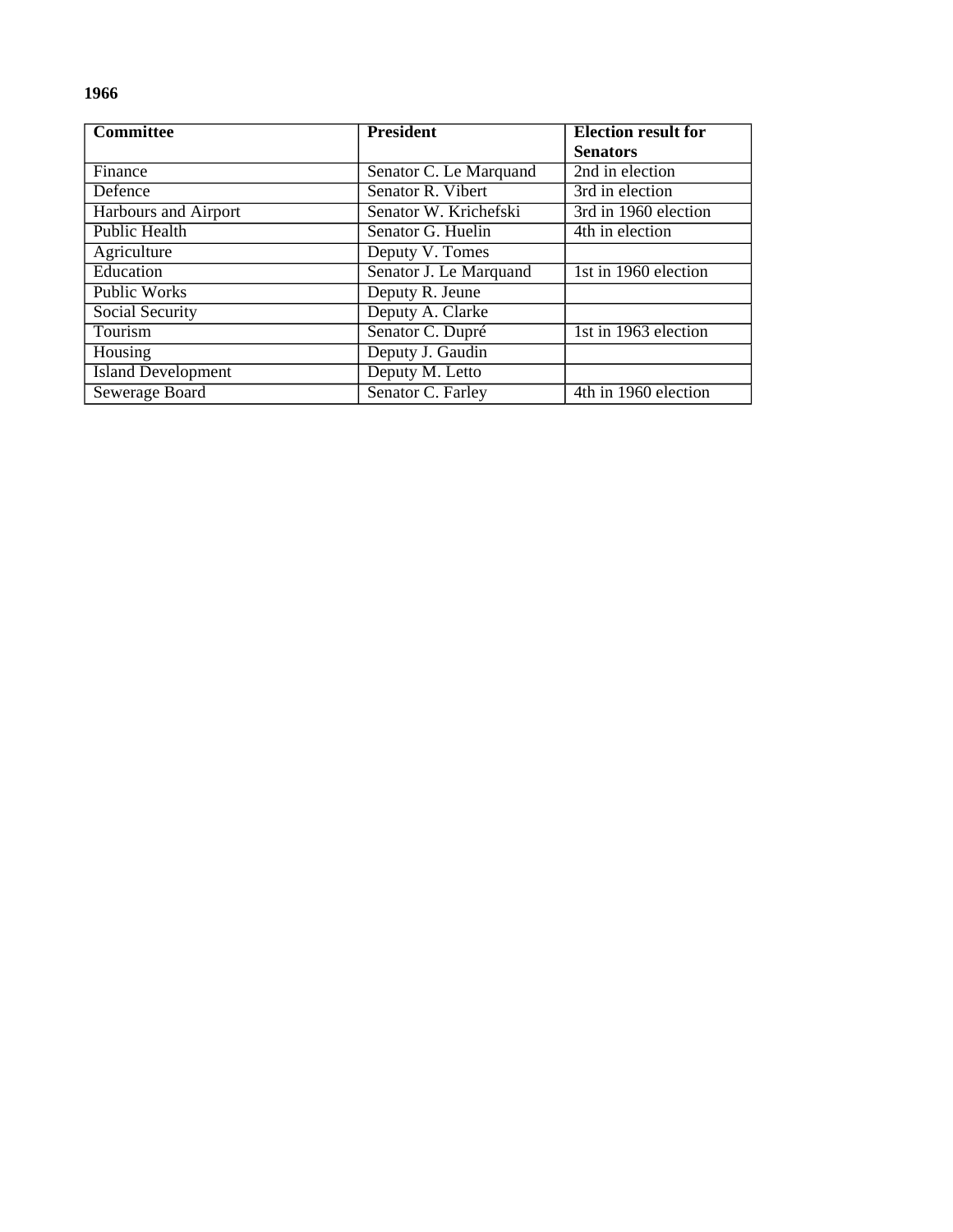## **SENATORS ELECTED AND PRESIDENCIES HELD IMMEDIATELY AFTER EACH ELECTION**

#### **2002**

| <b>Senators elected</b> | <b>Votes received</b> | <b>Presidencies after election</b>        |
|-------------------------|-----------------------|-------------------------------------------|
| Ozouf P.                | 14,442                | None                                      |
| Kinnard W.              | 12,230                | Home Affairs                              |
| Routier P.              | 11,687                | <b>Employment and Social Security and</b> |
|                         |                       | Telecoms                                  |
| Vibert M.               | 10,624                | <b>Education Sport and Culture</b>        |
| Norman L.               | 10,192                | <b>Harbours and Airport</b>               |
| Walker F.               | 9,377                 | Policy and Resources                      |

#### **1999**

| <b>Senators elected</b> | <b>Votes received</b> | <b>Presidencies after election</b>    |
|-------------------------|-----------------------|---------------------------------------|
| Syvret S.               | 15,212                | <b>Health and Social Services</b>     |
| Lakeman C.              | 12,806                | None                                  |
| Le Sueur T.             | 10,471                | <b>Employment and Social Security</b> |
| Le Claire P.            | 8,287                 | None                                  |
| Le Maistre J.           | 7,796                 | Agriculture and Fisheries             |
| Bailhache A.            | 7,295                 | None                                  |

## **1996**

| <b>Senators elected</b> | <b>Votes received</b> | <b>Presidencies after election</b>    |
|-------------------------|-----------------------|---------------------------------------|
| Horsfall P.             | 14,681                | Policy and Resources                  |
| Stein C.                | 11,213                | Housing                               |
| Norman L.               | 11,017                | Education                             |
| Kinnard W.              | 10,520                | None                                  |
| Walker F.               | 10,305                | Finance and Economics and Postal      |
| Querée N.               | 9,761                 | Planning and Environment and Telecoms |

| <b>Senators elected</b> | Votes received | <b>Presidencies after election</b> |
|-------------------------|----------------|------------------------------------|
| Tomes V.                | 16,392         | None                               |
| Syvret S.               | 14,388         | None                               |
| Rothwell J.             | 9,586          | <b>Agriculture and Fisheries</b>   |
| Bailhache A.            | 9,020          | Overseas Aid                       |
| Le Maistre J.           | 8,934          | Sport Leisure and Recreation       |
| Shenton R.              | 8,755          | Tourism                            |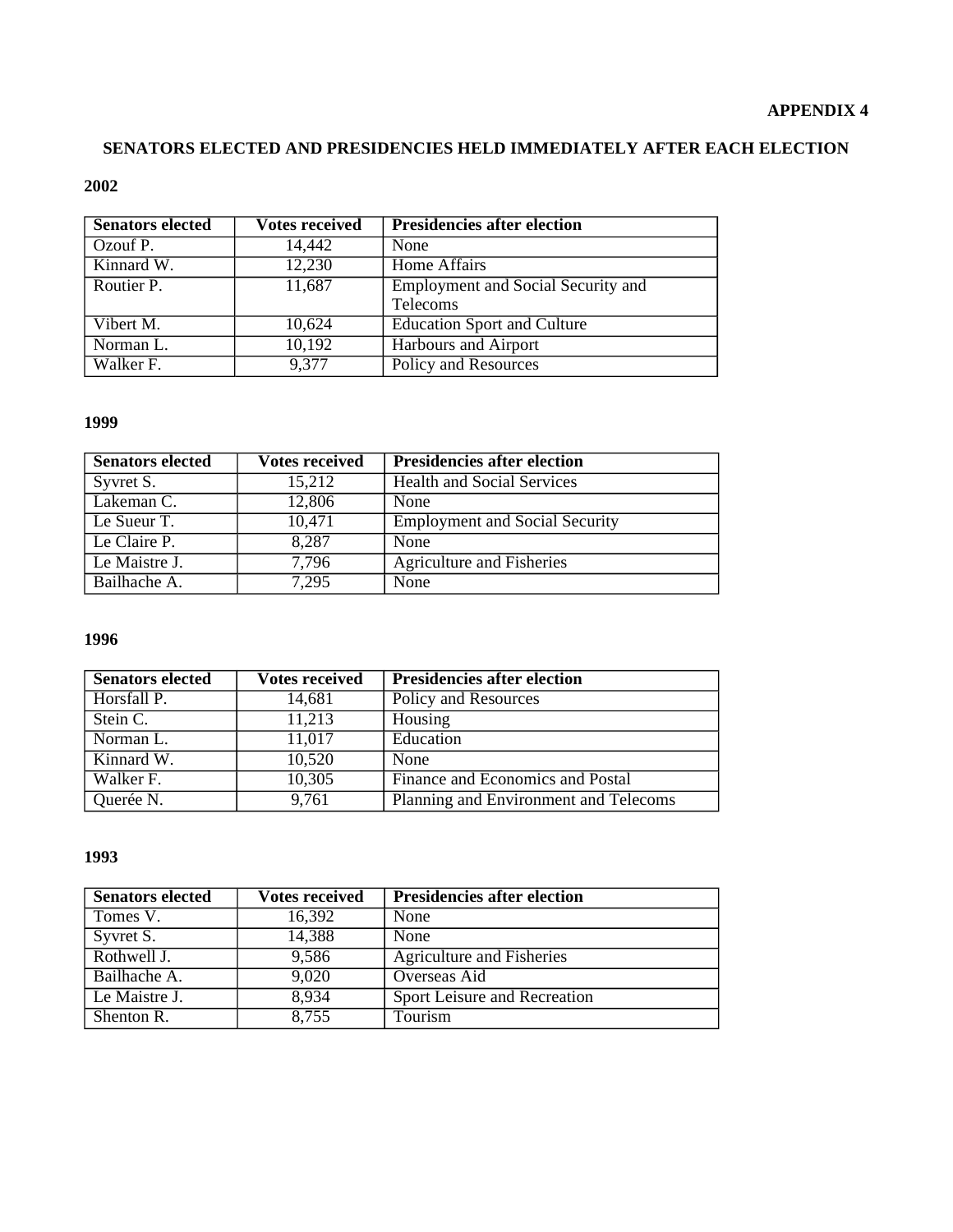| <b>Senators elected</b> | <b>Votes received</b> | <b>Presidencies after election</b> |
|-------------------------|-----------------------|------------------------------------|
| Stein C.                | 12,643                | Postal                             |
| Horsfall P.             | 11,741                | Finance and Economics              |
| Jeune R.                | 10,457                | Policy and Resources               |
| Le Main T.              | 10,124                | Fort Regent                        |
| Querée N.               | 9,784                 | None                               |
| $\overline{Chinn}$ A.   | 9,058                 | None                               |

## **1987**

| <b>Senators elected</b>         | <b>Votes received</b> | <b>Presidencies after election</b> |
|---------------------------------|-----------------------|------------------------------------|
| Shenton R.                      | 12,838                | Defence                            |
| Baal A.                         | 9,292                 | <b>Elizabeth House</b>             |
| Binnington B.                   | 9,025                 | <b>Harbours and Airport</b>        |
| Le Maistre J.                   | 8,271                 | Overseas Aid                       |
| Carter D.                       | 8,020                 | Fort Regent                        |
| $\overline{\text{Rothwell}}$ J. | 7,510                 | Tourism                            |

## **1984**

| <b>Senators elected</b> | <b>Votes received</b> | <b>Presidencies after election</b> |
|-------------------------|-----------------------|------------------------------------|
| Le Main T.              | 14,022                | <b>Gambling Control</b>            |
| Jeune R.                | 12,585                | Finance and Economics              |
| Horsfall P.             | 11,808                | <b>Agriculture and Fisheries</b>   |
| Sandeman J.             | 11,485                | None                               |
| Manton P.               | 10.717                | None                               |
| Ellis J.                | 10,296                | Defence                            |

| <b>Senators elected</b> | <b>Votes received</b> | <b>Presidencies after election</b> |
|-------------------------|-----------------------|------------------------------------|
| Shenton R.              | 17,256                | <b>Agriculture and Fisheries</b>   |
| Vibert R.               | 14,206                | Finance and Economics Committee    |
| Baal A.                 | 12,395                | Elizabeth House Committee          |
| Le Marquand J.          | 12,039                | <b>Public Health Committee</b>     |
| Binnington B.           | 11,343                | Harbours and Airport               |
| Rothwell J.             | 11,165                | Tourism                            |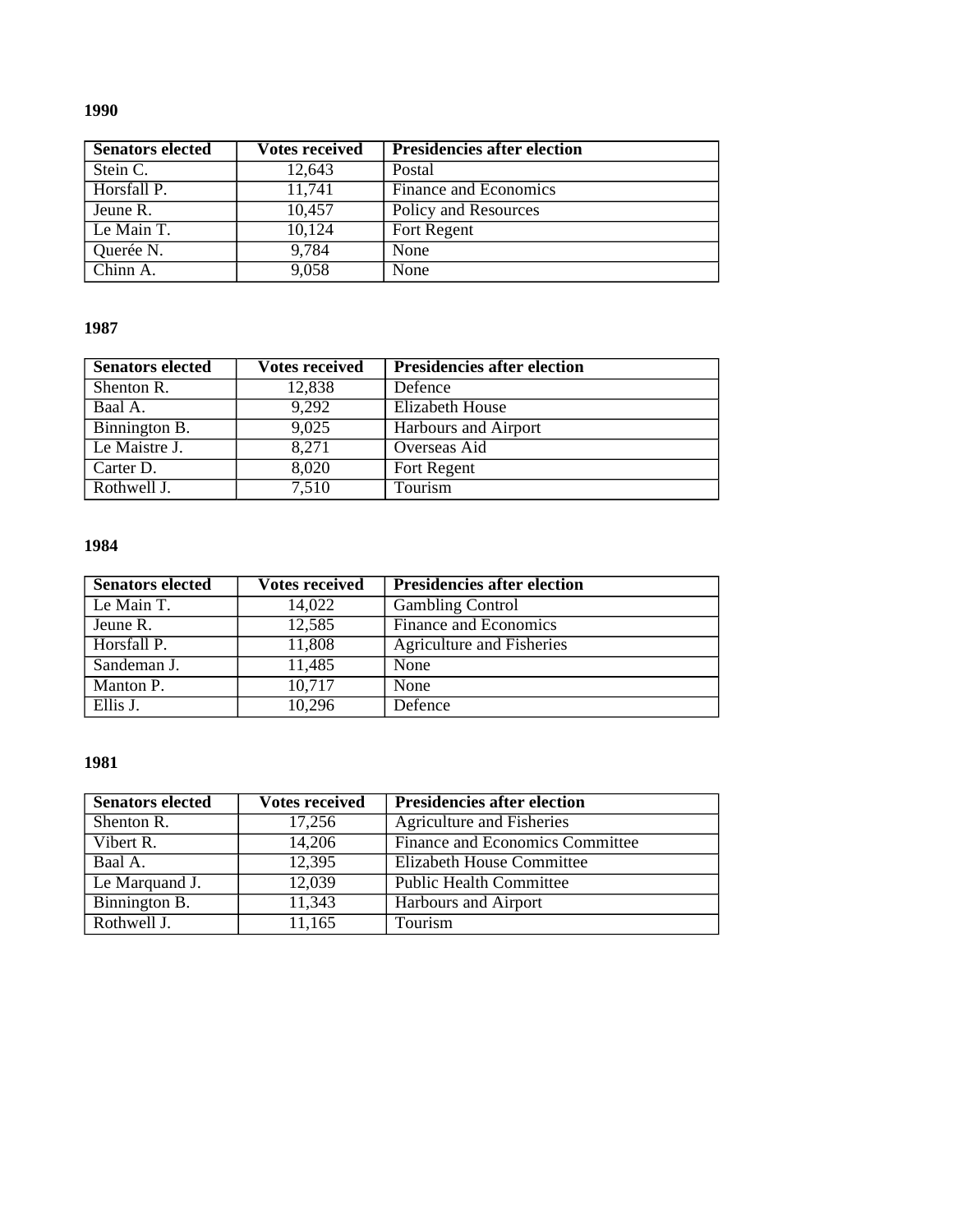| <b>Senators elected</b> | <b>Votes received</b> | <b>Presidencies after election</b>     |
|-------------------------|-----------------------|----------------------------------------|
| De Carteret             | 16,312                | None                                   |
| Sandeman J.             | 14,235                | <b>Industrial Relations</b>            |
| Le Marquand C.          | 12,621                | <b>Finance and Economics Committee</b> |
| Morvan W.               | 11,514                | <b>Harbours and Airport</b>            |
| Averty J.               | 10,443                | <b>Public Works and Broadcasting</b>   |
| Jeune R.                | 10,032                | Education                              |

## **1975**

| <b>Senators elected</b> | <b>Votes received</b> | <b>Presidencies after election</b>          |
|-------------------------|-----------------------|---------------------------------------------|
| Shenton R.              | 17,221                | <b>IDC</b> and Broadcasting                 |
| Vibert R.               | 14,574                | Legislation, Establishment and Constitution |
| Binnington B.           | 12,818                | Agriculture                                 |
| Le Marquand J.          | 12,035                | Public Works                                |
| Huelin Mrs. G.          | 11,897                | Public Health and Elizabeth House           |
| Riley J.                | 9.937                 | Defence and Prison Board                    |

## **1972**

| <b>Senators elected</b> | <b>Votes received</b> | <b>Presidencies after election</b> |
|-------------------------|-----------------------|------------------------------------|
| Averty J.               | 12,645                | Housing                            |
| Le Marquand J.J.        | 11,824                | None                               |
| Le Marquand C.          | 10,562                | Finance and Economics              |
| Jeune R.                | 8,576                 | Education                          |
| Dupré C.                | 7,868                 | Tourism                            |
| Scriven A.              | 6,832                 | None                               |

| <b>Senators elected</b> | Votes received | <b>Presidencies after election</b> |
|-------------------------|----------------|------------------------------------|
| Shenton R.              | 13,220         | None                               |
| Vibert R.               | 11,587         | Legislation and Constitution       |
| Huelin Mrs. G.          | 11,574         | Public Health and Elizabeth House  |
| Le Marquand J.          | 10,635         | <b>Industrial Relations</b>        |
| Krichefski W.           | 10,553         | Defence and Postal                 |
| Farley C.               | 9,342          | Sewerage Board and Overseas Aid    |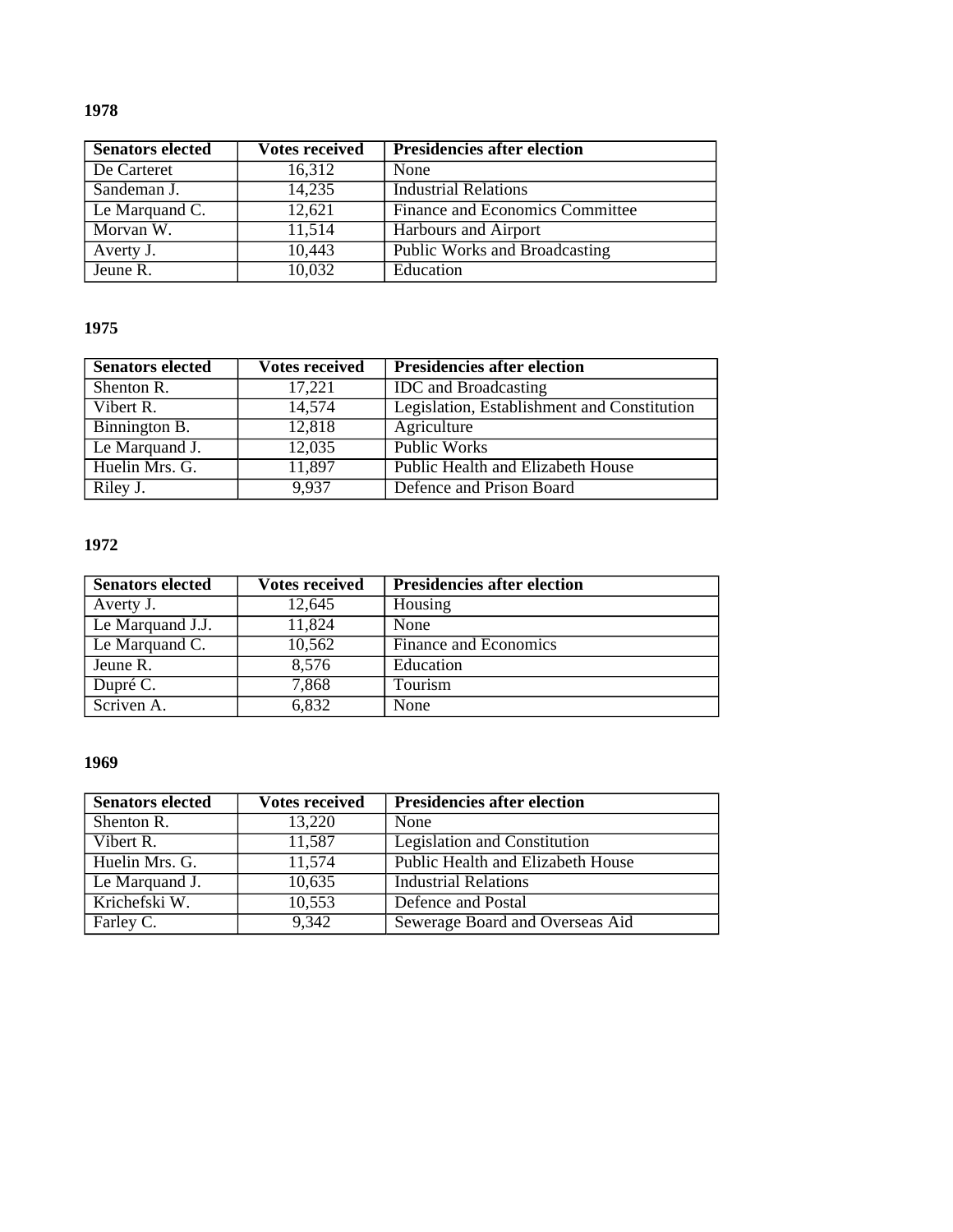## **1966 (4 Senators elected in transition from 9 to 6 year term)**

| ators elected                           | <b>Votes received</b> | <b>Presidencies after election</b> |
|-----------------------------------------|-----------------------|------------------------------------|
| Marquand J.J.                           | 9.321                 | None                               |
| Marquand C.                             | 7.824                 | Finance and Establishment          |
| ert R. (3 yrs)                          | 6,698                 | Defence and Legislation            |
| $\overline{\text{lin Mrs. G. (3 yrs)}}$ | 6,598                 | Public Health and Elizabeth House  |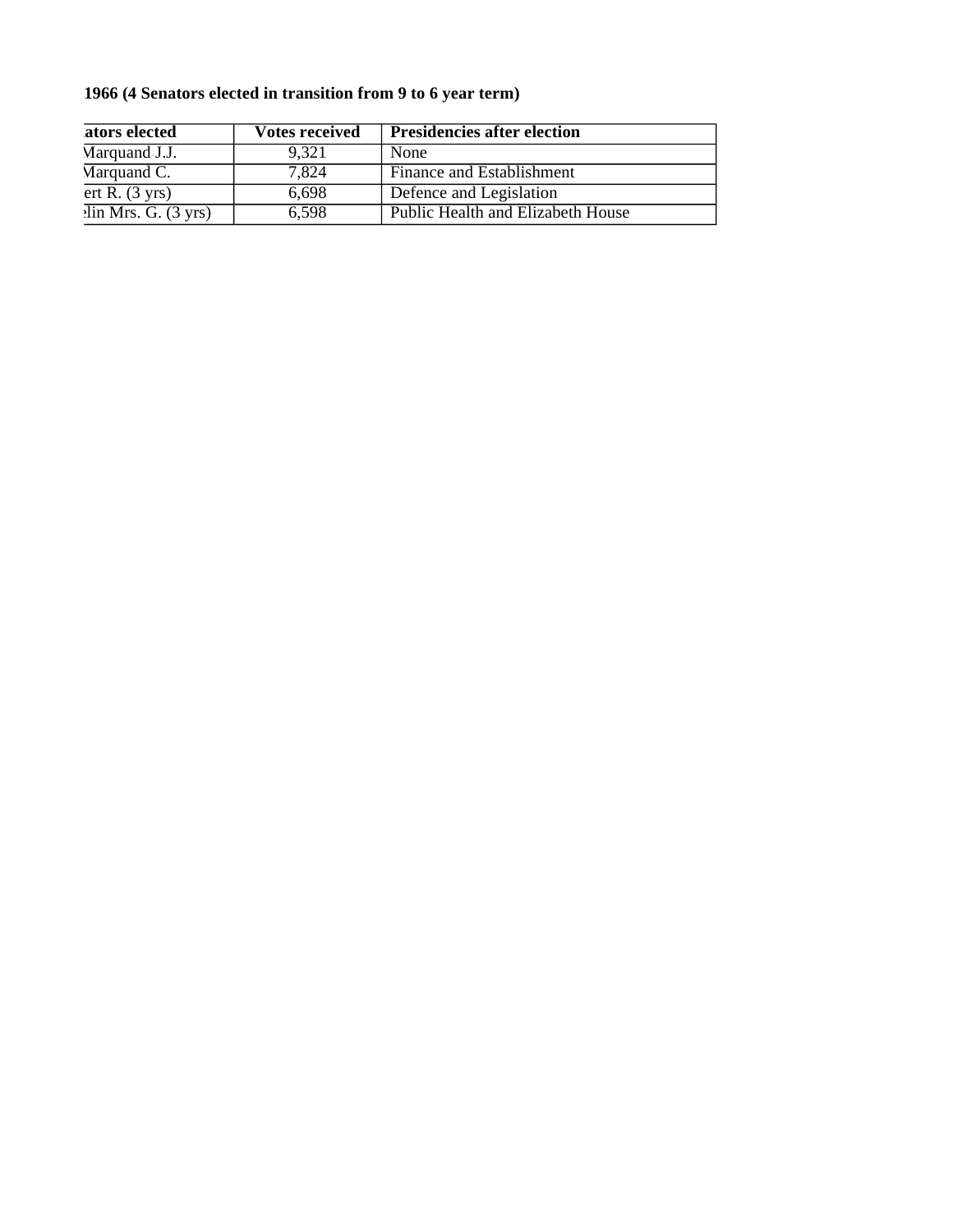## **2002 Senatorial results split into new constituency model**

|           | 2002 Results |  |  |
|-----------|--------------|--|--|
| Ozouf     | 14,442       |  |  |
| Kinnard   | 12,230       |  |  |
| Routier   | 11,687       |  |  |
| Vibert M. | 10,624       |  |  |
| Norman    | 10,192       |  |  |
| Walker    | 9,377        |  |  |
| de Faye   | 7,576        |  |  |
| McDonald  | 7,488        |  |  |

## 3 super constituencies

| East<br>(St. C., G., St. Mn.,<br><b>St. S.)</b> |           | <b>St. Helier</b> |           | <b>West and Centre</b><br>(St. B., St. J., St. L.,<br>St. My., St. O., St. P., T.) |           |
|-------------------------------------------------|-----------|-------------------|-----------|------------------------------------------------------------------------------------|-----------|
| 5,271                                           | Ozouf     | 3,230             | Ozouf     | 5,941                                                                              | Ozouf     |
| 4,348                                           | Kinnard   | 2,714             | Kinnard   | 5,168                                                                              | Kinnard   |
| 4,300                                           | Routier   | 2,610             | Routier   | 4,941                                                                              | Vibert M. |
| 3,921                                           | Norman    | 2,046             | Vibert M. | 4,777                                                                              | Routier   |
| 3,637                                           | Vibert M. | 1,839             | Norman    | 4,432                                                                              | Norman    |
| 3,471                                           | Walker    | 1,833             | McDonald  | 4,207                                                                              | Walker    |
| 2,711                                           | de Faye   | 1,699             | Walker    | 3,206                                                                              | de Faye   |
| 2,689                                           | McDonald  | 1,659             | de Faye   | 2,966                                                                              | McDonald  |

## 6 super constituencies (Districts 1 and 2 as per St. Helier above)

|      | District 3<br>(St. C., G.) |      | District 4<br>(St. S., St. Mn.) | District 5<br>(St. B., St. P.) |           | District 6<br>(St. L., St. J.,<br>St. My., T., St. O.) |           |
|------|----------------------------|------|---------------------------------|--------------------------------|-----------|--------------------------------------------------------|-----------|
| 2497 | Ozouf                      | 2774 | Ozouf                           | 2797                           | Ozouf     | 3144                                                   | Ozouf     |
| 2093 | Routier                    | 2294 | Kinnard                         | 2449                           | Vibert M. | 2744                                                   | Kinnard   |
| 2054 | Kinnard                    | 2207 | Routier                         | 2424                           | Kinnard   | 2637                                                   | Routier   |
| 2050 | Norman                     | 1895 | Vibert M.                       | 2140                           | Routier   | 2492                                                   | Vibert M. |
| 1742 | Vibert M.                  | 1871 | Norman                          | 1970                           | Norman    | 2462                                                   | Norman    |
| 1692 | Walker                     | 1779 | Walker                          | 1849                           | Walker    | 2358                                                   | Walker    |
| 1299 | de Faye                    | 1435 | McDonald                        | 1507                           | de Faye   | 1699                                                   | de Faye   |
| 1254 | McDonald                   | 1412 | de Faye                         | 1443                           | McDonald  | 1523                                                   | McDonald  |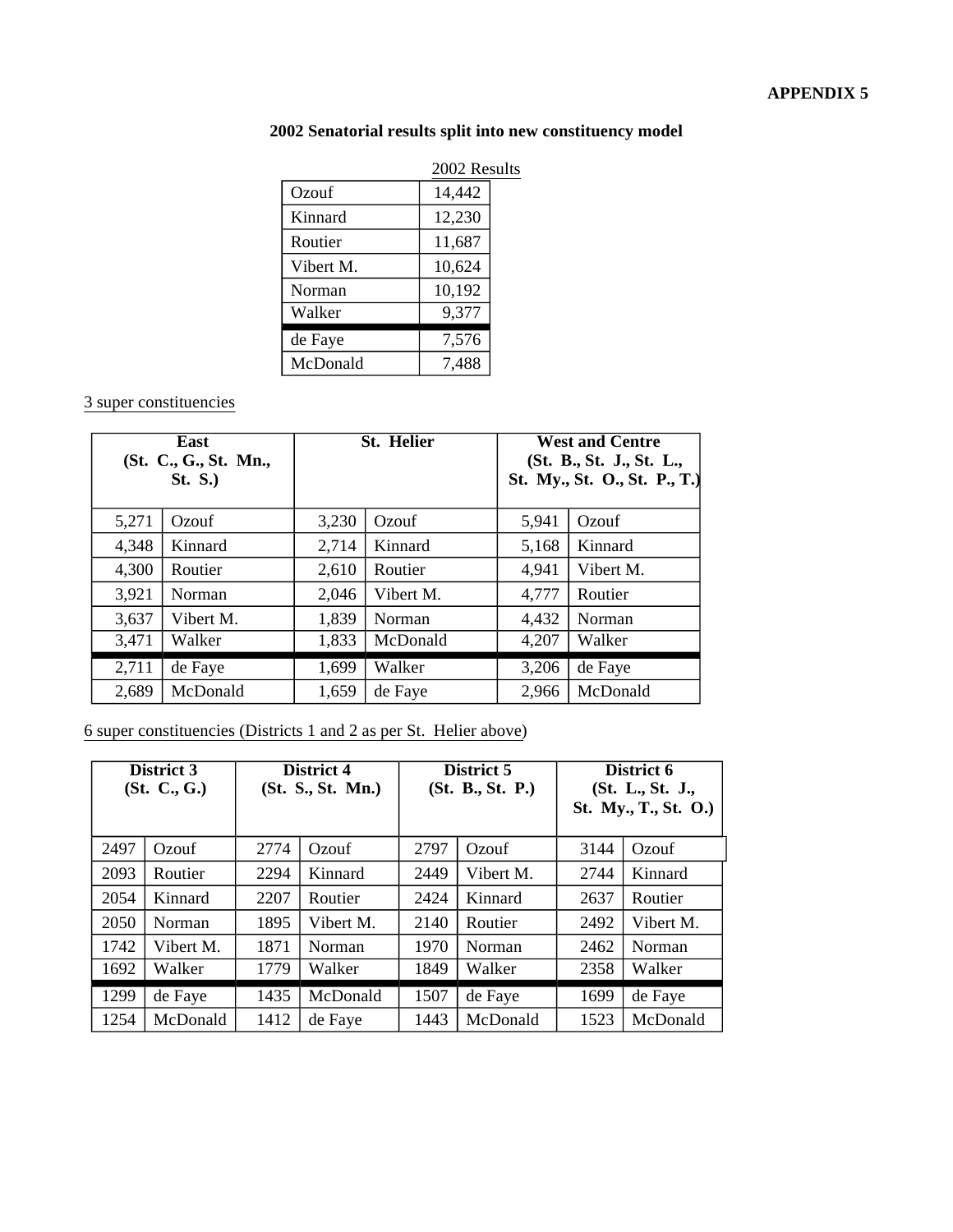7 super constituencies (Districts 1 and 2 as per St. Helier above)

| $\cdot$ 3<br>G.) |       | District 4<br>(St. S.) |       | District 5<br>(St. B.) |       | District 6<br>(St. L., St. O.,<br><b>St. P.</b> ) |       | District 7<br>(St. My., St. J., T.,<br>St. Mn. |  |
|------------------|-------|------------------------|-------|------------------------|-------|---------------------------------------------------|-------|------------------------------------------------|--|
| uf               | 1,989 | Ozouf                  | 2,146 | Ozouf                  | 2,279 | Ozouf                                             | 2,301 | Ozouf                                          |  |
| tier             | 1,640 | Kinnard                | 1,855 | Vibert M.              | 2,154 | Kinnard                                           | 1,971 | Kinnard                                        |  |
| 1ard             | 1,577 | Routier                | 1,697 | Kinnard                | 1,979 | Routier                                           | 1,903 | Routier                                        |  |
| man              | 1,345 | Vibert M.              | 1,525 | Routier                | 1,954 | Vibert M.                                         | 1,826 | Norman                                         |  |
| $2rt M$ .        | 1,281 | Norman                 | 1,460 | Norman                 | 1,736 | Norman                                            | 1,815 | Walker                                         |  |
| ker              | 1,142 | Walker                 | 1,325 | Walker                 | 1,704 | Walker                                            | 1,682 | Vibert M.                                      |  |
| 'aye             | 1,062 | McDonald               | 1,068 | de Faye                | 1,315 | de Faye                                           | 1,211 | de Faye                                        |  |
| <b>Donald</b>    | 1,024 | de Faye                | 1,030 | McDonald               | 1,245 | McDonald                                          | 1,064 | McDonald                                       |  |